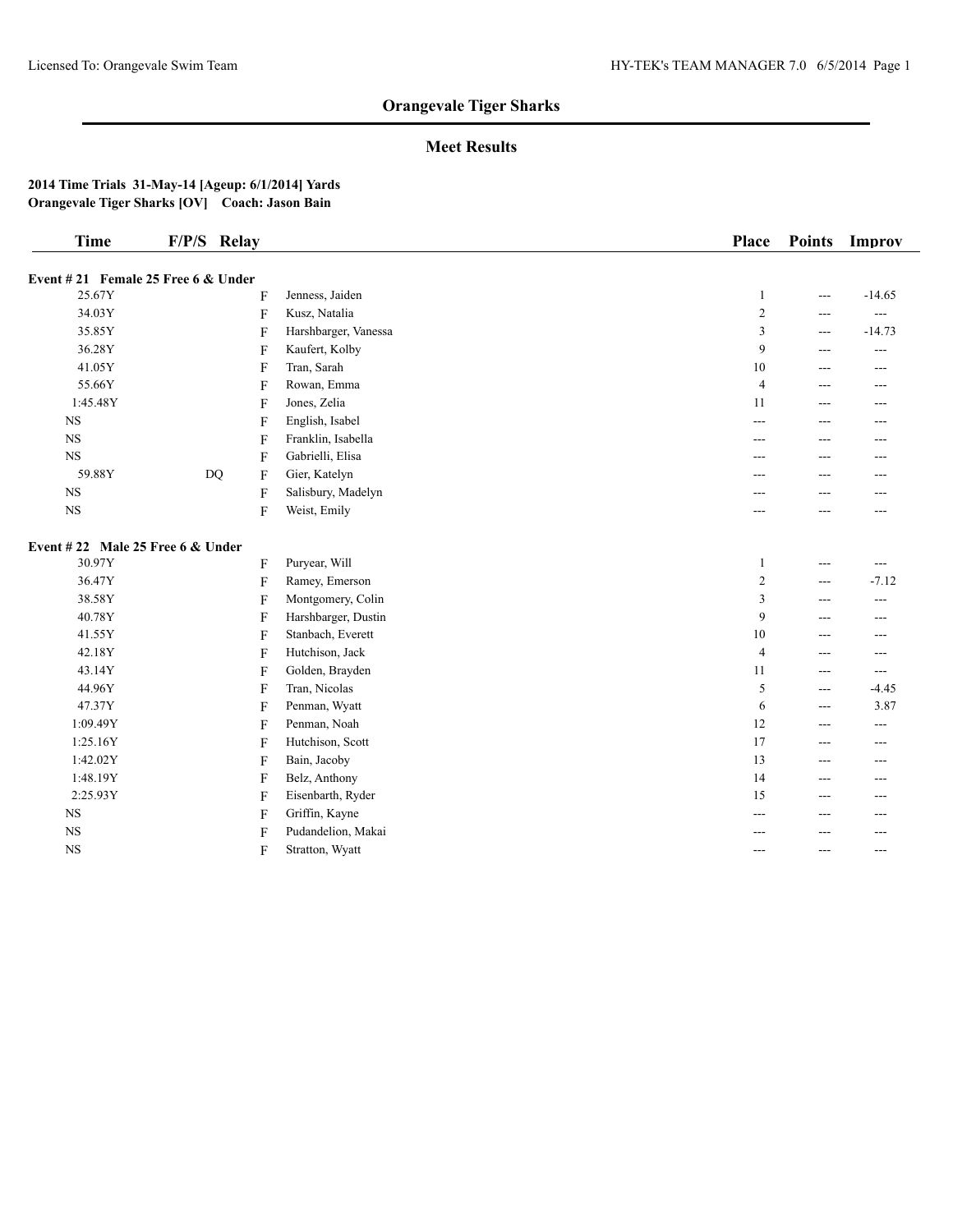## **Meet Results**

| Time                         | F/P/S Relay |                      | <b>Place</b> | <b>Points</b>     | Improv  |
|------------------------------|-------------|----------------------|--------------|-------------------|---------|
| Event #23 Female 25 Free 7-8 |             |                      |              |                   |         |
| 17.56Y                       | F           | Hardenburgh, Ayla    |              | $---$             | $-2.73$ |
| 20.44Y                       | F           | Petersen, Julia      | 2            | $---$             | $-3.15$ |
| 21.13Y                       | F           | Alvarez Tostado, Mia | 3            | $---$             | $-2.95$ |
| 21.40Y                       | F           | Tran, Theresa        | 4            | $---$             | $-2.26$ |
| 22.51Y                       | F           | Roberts, Payton      | 9            | $---$             | $-7.90$ |
| 23.72Y                       | F           | Beil, Megan          | 5            | $\qquad \qquad -$ | $-2.99$ |
| 24.15Y                       | F           | Roberts, Shelbie     | 6            | $---$             | 1.17    |
| 25.14Y                       | F           | Ehrhart, Kenzie      | 10           | $---$             | $---$   |
| 26.31Y                       | F           | Ehrhart, Kate        | 11           | $---$             | $---$   |
| 26.61Y                       | F           | Black, Cameron       | 12           | $\qquad \qquad -$ | $-3.65$ |
| 26.64Y                       | F           | Bernino, Lucy        | 7            | $---$             | 0.65    |
| 27.60Y                       | F           | Bergen, Kylie        | 17           | $---$             | $---$   |
| 28.35Y                       | F           | Alvarez Tostado, Zoe | 13           | $\qquad \qquad -$ | $-0.06$ |
| 29.00Y                       | F           | Carrillo, Maya       | 14           | $---$             | $-0.42$ |
| 29.25Y                       | F           | Hartwick, Sara       | 18           | $---$             | $---$   |
| 33.75Y                       | F           | Sample, Hannah       | 19           | $---$             | $---$   |
| 34.39Y                       | F           | Jones, Isabella      | 15           | $\qquad \qquad -$ | 1.72    |
| 36.33Y                       | F           | King, Olivia         | 20           | $---$             | ---     |
| 36.96Y                       | F           | Carothers, Lily      | 21           | $---$             | $---$   |
| 40.31Y                       | F           | Pardo, Madalyn       | 22           | $---$             | $---$   |
| <b>NS</b>                    | F           | Burrell, Madyson     | ---          | ---               | ---     |
| <b>NS</b>                    | F           | Malta, Milana        | ---          | $---$             | ---     |
| <b>NS</b>                    | F           | Reyes, Maya          |              |                   | ---     |
| $_{\rm NS}$                  | F           | Wheeler, Alexa       | ---          | ---               | $- - -$ |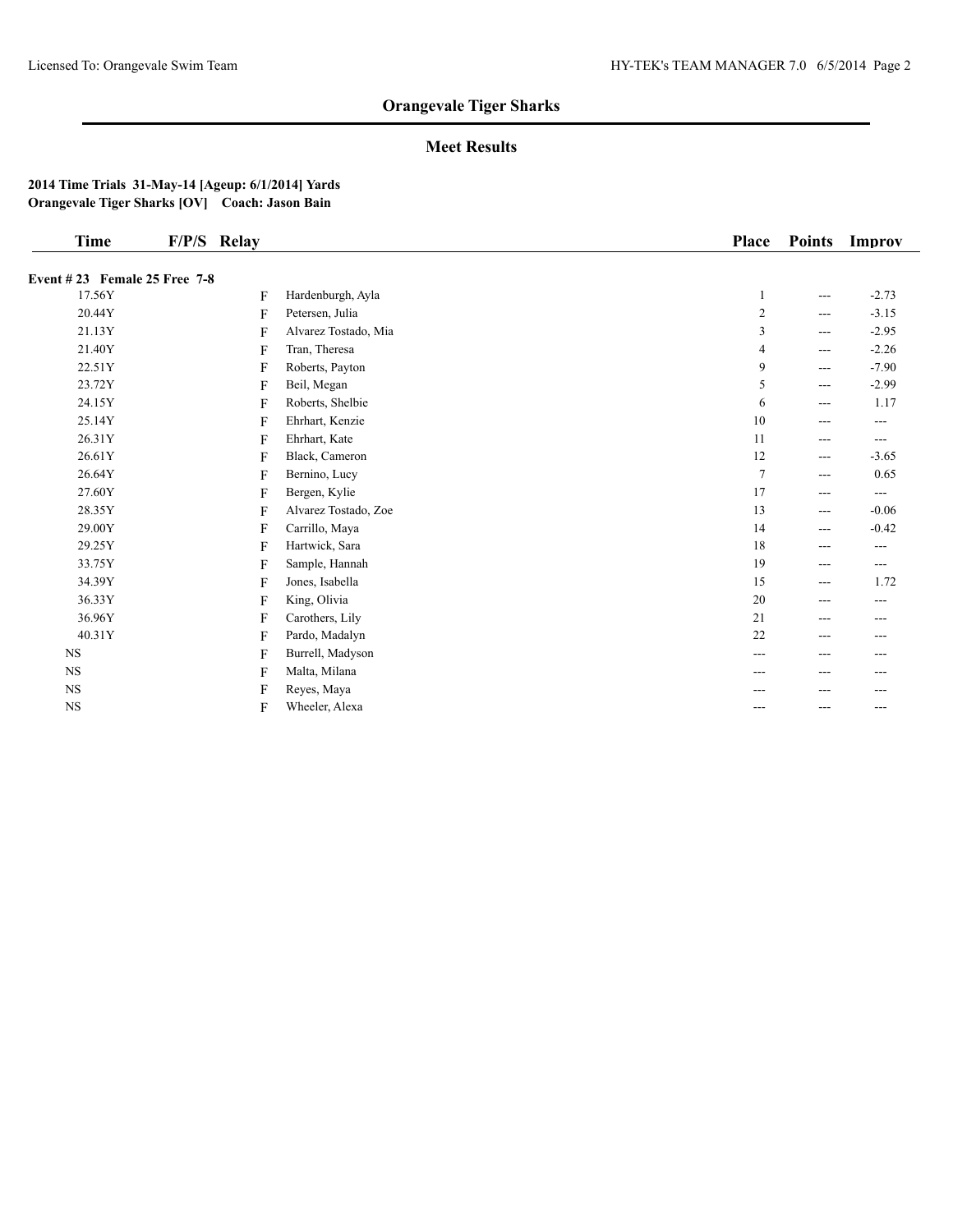## **Meet Results**

| <b>Time</b>                           | F/P/S Relay |                        | <b>Place</b>    | <b>Points</b> | Improv             |
|---------------------------------------|-------------|------------------------|-----------------|---------------|--------------------|
|                                       |             |                        |                 |               |                    |
| Event # 24 Male 25 Free 7-8<br>19.67Y |             | Penman, Bode           |                 |               | $-1.36$            |
| 20.93Y                                | F           |                        | 1               | $---$         |                    |
| 20.99Y                                | F           | Scollay, Tyler         | $\sqrt{2}$<br>3 | $---$         | $-3.05$<br>$-1.92$ |
|                                       | F           | Eisenbarth, Tyler      |                 | $---$         |                    |
| 21.93Y                                | F           | Petersen, Nicholas     | 4               | $---$         | $-4.01$            |
| 21.96Y                                | F           | Harshbarger, Cyrus     | 5               | $\cdots$      | $-5.29$            |
| 23.91Y                                | F           | Belz, Andrew           | 17              | $---$         | $\frac{1}{2}$      |
| 27.61Y                                | F           | Brown, Steven          | 6               | $---$         | 1.76               |
| 28.48Y                                | F           | Cook, Micah            | $\tau$          | $---$         | 1.79               |
| 29.61Y                                | F           | Brooks, Parker         | 18              | ---           | ---                |
| 30.88Y                                | F           | Senthil Kumar, Adharsh | 19              | $\cdots$      | $---$              |
| 30.91Y                                | F           | Ramey, Benson          | 9               | $\cdots$      | $-3.05$            |
| 31.31Y                                | F           | Brown, Logan           | 10              | $\cdots$      | $-7.80$            |
| 31.73Y                                | F           | Golden, Nathaniel      | $20\,$          | $---$         | $---$              |
| 31.95Y                                | F           | Jones, Elisha          | 11              | $---$         | $-0.12$            |
| 32.64Y                                | F           | Mitchell, Gage         | 12              | $---$         | $-1.85$            |
| 33.35Y                                | F           | Boucher, Holden        | 25              | $\cdots$      | $---$              |
| 34.40Y                                | F           | Gerlach, Elijah        | 21              | ---           | ---                |
| 35.08Y                                | F           | King, Taylor           | 26              | $---$         | ---                |
| 35.10Y                                | F           | Wilderman, Zachary     | 22              | $\cdots$      | $---$              |
| 40.40Y                                | F           | Mercer, Brandon        | 23              | $---$         | $---$              |
| 40.87Y                                | F           | Williams, Connor       | 13              | $---$         | 5.95               |
| <b>NS</b>                             | F           | Boggs, Easton          | $---$           | ---           | ---                |
| NS                                    | F           | Camden, Sean           |                 | ---           | ---                |
| 48.77Y                                | DQ<br>F     | Conlon, Reece          | $---$           | $---$         | $---$              |
| <b>NS</b>                             | F           | Gilbreath, Alex        | ---             | $---$         | ---                |
| <b>NS</b>                             | F           | Weist, Ronnie          |                 | ---           | ---                |
| $_{\rm NS}$                           | F           | Winchell, Nathan       | $---$           | $---$         | ---                |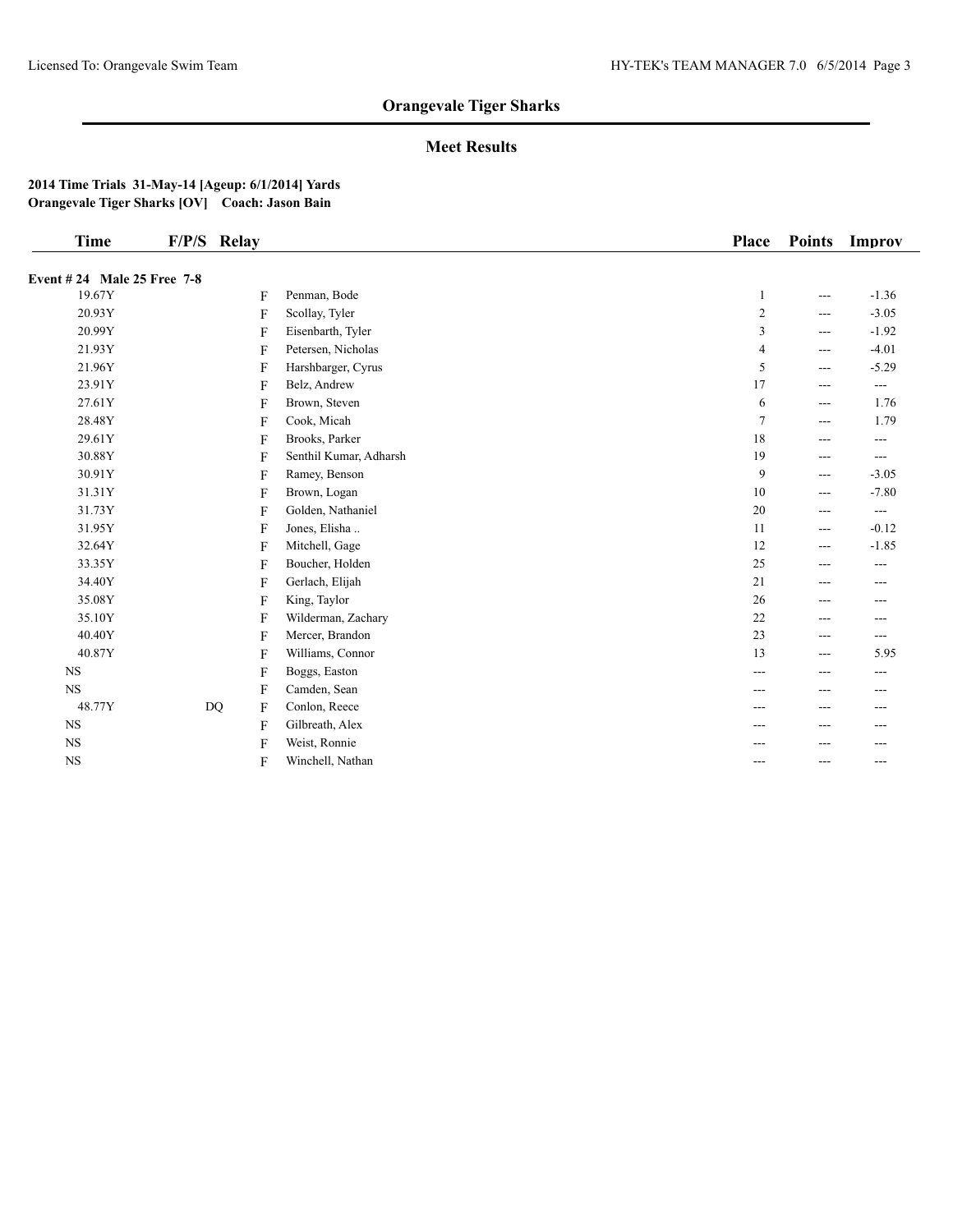## **Meet Results**

| <b>Time</b>                   | F/P/S Relay |                          | Place          | <b>Points</b>                               | Improv        |
|-------------------------------|-------------|--------------------------|----------------|---------------------------------------------|---------------|
| Event #25 Female 25 Free 9-10 |             |                          |                |                                             |               |
| 15.87Y                        | F           | Jenness, Victoria        | $\mathbf{1}$   | $---$                                       | $-1.69$       |
| 16.60Y                        | F           | Jakubicka, Linnea        | 25             | $---$                                       | $---$         |
| 17.76Y                        | F           | Alvarez Tostado, Fionnah | $\overline{2}$ | $---$                                       | $-1.43$       |
| 17.97Y                        | F           | Matista, Maryanna        | 3              | ---                                         | $-2.36$       |
| 18.32Y                        | F           | Karapetyan, Rosa         | 4              | $---$                                       | $-2.88$       |
| 18.34Y                        | F           | Caron, Ava               | 5              | $---$                                       | $-0.64$       |
| 18.54Y                        | F           | Roberts, Savannah        | 9              | $\qquad \qquad -$                           | $-2.83$       |
| 19.23Y                        | F           | Brown, Sara              | 6              | $\qquad \qquad - -$                         | $-0.02$       |
| 19.50Y                        | F           | Gerlach, Anjuli          | $10\,$         | $\qquad \qquad - -$                         | $-2.78$       |
| 19.52Y                        | F           | Bernino, Hannah          | $11\,$         | $---$                                       | $-2.08$       |
| 21.43Y                        | F           | Duncan, Megan            | $26\,$         | $---$                                       | $\frac{1}{2}$ |
| 22.75Y                        | F           | Campbell, Heidi          | 17             | $---$                                       | $-3.05$       |
| 22.77Y                        | F           | Odom, Kristen            | 12             | $- - -$                                     | 0.03          |
| 22.99Y                        | F           | Walder, Georgia          | 18             | $---$                                       | $-2.98$       |
| 23.02Y                        | F           | Kliewer, Shay            | 13             | $\scriptstyle \cdots$ $\scriptstyle \cdots$ | 1.70          |
| 23.06Y                        | F           | Mitchell, Reese          | 14             | $- - -$                                     | 0.87          |
| 23.43Y                        | F           | Brown, Gianna            | 15             | $- - -$                                     | $-0.72$       |
| 26.12Y                        | F           | Ball, Susanna            | 19             | $---$                                       | $-0.19$       |
| 26.13Y                        | F           | Six, Alana               | $27\,$         | $---$                                       | $\frac{1}{2}$ |
| 27.00Y                        | F           | Legari, Maya             | 20             | $---$                                       | $-0.54$       |
| 28.69Y                        | F           | Cahill, Erin             | 21             | $---$                                       | $-3.53$       |
| 30.85Y                        | F           | Hirst, Gwyneth           | $22\,$         | $---$                                       | $-4.04$       |
| 39.69Y                        | F           | Mahoney, Ellie           | 23             | $- - -$                                     | 1.59          |
| <b>NS</b>                     | F           | DeKellis, Sophia         | $---$          | $---$                                       | $---$         |
| <b>NS</b>                     | F           | Fitz-Stancil, Coralynn   | ---            | ---                                         | ---           |
| $_{\rm NS}$                   | F           | Grice, April             | ---            | $- - -$                                     | ---           |
| <b>NS</b>                     | F           | Kovalchuck, Kristina     | ---            | ---                                         | ---           |
| $_{\rm NS}$                   | F           | Kusz, Wiktoria           | ---            | ---                                         | ---           |
| $_{\rm NS}$                   | F           | Serna, Jacqueline        |                |                                             | ---           |
| $_{\rm NS}$                   | F           | Stiver, Meghan           | $---$          | $---$                                       | $---$         |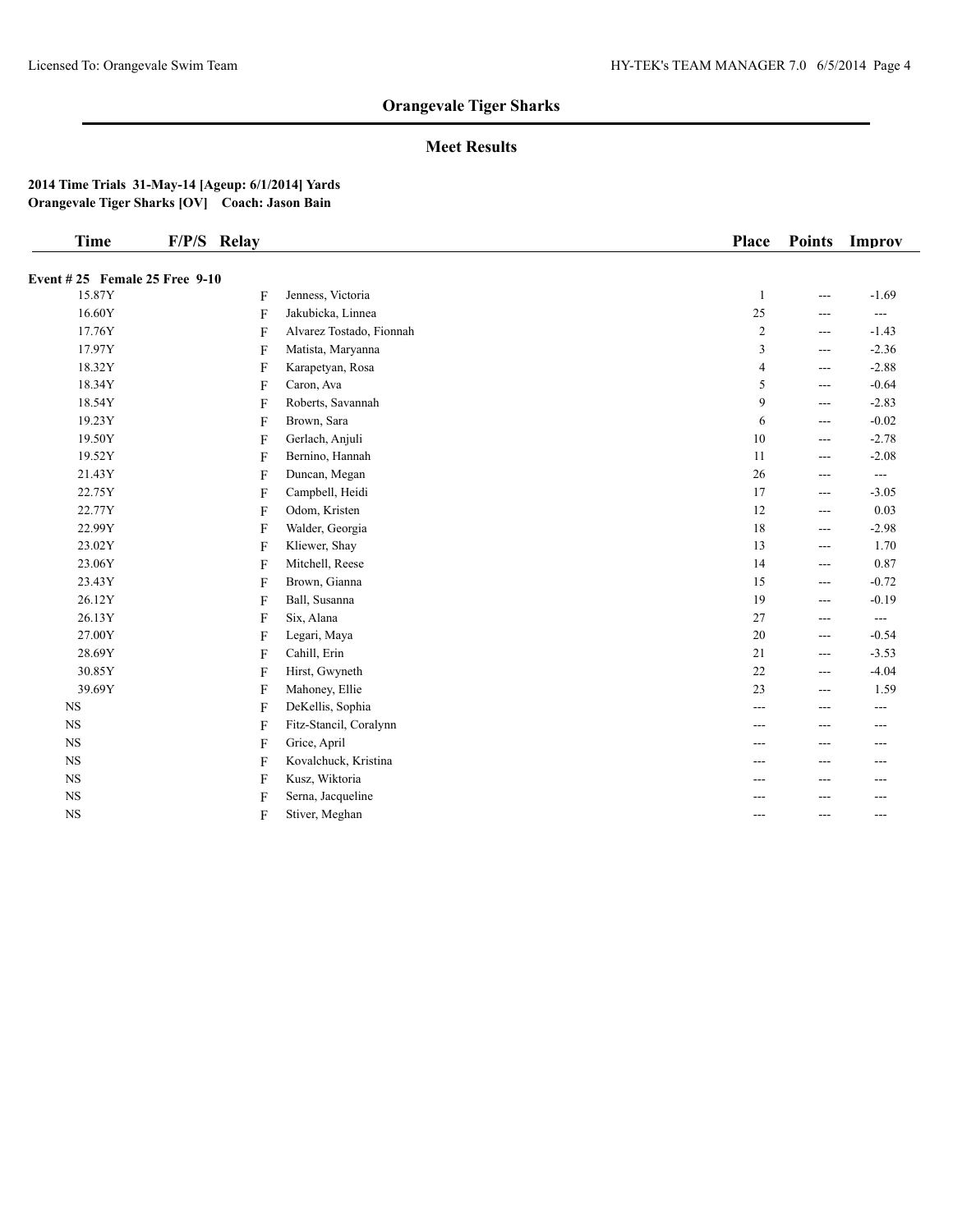## **Meet Results**

| <b>Time</b>                        | F/P/S Relay |                         | <b>Place</b>   | <b>Points</b> | Improv        |
|------------------------------------|-------------|-------------------------|----------------|---------------|---------------|
| <b>Event #26 Male 25 Free 9-10</b> |             |                         |                |               |               |
| 16.09Y                             | F           | Scollay, Cody           | 1              | ---           | $-0.93$       |
| 16.63Y                             | F           | Black, Ethan            | $\sqrt{2}$     | ---           | 0.17          |
| 16.66Y                             | F           | Jones, Marley           | $\mathfrak z$  | ---           | $-4.25$       |
| 17.06Y                             | F           | Heinzen, Deklan         | $\overline{4}$ | $---$         | $-1.82$       |
| 17.35Y                             | F           | Penman, Logan           | 5              | ---           | $-1.72$       |
| 18.13Y                             | F           | Rowan, Cody             | 6              | ---           | $-2.75$       |
| 18.15Y                             | F           | Cox, Bryant             | $\overline{7}$ | ---           | $-3.26$       |
| 18.58Y                             | F           | Coulter, James          | 17             | ---           | $---$         |
| 20.46Y                             | F           | Matista, Matthew        | 9              | ---           | $-1.24$       |
| 22.25Y                             | F           | Garner, Michael         | 18             | ---           | ---           |
| 22.46Y                             | F           | Williams, Cole          | 10             | ---           | $-4.41$       |
| 22.54Y                             | F           | Conlon, Riley           | 25             | $---$         | $\frac{1}{2}$ |
| 23.65Y                             | F           | Konvalin, Hunter        | 11             | ---           | $-0.11$       |
| 24.06Y                             | F           | Lippsmeyer, Christopher | 12             | ---           | 1.92          |
| 24.57Y                             | F           | Hunter, Thomas          | 13             | $---$         | $-1.07$       |
| 24.66Y                             | F           | Russell, William        | 14             | ---           | 0.94          |
| 24.80Y                             | F           | Thomasson, Luke         | 19             | ---           | ---           |
| 27.41Y                             | F           | Savage, Rylee           | $20\,$         | ---           | ---           |
| 27.86Y                             | F           | Wilderman, Andrew       | 26             | ---           | ---           |
| 27.88Y                             | F           | Bergen, Ryland          | 21             | $---$         | ---           |
| 28.05Y                             | F           | Begley, Zane            | 22             | ---           | ---           |
| 28.18Y                             | F           | Jones, Ephraim          | 15             | $---$         | $-2.29$       |
| 29.44Y                             | F           | Gerlach, Orion          | 23             | ---           | ---           |
| 44.10Y                             | F           | Boucher, Andrew         | 24             | $---$         | ---           |
| <b>NS</b>                          | F           | Boggs, Everett          | ---            | ---           | ---           |
| <b>NS</b>                          | F           | Gabrielli, Marcello     |                | ---           |               |
| $_{\rm NS}$                        | F           | Malta, Mateo            |                | ---           | ---           |
| $_{\rm NS}$                        | F           | Salisbury, Ravi         | ---            | ---           | ---           |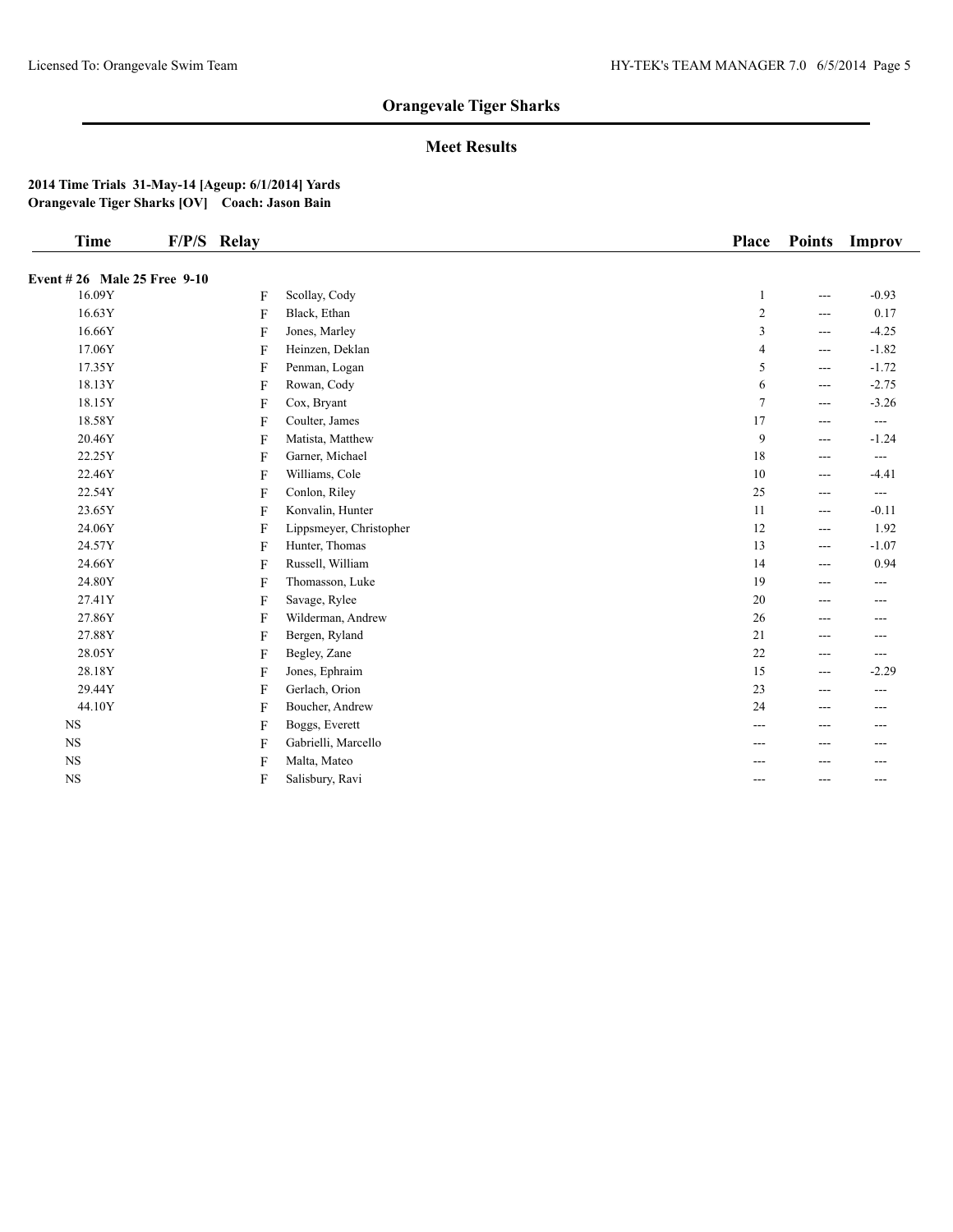## **Meet Results**

| <b>Time</b>                     | F/P/S Relay  |                         | <b>Place</b> | <b>Points</b> | Improv   |
|---------------------------------|--------------|-------------------------|--------------|---------------|----------|
| Event # 27 Female 50 Free 11-12 |              |                         |              |               |          |
| 31.86Y                          | F            | Pagliaro, Greysha       | 1            | ---           | $-3.40$  |
| 33.06Y                          | $\mathbf{F}$ | Hardenburgh, Alaina     | 2            | ---           | $-2.16$  |
| 33.55Y                          | F            | Jojola, Giana           | 3            | ---           | $-0.80$  |
| 33.97Y                          | F            | Bartlett, Haley         | 4            | ---           | 0.67     |
| 34.59Y                          | F            | Williams-Herron, Skyler | 5            | ---           | $-2.85$  |
| 34.80Y                          | F            | Wilhelms, Isabella      | 9            | ---           | $-6.64$  |
| 38.37Y                          | $\mathbf{F}$ | Higby, Lily             | 10           | ---           | $-13.37$ |
| 39.56Y                          | F            | Brentt, Emma            | 11           | $---$         | $-3.39$  |
| 39.71Y                          | F            | Wilson, Katelyn         | 12           | ---           | $-3.61$  |
| 41.95Y                          | F            | Garner, Madison         | 17           | ---           | $---$    |
| 43.49Y                          | F            | Bullivant, Kaitlyn      | 18           | ---           | $\cdots$ |
| 45.69Y                          | F            | Karapetyan, Naomi       | 13           | ---           | $-3.03$  |
| 49.56Y                          | F            | Wilson, Kaitlyn         | 19           | ---           | $---$    |
| 52.92Y                          | F            | Coulter, Catherine      | 25           | ---           | ---      |
| 54.34Y                          | $\mathbf{F}$ | Hagen, Abbey            | 26           | ---           | $---$    |
| 1:02.49Y                        | F            | Kusz, Wiktoria          | 20           | ---           | ---      |
| 1:03.62Y                        | F            | Mahoney, Lauryn         | 27           | ---           | ---      |
| $_{\rm NS}$                     | F            | Auble, Madison          | $---$        | ---           | ---      |
| $_{\rm NS}$                     | F            | Brown, Laura            | ---          | ---           |          |
| <b>NS</b>                       | F            | Cook, Corrina           | ---          | ---           | ---      |
| $_{\rm NS}$                     | F            | Fitz-Stancil, Coralynn  | ---          | ---           | ---      |
| $_{\rm NS}$                     | F            | Grice, April            | ---          | ---           | $- - -$  |
| $_{\rm NS}$                     | F            | Hale, Isabella          | ---          | ---           | ---      |
| <b>NS</b>                       | F            | Nicholas, Shelby        | ---          | ---           | $- - -$  |
| <b>NS</b>                       | F            | Noia, Angela            | ---          | ---           | ---      |
| $_{\rm NS}$                     | F            | Pellegrini, Ellie       | ---          | ---           | ---      |
| $_{\rm NS}$                     | F            | Stiver, Meghan          | ---          | ---           |          |
| <b>NS</b>                       | F            | Vuki, Seeley            | ---          | ---           | ---      |
| $_{\rm NS}$                     | F            | Weist, Julia            | ---          | ---           | $---$    |
| <b>NS</b>                       | F            | Wells, Allison          | ---          | ---           | $---$    |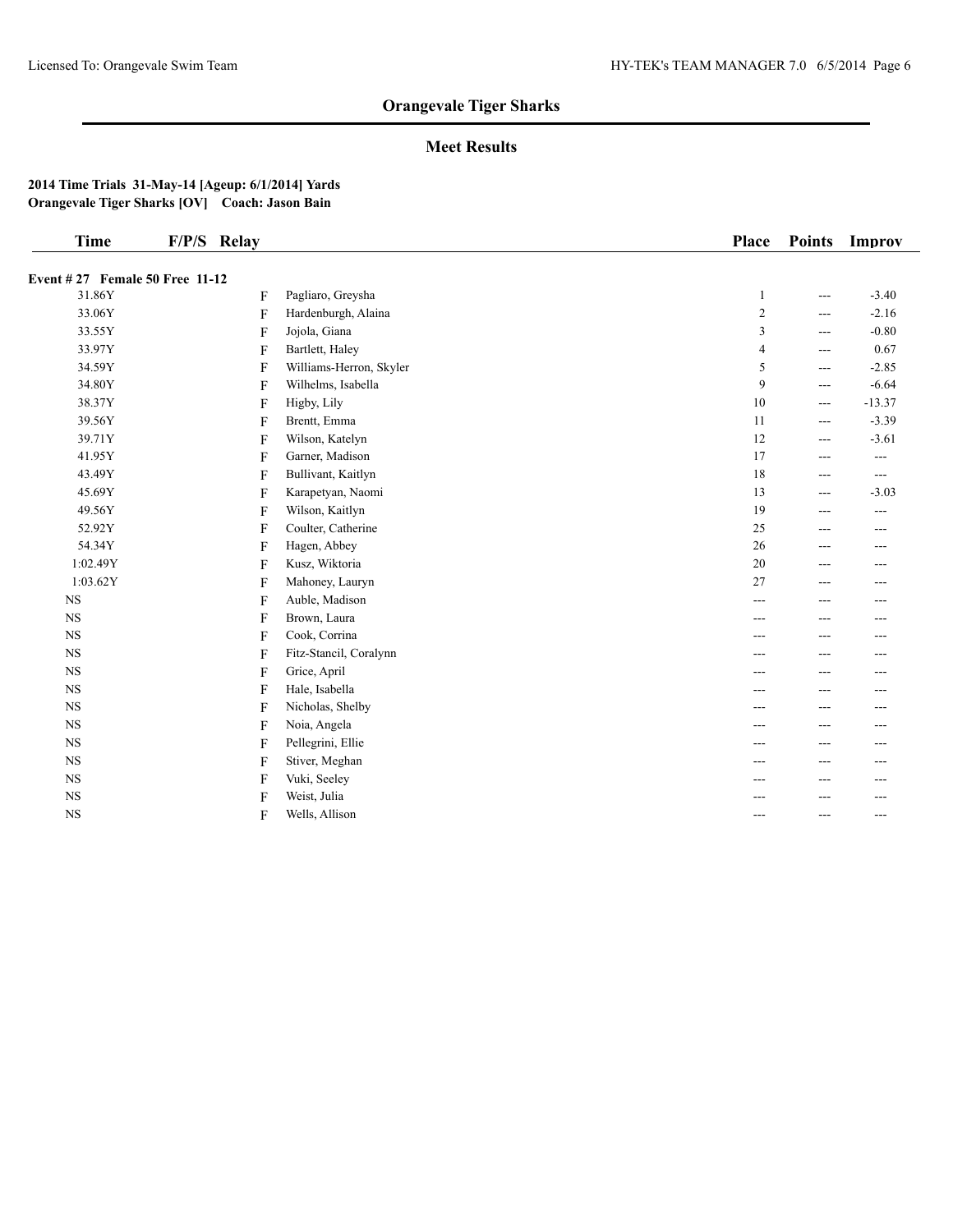## **Meet Results**

| <b>Time</b>                    | F/P/S Relay               |                      | Place          | <b>Points</b>          | Improv                 |
|--------------------------------|---------------------------|----------------------|----------------|------------------------|------------------------|
|                                |                           |                      |                |                        |                        |
| Event #28 Male 50 Free 11-12   |                           |                      |                |                        |                        |
| 33.16Y                         | F                         | Kliewer, Evan        | $\mathbf{1}$   | $---$                  | $-1.89$                |
| 33.56Y                         | F                         | Heinzen, Trayton     | $\sqrt{2}$     | $\qquad \qquad -$      | $-4.86$                |
| 35.51Y                         | F                         | Walder, Pace         | 3              | $\cdots$               | $-2.02$                |
| 35.84Y                         | F                         | Jakubicki, Lukas     | 4              | $---$                  | $-2.49$                |
| 36.44Y                         | F                         | Romba, Alex          | 9              | $---$                  | $\qquad \qquad - -$    |
| 36.56Y                         | $\boldsymbol{\mathrm{F}}$ | Beil, Kris           | 5              | $---$                  | 1.32                   |
| 37.36Y                         | F                         | Fish, Jackson        | 17             | $\qquad \qquad \cdots$ | $\qquad \qquad \cdots$ |
| 38.12Y                         | F                         | Rosenberger, Vincent | 6              | $\qquad \qquad \cdots$ | $-4.06$                |
| 39.07Y                         | F                         | Odom, Grant          | $\tau$         | $\cdots$               | 1.61                   |
| 41.85Y                         | F                         | Campbell, Quinn      | 10             | $\qquad \qquad \cdots$ | $-2.02$                |
| 44.09Y                         | F                         | Warren, Zachary      | 11             | $\qquad \qquad -$      | $-0.92$                |
| 47.40Y                         | F                         | Olalde, Gabriel      | 12             | $\cdots$               | $-10.21$               |
| 51.17Y                         | F                         | Estigarribia, Daniel | 13             | $\qquad \qquad \cdots$ | $-6.89$                |
| 52.57Y                         | F                         | Hann, Noel           | 14             | $\qquad \qquad -$      | 1.59                   |
| $_{\rm NS}$                    | F                         | Griffin, Blayse      | ---            | $---$                  | $\sim$ $\sim$          |
| $_{\rm NS}$                    | F                         | Hooper, London       | ---            | ---                    | ---                    |
| $_{\rm NS}$                    | F                         | Kovalchuck, Daniel   | ---            | ---                    | ---                    |
| $_{\rm NS}$                    | F                         | Stiver, Daniel       | ---            | ---                    | ---                    |
| Event #29 Female 50 Free 13-14 |                           |                      |                |                        |                        |
| 30.31Y                         | F                         | Hoppes, Anne         | $\mathbf{1}$   | ---                    | $-0.38$                |
| 32.48Y                         | $\boldsymbol{\mathrm{F}}$ | Boe, Taylor          | $\sqrt{2}$     | $\qquad \qquad -$      | 0.92                   |
| 34.05Y                         | $\boldsymbol{\mathrm{F}}$ | Brown, Emma          | 3              | $---$                  | 0.61                   |
| 47.23Y                         | F                         | Olalde, Desia        | 4              | $\qquad \qquad -$      | $-9.30$                |
| 51.60Y                         | F                         | Stinson, Amanda      | 5              | $\qquad \qquad -$      | 14.65                  |
| 56.80Y                         | F                         | Fish, Grace          | 6              | $---$                  | $\overline{a}$         |
| $_{\rm NS}$                    | F                         | Kovalchuck, Eva      | ---            | ---                    | ---                    |
| $_{\rm NS}$                    | F                         | Mesa, Kayla          | ---            |                        | ---                    |
| Event #30 Male 50 Free 13-14   |                           |                      |                |                        |                        |
| 26.24Y                         | F                         | Odom, Nathan         | $\mathbf{1}$   | $\cdots$               | $-3.53$                |
| 29.41Y                         | $\boldsymbol{\mathrm{F}}$ | Cox, Alex            | $\overline{c}$ | $\qquad \qquad \cdots$ | $-2.16$                |
| 32.13Y                         | F                         | Boe, Jacob           | 3              | $\qquad \qquad -$      | $-3.51$                |
| 32.55Y                         | F                         | Caron, Reed          | 4              | ---                    | $-1.27$                |
| 36.06Y                         | F                         | Zerilli, Trevor      | 9              | ---                    | $\sim$ $\sim$          |
| 36.37Y                         | F                         | Dalton, Christopher  | 10             | ---                    | $\qquad \qquad -$      |
| 44.99Y                         | F                         | Dill, Laroy          | 5              | $\qquad \qquad -$      | $-2.99$                |
| 45.98Y                         | F                         | Wilderman, Chris     | 11             | $\qquad \qquad -$      | $\qquad \qquad - -$    |
| 48.49Y                         | F                         | Thomasson, Nathanael | 6              | $\qquad \qquad -$      | $-3.38$                |
| 52.94Y                         | F                         | Mahoney, Ben         | $\tau$         | $---$                  | $-7.00$                |
| $_{\rm NS}$                    | F                         | Beilgard, Austin     | ---            | ---                    | $\sim$ $\sim$          |
| $_{\rm NS}$                    | F                         | Konvalin, Carson     |                |                        |                        |
| $_{\rm NS}$                    | F                         | Wilkins, Cedrick     | ---<br>---     | $---$                  | ---<br>$\overline{a}$  |
|                                |                           |                      |                |                        |                        |
| Event #31 Female 50 Free 15-18 |                           |                      |                |                        |                        |
| 27.62Y                         | F                         | Gwin, Kourtney       | $\mathbf{1}$   | $---$                  | $-1.63$                |
| 36.37Y                         | F                         | Warren, Katelyn      | $\sqrt{2}$     | $\scriptstyle\cdots$   | $-1.63$                |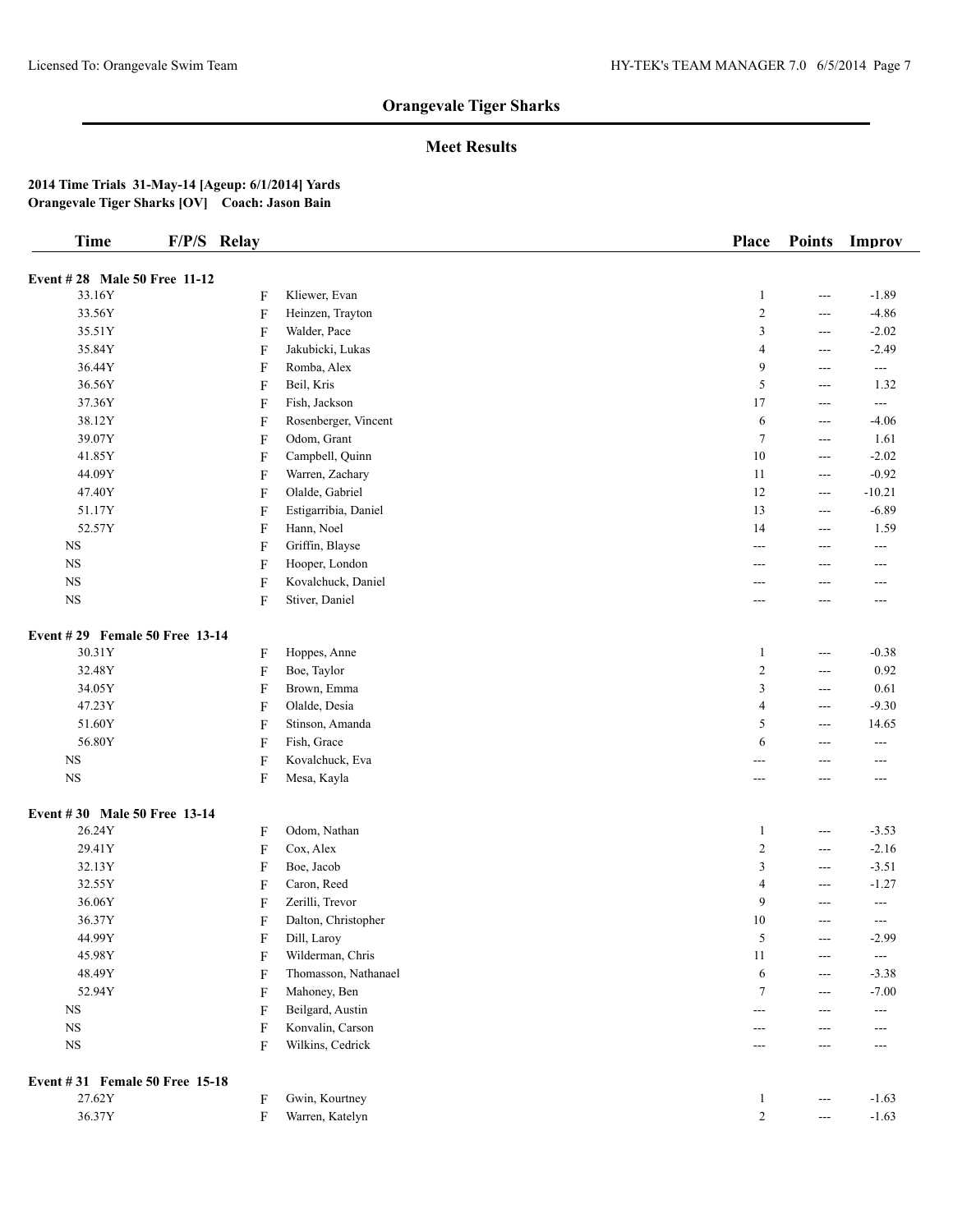## **Meet Results**

| <b>Time</b>                        | F/P/S Relay |                           |                      | Place          | <b>Points</b>  | Improv                   |
|------------------------------------|-------------|---------------------------|----------------------|----------------|----------------|--------------------------|
| Event #32 Male 50 Free 15-18       |             |                           |                      |                |                |                          |
| 26.00Y                             |             | F                         | Boe, Joshua          | $\mathbf{1}$   | ---            | $-0.91$                  |
| 27.80Y                             |             | $\overline{F}$            | Jimenez, Eddie       | $\overline{c}$ | ---            | $-5.49$                  |
| $_{\rm NS}$                        |             | $\mathbf{F}$              | Heinzen, Kallen      | ---            | $\overline{a}$ | $\overline{a}$           |
| $_{\rm NS}$                        |             | F                         | Liaghat, Armon       | ---            | ---            | $---$                    |
| <b>NS</b>                          |             | $\mathbf{F}$              | Wilkins, Ceyvion     | ---            | ---            | ---                      |
| Event #33 Female 25 Back 6 & Under |             |                           |                      |                |                |                          |
| 31.92Y                             |             | $\overline{F}$            | Jenness, Jaiden      | $\mathbf{1}$   | ---            | $-7.74$                  |
| 35.29Y                             |             | $\boldsymbol{\mathrm{F}}$ | Kusz, Natalia        | $\overline{c}$ | ---            | ---                      |
| 49.45Y                             |             | $\overline{F}$            | Gier, Katelyn        | 3              | ---            | $---$                    |
| 55.09Y                             |             | F                         | Tran, Sarah          | 9              | $---$          | $---$                    |
| 59.72Y                             |             | F                         | Harshbarger, Vanessa | 4              | $---$          | $-14.70$                 |
| 1:22.22Y                           |             | F                         | Weist, Emily         | 5              | $---$          | $-104.98$                |
| <b>NS</b>                          |             | F                         | English, Isabel      | ---            | ---            | ---                      |
| $_{\rm NS}$                        |             | F                         | Franklin, Isabella   | ---            | ---            | ---                      |
| $_{\rm NS}$                        |             | $\overline{F}$            | Gabrielli, Elisa     | ---            | ---            | $---$                    |
| <b>NS</b>                          |             | $\overline{F}$            | Jones, Zelia         | ---            | ---            | $---$                    |
| 39.13Y                             | <b>DQ</b>   | F                         | Kaufert, Kolby       | ---            | ---            | $---$                    |
| $_{\rm NS}$                        |             | F                         | Rowan, Emma          | ---            | ---            | ---                      |
| $_{\rm NS}$                        |             | $\overline{F}$            | Salisbury, Madelyn   | ---            | ---            | ---                      |
| Event #34 Male 25 Back 6 & Under   |             |                           |                      |                |                |                          |
| 29.67Y                             |             | F                         | Puryear, Will        | $\mathbf{1}$   | ---            | $\overline{a}$           |
| 37.48Y                             |             | $\overline{F}$            | Tran, Nicolas        | $\overline{c}$ | ---            | $-12.88$                 |
| 47.57Y                             |             | $\overline{F}$            | Ramey, Emerson       | 3              | ---            | $-8.14$                  |
| 49.68Y                             |             | F                         | Montgomery, Colin    | $\overline{4}$ | $\overline{a}$ | $\sim$                   |
| 50.55Y                             |             | F                         | Penman, Wyatt        | 5              | $---$          | $-7.42$                  |
| 50.81Y                             |             | $\mathbf{F}$              | Golden, Brayden      | 9              | $---$          | $\overline{\phantom{a}}$ |
| 52.39Y                             |             | F                         | Harshbarger, Dustin  | 10             | ---            | ---                      |
| 1:02.31Y                           |             | $\boldsymbol{\mathrm{F}}$ | Hutchison, Jack      | 6              | ---            | ---                      |
| 1:07.93Y                           |             | $\overline{F}$            | Stanbach, Everett    | 11             | ---            | ---                      |
| 2:01.81Y                           |             | $\boldsymbol{\mathrm{F}}$ | Hutchison, Scott     | 17             | $---$          | $---$                    |
| <b>NS</b>                          |             | F                         | Bain, Jacoby         | ---            | ---            | ---                      |
| $_{\rm NS}$                        |             | F                         | Belz, Anthony        | ---            | ---            | ---                      |
| $_{\rm NS}$                        |             | F                         | Eisenbarth, Ryder    | ---            | ---            | ---                      |
| <b>NS</b>                          |             | F                         | Griffin, Kayne       | ---            | ---            | ---                      |
| 2:24.96Y                           | <b>DQ</b>   | F                         | Penman, Noah         | ---            | ---            | ---                      |
| $_{\rm NS}$                        |             | F                         | Pudandelion, Makai   | ---            | ---            | ---                      |
| $_{\rm NS}$                        |             | F                         | Stratton, Wyatt      | ---            | $---$          | $---$                    |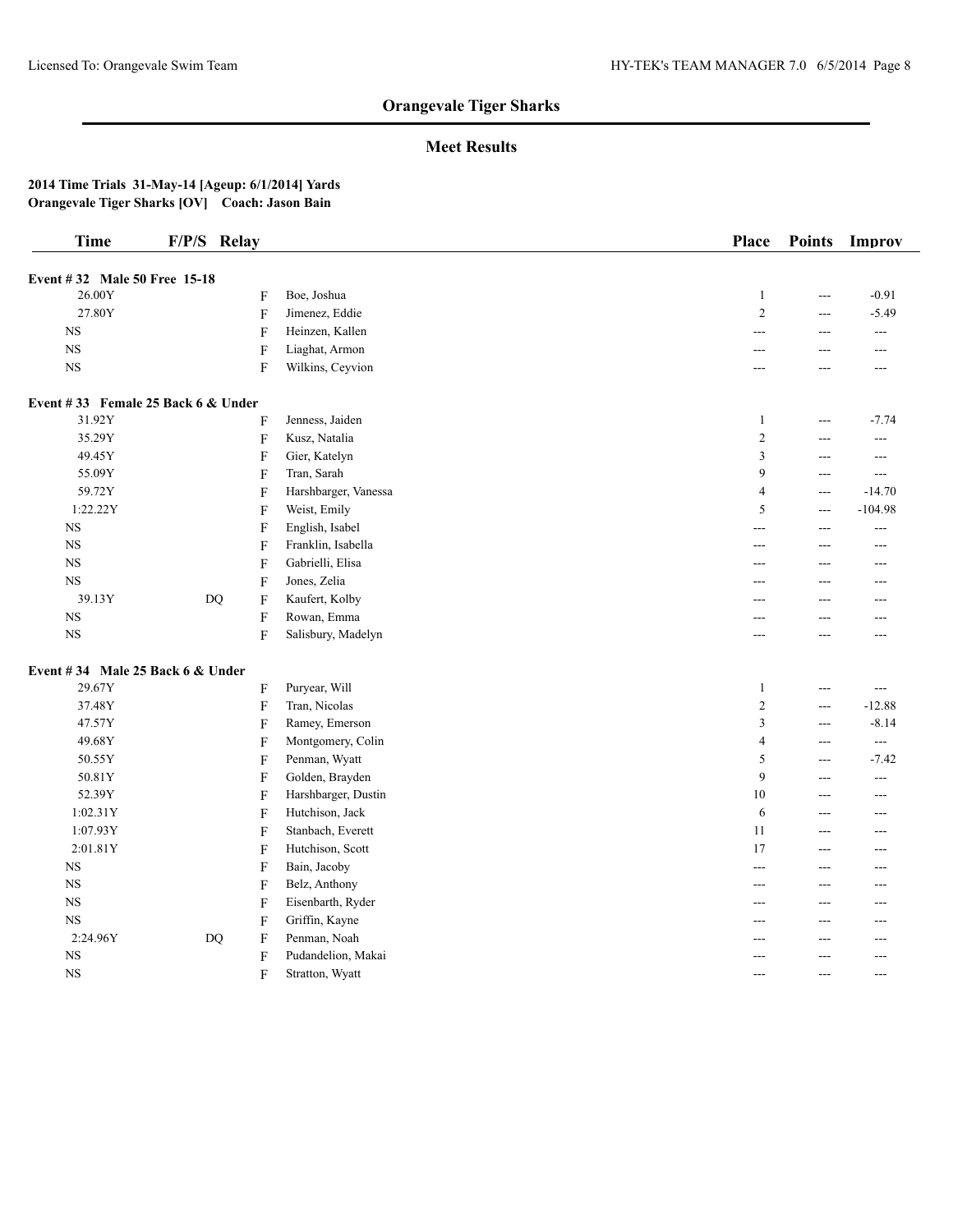## **Meet Results**

| Time                                | F/P/S Relay |                      | <b>Place</b> | <b>Points</b>     | Improv   |
|-------------------------------------|-------------|----------------------|--------------|-------------------|----------|
| <b>Event #35 Female 25 Back 7-8</b> |             |                      |              |                   |          |
| 21.45Y                              | F           | Hardenburgh, Ayla    |              | ---               | $-1.51$  |
| 26.35Y                              | F           | Tran, Theresa        | 2            | ---               | $-0.63$  |
| 27.58Y                              | F           | Carrillo, Maya       | 3            | ---               | $-2.64$  |
| 27.94Y                              | F           | Petersen, Julia      | 4            | ---               | 2.06     |
| 28.06Y                              | F           | Roberts, Payton      | 5            | ---               | $-0.27$  |
| 28.91Y                              | F           | Black, Cameron       | 6            | ---               | 0.49     |
| 29.10Y                              | F           | Bernino, Lucy        | 9            | ---               | $-3.11$  |
| 29.35Y                              | F           | Roberts, Shelbie     | 7            | ---               | $-0.62$  |
| 30.15Y                              | F           | Beil, Megan          | 10           | ---               | $-5.38$  |
| 30.32Y                              | F           | Alvarez Tostado, Mia | 11           | $---$             | $-1.40$  |
| 30.55Y                              | F           | Bergen, Kylie        | 17           | ---               | $\cdots$ |
| 33.21Y                              | F           | Sample, Hannah       | 12           | ---               | ---      |
| 33.59Y                              | F           | Ehrhart, Kate        | 18           | ---               | ---      |
| 34.96Y                              | F           | Alvarez Tostado, Zoe | 13           | ---               | 0.66     |
| 34.96Y                              | F           | Ehrhart, Kenzie      | 19           | ---               | ---      |
| 36.80Y                              | F           | Hartwick, Sara       | 20           | ---               | ---      |
| 36.90Y                              | F           | Carothers, Lily      | 21           | ---               | ---      |
| 37.80Y                              | F           | King, Olivia         | 22           | ---               | ---      |
| 39.71Y                              | F           | Pardo, Madalyn       | 23           | ---               | $---$    |
| 1:19.44Y                            | F           | Jones, Isabella      | 14           | $\qquad \qquad -$ | 31.56    |
| <b>NS</b>                           | F           | Burrell, Madyson     | ---          | ---               | $---$    |
| $_{\rm NS}$                         | F           | Malta, Milana        | ---          | ---               | ---      |
| $_{\rm NS}$                         | F           | Reyes, Maya          |              | ---               | ---      |
| $_{\rm NS}$                         | F           | Wheeler, Alexa       | ---          | ---               | ---      |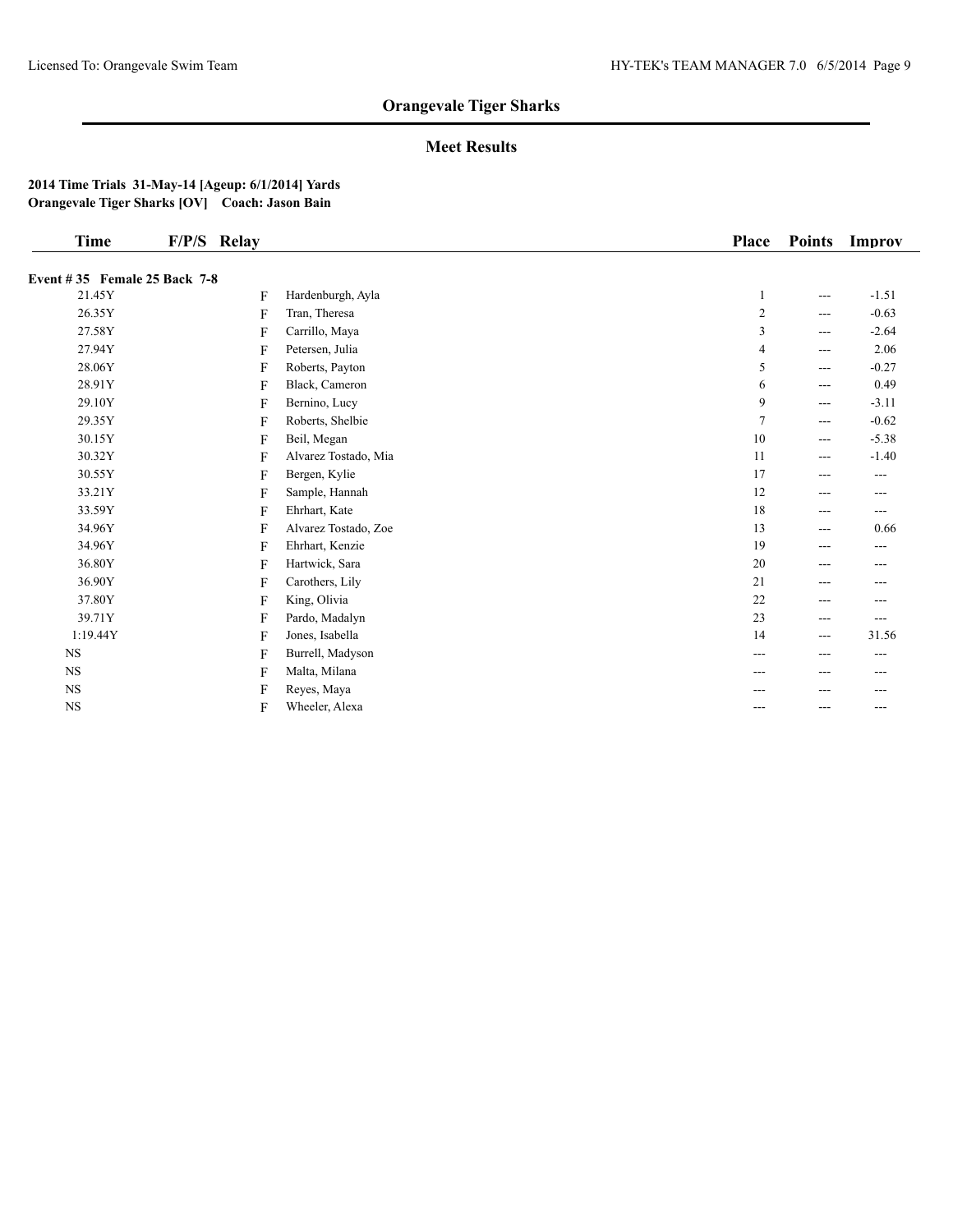## **Meet Results**

| <b>Time</b>                | F/P/S Relay |                        | <b>Place</b>   | <b>Points</b>  | Improv   |
|----------------------------|-------------|------------------------|----------------|----------------|----------|
|                            |             |                        |                |                |          |
| Event #36 Male 25 Back 7-8 |             |                        |                |                |          |
| 22.30Y                     | F           | Eisenbarth, Tyler      | 1              | ---            | $-3.03$  |
| 25.49Y                     | F           | Scollay, Tyler         | $\sqrt{2}$     | ---            | $-1.67$  |
| 26.77Y                     | F           | Penman, Bode           | $\mathfrak{Z}$ | $---$          | $-1.80$  |
| 29.02Y                     | F           | Brown, Steven          | $\overline{4}$ | ---            | 0.25     |
| 29.22Y                     | F           | Harshbarger, Cyrus     | $\sqrt{5}$     | ---            | 0.99     |
| 29.93Y                     | F           | Petersen, Nicholas     | 6              | $\overline{a}$ | $-3.19$  |
| 34.02Y                     | F           | Boucher, Holden        | 9              | ---            | ---      |
| 34.94Y                     | F           | Ramey, Benson          | $10\,$         | ---            | $-6.30$  |
| 35.10Y                     | F           | Jones, Elisha          | $\overline{7}$ | $---$          | 1.12     |
| 35.58Y                     | F           | Brown, Logan           | $\,8\,$        | ---            | $-13.50$ |
| 35.73Y                     | F           | Cook, Micah            | 11             | ---            | $-2.11$  |
| 36.26Y                     | F           | Gerlach, Elijah        | $25\,$         | ---            | ---      |
| 36.53Y                     | F           | Brooks, Parker         | 17             | ---            | ---      |
| 40.85Y                     | F           | Conlon, Reece          | 18             | ---            |          |
| 41.21Y                     | F           | Golden, Nathaniel      | 19             | ---            | ---      |
| 42.48Y                     | F           | Mercer, Brandon        | 20             | ---            | ---      |
| 43.22Y                     | F           | Williams, Connor       | 12             | ---            | $-17.08$ |
| 44.50Y                     | F           | Senthil Kumar, Adharsh | 26             | ---            | ---      |
| 44.53Y                     | F           | Wilderman, Zachary     | 21             | ---            | $---$    |
| 46.64Y                     | F           | Mitchell, Gage         | 13             | $---$          | 2.82     |
| 56.99Y                     | F           | King, Taylor           | 14             | ---            | ---      |
| <b>NS</b>                  | F           | Belz, Andrew           | ---            | ---            | ---      |
| <b>NS</b>                  | F           | Boggs, Easton          | ---            | ---            | ---      |
| <b>NS</b>                  | F           | Camden, Sean           |                | ---            | ---      |
| <b>NS</b>                  | F           | Gilbreath, Alex        |                | ---            | ---      |
| <b>NS</b>                  | F           | Winchell, Nathan       | ---            | ---            | ---      |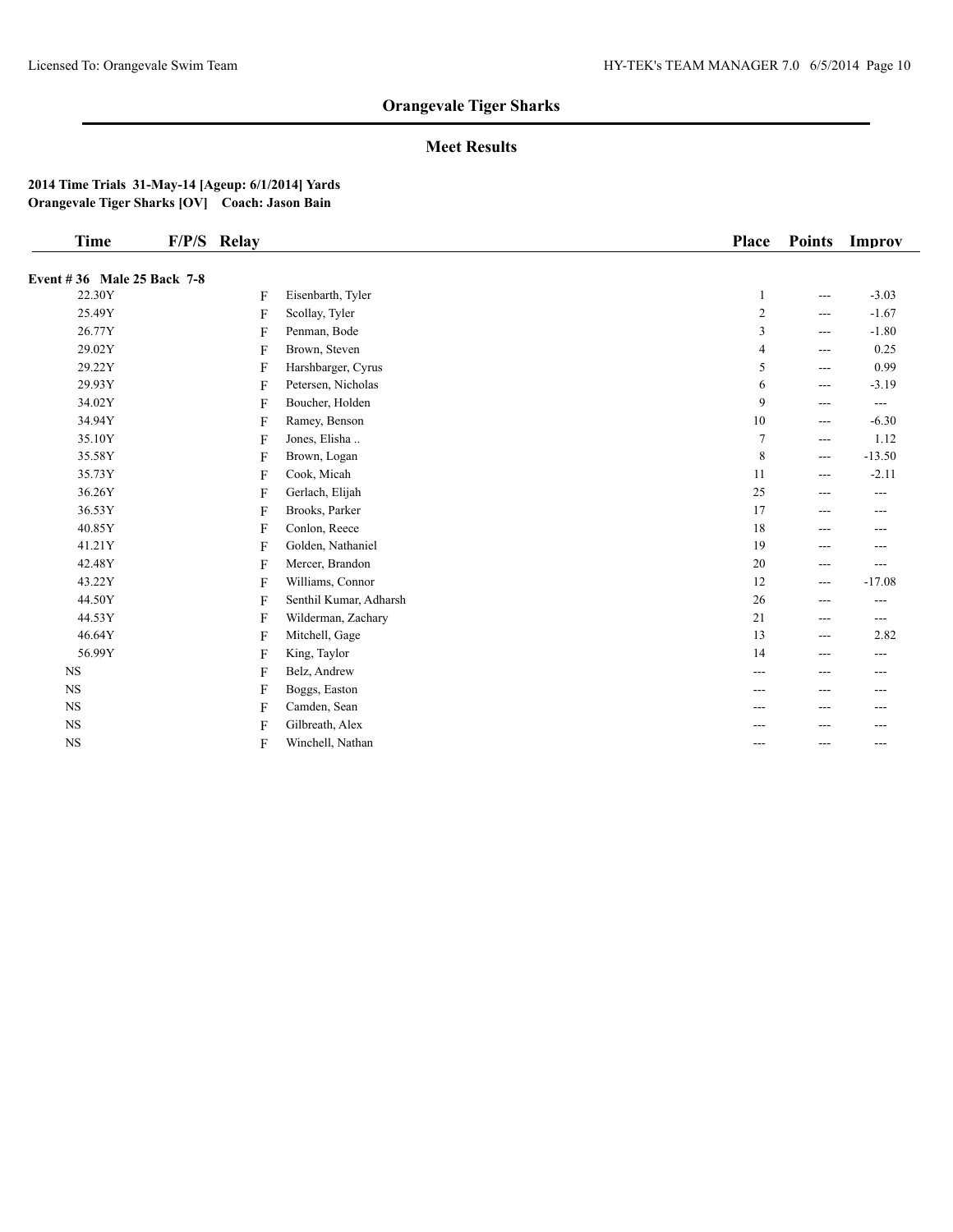## **Meet Results**

| <b>Time</b>                   | F/P/S Relay |   |                          | Place                   | <b>Points</b>                               | Improv              |
|-------------------------------|-------------|---|--------------------------|-------------------------|---------------------------------------------|---------------------|
| Event #37 Female 25 Back 9-10 |             |   |                          |                         |                                             |                     |
| 18.97Y                        |             | F | Jenness, Victoria        | $\mathbf{1}$            | $---$                                       | $-0.87$             |
| 21.55Y                        |             | F | Brown, Sara              | $\overline{\mathbf{c}}$ | $---$                                       | 1.25                |
| 21.96Y                        |             | F | Karapetyan, Rosa         | 3                       | $---$                                       | $-1.79$             |
| 22.64Y                        |             | F | Roberts, Savannah        | $\overline{4}$          | ---                                         | $-1.00$             |
| 22.98Y                        |             | F | Jakubicka, Linnea        | 5                       | ---                                         | $-1.52$             |
| 23.53Y                        |             | F | Matista, Maryanna        | 6                       | $---$                                       | $-1.37$             |
| 23.69Y                        |             | F | Bernino, Hannah          | 9                       | ---                                         | $-1.87$             |
| 24.19Y                        |             | F | Alvarez Tostado, Fionnah | $\overline{7}$          | ---                                         | 3.14                |
| 24.99Y                        |             | F | Caron, Ava               | $10\,$                  | $---$                                       | $-1.03$             |
| 25.06Y                        |             | F | Duncan, Megan            | 25                      | $---$                                       | ---                 |
| 26.49Y                        |             | F | Brown, Gianna            | 11                      | ---                                         | $-2.36$             |
| 26.97Y                        |             | F | Gerlach, Anjuli          | 12                      | ---                                         | $-2.22$             |
| 27.67Y                        |             | F | Mitchell, Reese          | 17                      | $---$                                       | $-1.70$             |
| 28.17Y                        |             | F | Six, Alana               | $26\,$                  | $---$                                       | $\qquad \qquad - -$ |
| 28.84Y                        |             | F | Kliewer, Shay            | 13                      | $\scriptstyle \cdots$ $\scriptstyle \cdots$ | 0.38                |
| 30.15Y                        |             | F | Walder, Georgia          | 14                      | $---$                                       | 3.09                |
| 31.54Y                        |             | F | Legari, Maya             | 18                      | ---                                         | $-0.40$             |
| 33.38Y                        |             | F | Campbell, Heidi          | 19                      | $\qquad \qquad - -$                         | $-2.12$             |
| 35.98Y                        |             | F | Hirst, Gwyneth           | 20                      | ---                                         | 0.92                |
| 36.41Y                        |             | F | Mahoney, Ellie           | 21                      | $---$                                       | $-2.57$             |
| 56.02Y                        |             | F | Cahill, Erin             | $22\,$                  | $\qquad \qquad - -$                         | 12.41               |
| 32.98Y                        | DQ          | F | Ball, Susanna            | $---$                   | $---$                                       | $---$               |
| <b>NS</b>                     |             | F | DeKellis, Sophia         | ---                     | ---                                         | ---                 |
| $_{\rm NS}$                   |             | F | Fitz-Stancil, Coralynn   | $---$                   | $---$                                       | $---$               |
| <b>NS</b>                     |             | F | Grice, April             | ---                     | $---$                                       | ---                 |
| <b>NS</b>                     |             | F | Kovalchuck, Kristina     | ---                     | ---                                         |                     |
| $_{\rm NS}$                   |             | F | Kusz, Wiktoria           | ---                     | ---                                         | ---                 |
| <b>NS</b>                     |             | F | Odom, Kristen            | ---                     | ---                                         | ---                 |
| $_{\rm NS}$                   |             | F | Serna, Jacqueline        | ---                     |                                             | ---                 |
| $_{\rm NS}$                   |             | F | Stiver, Meghan           | $---$                   | $---$                                       | $---$               |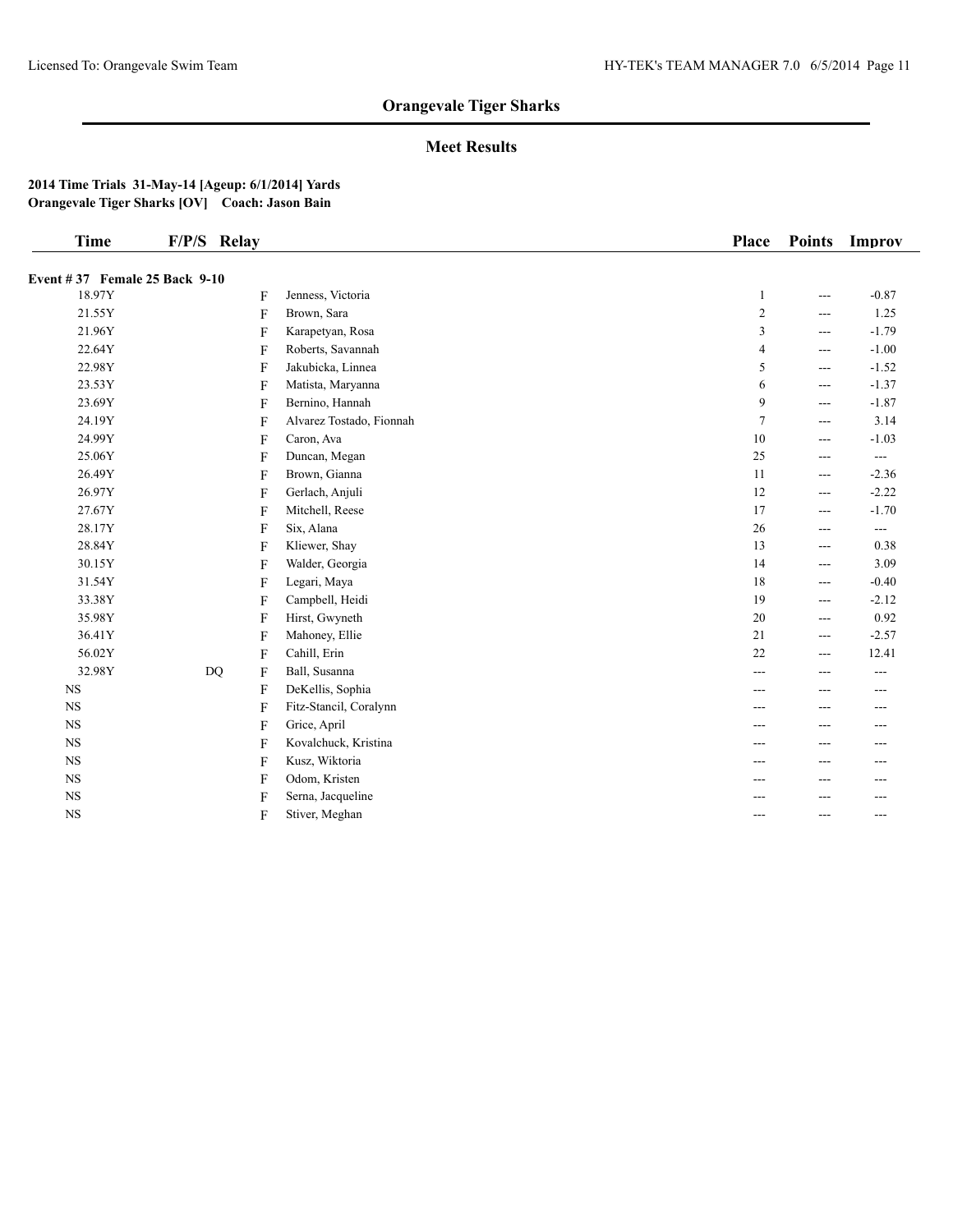## **Meet Results**

| <b>Time</b>                 | F/P/S Relay        |                         | <b>Place</b> | <b>Points</b>  | Improv   |
|-----------------------------|--------------------|-------------------------|--------------|----------------|----------|
| Event #38 Male 25 Back 9-10 |                    |                         |              |                |          |
| 20.75Y                      | F                  | Scollay, Cody           | 1            | ---            | 0.83     |
| 21.31Y                      | F                  | Black, Ethan            | 2            | $---$          | $-3.74$  |
| 21.33Y                      | $\mathbf{F}$       | Rowan, Cody             | 3            | ---            | 0.36     |
| 22.19Y                      | F                  | Cox, Bryant             | 4            | ---            | $-3.49$  |
| 22.59Y                      | F                  | Penman, Logan           | 5            | ---            | $-1.55$  |
| 22.76Y                      | F                  | Jones, Marley           | 6            | ---            | 0.62     |
| 23.94Y                      | F                  | Heinzen, Deklan         | 7            | $---$          | $-0.46$  |
| 25.34Y                      | F                  | Russell, William        | 9            | ---            | $-0.96$  |
| 25.63Y                      | $\mathbf{F}$       | Williams, Cole          | 10           | ---            | $-4.89$  |
| 26.61Y                      | F                  | Matista, Matthew        | 11           | ---            | $-0.96$  |
| 27.59Y                      | F                  | Conlon, Riley           | 25           | ---            | $\cdots$ |
| 27.60Y                      | F                  | Hunter, Thomas          | 12           | $---$          | $-1.73$  |
| 27.62Y                      | F                  | Lippsmeyer, Christopher | 13           | ---            | $-0.13$  |
| 29.67Y                      | F                  | Gerlach, Orion          | 26           | ---            | $---$    |
| 30.11Y                      | F                  | Boucher, Andrew         | 17           | $\overline{a}$ | $\cdots$ |
| 31.86Y                      | F                  | Konvalin, Hunter        | 14           | $---$          | 4.82     |
| 32.38Y                      | F                  | Jones, Ephraim          | 15           | ---            | 4.13     |
| 32.85Y                      | F                  | Bergen, Ryland          | 18           | ---            | ---      |
| 34.59Y                      | $\mathbf{F}$       | Thomasson, Luke         | 19           | ---            | $---$    |
| 40.82Y                      | F                  | Wilderman, Andrew       | 20           | ---            | $---$    |
| 33.15Y                      | DQ<br>$\mathbf{F}$ | Begley, Zane            | ---          | ---            | ---      |
| $_{\rm NS}$                 | F                  | Boggs, Everett          | ---          | ---            | ---      |
| 22.50Y                      | $DQ$<br>F          | Coulter, James          | ---          | ---            | ---      |
| $_{\rm NS}$                 | F                  | Gabrielli, Marcello     | ---          | ---            | ---      |
| 35.10Y                      | $DQ$<br>F          | Garner, Michael         | ---          | ---            | $---$    |
| <b>NS</b>                   | F                  | Malta, Mateo            | ---          | ---            |          |
| <b>NS</b>                   | F                  | Salisbury, Ravi         |              |                |          |
| 34.19Y                      | $DQ$<br>F          | Savage, Rylee           | ---          | $---$          | $---$    |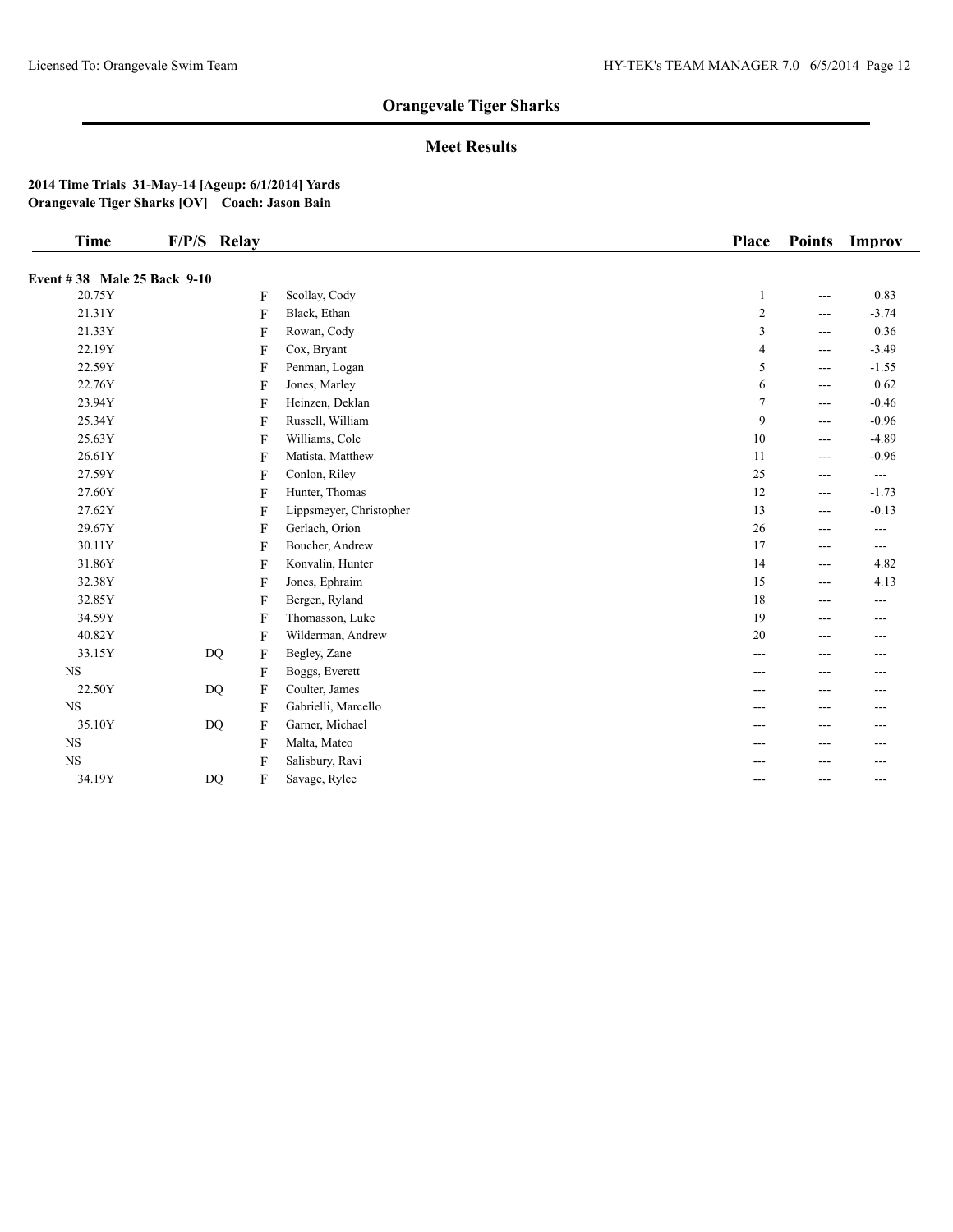## **Meet Results**

| <b>Time</b>                    | F/P/S Relay               |                         | Place          | <b>Points</b>  | Improv  |
|--------------------------------|---------------------------|-------------------------|----------------|----------------|---------|
| Event #39 Female 50 Back 11-12 |                           |                         |                |                |         |
| 38.98Y                         | F                         | Pagliaro, Greysha       | $\mathbf{1}$   | $\overline{a}$ | $-0.87$ |
| 39.67Y                         | F                         | Hardenburgh, Alaina     | $\overline{2}$ | $---$          | $-0.17$ |
| 43.44Y                         | F                         | Wilhelms, Isabella      | 17             | $---$          | $---$   |
| 43.50Y                         | $\overline{F}$            | Jojola, Giana           | 9              | $---$          | $---$   |
| 44.52Y                         | F                         | Bartlett, Haley         | 3              | $---$          | 1.21    |
| 46.31Y                         | F                         | Wilson, Katelyn         | $\overline{4}$ | $---$          | $-5.29$ |
| 48.49Y                         | F                         | Brentt, Emma            | 18             | ---            | $---$   |
| 48.97Y                         | $\overline{F}$            | Higby, Lily             | 10             | ---            | ---     |
| 1:02.17Y                       | F                         | Garner, Madison         | 19             | $---$          | ---     |
| $_{\rm NS}$                    | $\overline{F}$            | Auble, Madison          | $---$          | $---$          | $---$   |
| <b>NS</b>                      | $\overline{F}$            | Brown, Laura            | ---            | $---$          | $---$   |
| 1:44.06Y                       | <b>DQ</b><br>F            | Bullivant, Kaitlyn      | ---            | ---            | ---     |
| $_{\rm NS}$                    | F                         | Cook, Corrina           | ---            | ---            | ---     |
| 1:52.63Y                       | DQ<br>F                   | Coulter, Catherine      | ---            | $---$          | $---$   |
| <b>NS</b>                      | $\overline{F}$            | Fitz-Stancil, Coralynn  | ---            | ---            | $---$   |
| $_{\rm NS}$                    | F                         | Grice, April            | ---            | ---            | $- - -$ |
| $_{\rm NS}$                    | F                         | Hagen, Abbey            | ---            | $---$          | $- - -$ |
| <b>NS</b>                      | $\mathbf{F}$              | Hale, Isabella          | ---            | ---            | ---     |
| 54.51Y                         | <b>DQ</b><br>F            | Karapetyan, Naomi       | ---            | ---            | ---     |
| $_{\rm NS}$                    | F                         | Kusz, Wiktoria          | ---            | ---            | ---     |
| 2:05.87Y                       | DQ<br>F                   | Mahoney, Lauryn         | ---            | ---            | ---     |
| $_{\rm NS}$                    | F                         | Nicholas, Shelby        | ---            | $---$          | $---$   |
| $_{\rm NS}$                    | F                         | Noia, Angela            | ---            | $---$          | $- - -$ |
| <b>NS</b>                      | $\boldsymbol{\mathrm{F}}$ | Pellegrini, Ellie       | ---            | ---            | ---     |
| $_{\rm NS}$                    | F                         | Stiver, Meghan          | $---$          | $---$          | $---$   |
| $_{\rm NS}$                    | F                         | Vuki, Seeley            | ---            | ---            | ---     |
| <b>NS</b>                      | F                         | Weist, Julia            | ---            | $---$          | $---$   |
| <b>NS</b>                      | F                         | Wells, Allison          | ---            | ---            | ---     |
| 44.37Y                         | DQ<br>F                   | Williams-Herron, Skyler |                |                |         |
| 1:10.05Y                       | DQ<br>F                   | Wilson, Kaitlyn         | ---            | $---$          | $---$   |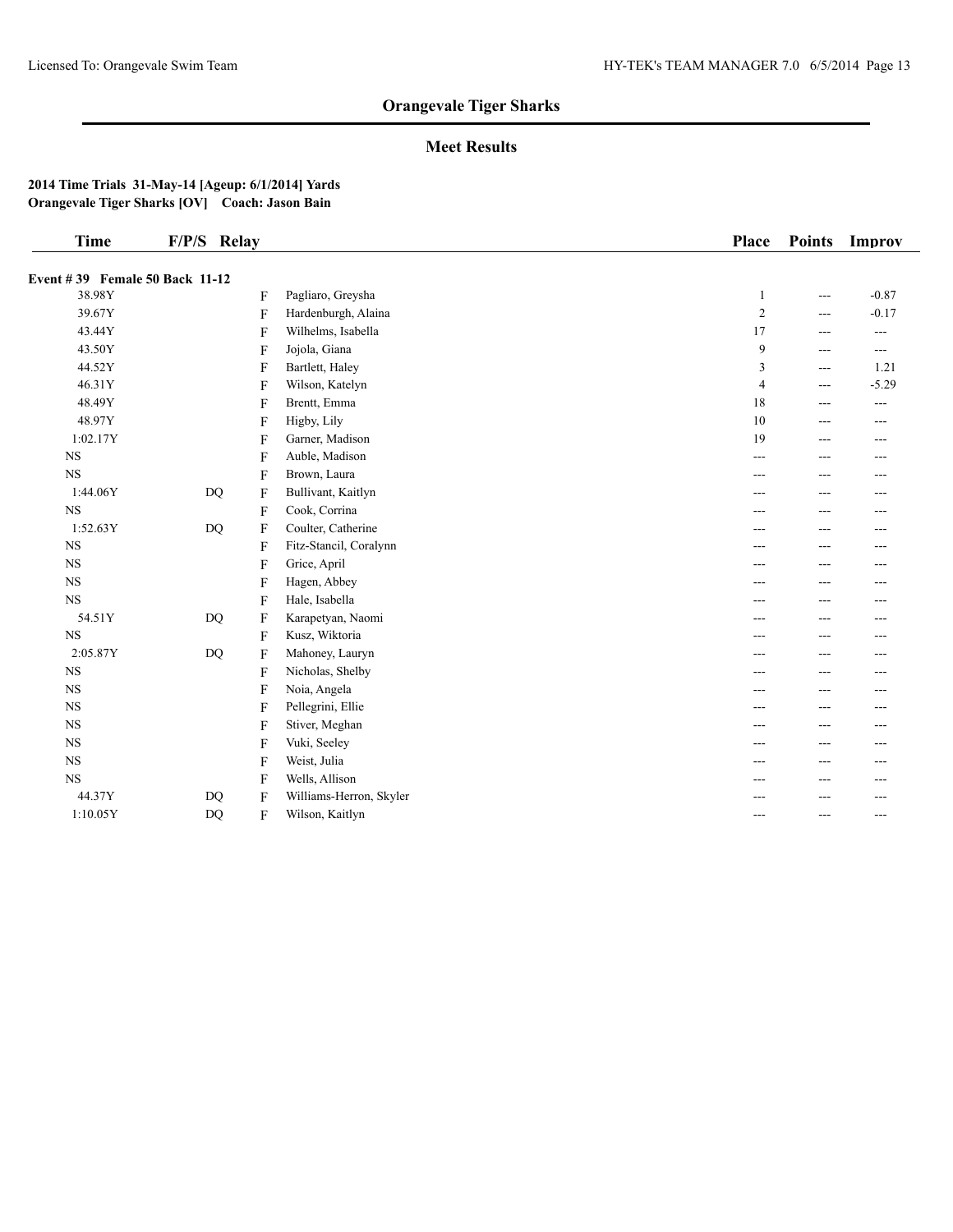## **Meet Results**

| <b>Time</b>                    | F/P/S Relay            |                           |                                | Place            | <b>Points</b>         | Improv                   |
|--------------------------------|------------------------|---------------------------|--------------------------------|------------------|-----------------------|--------------------------|
| Event #40 Male 50 Back 11-12   |                        |                           |                                |                  |                       |                          |
| 43.15Y                         |                        | F                         | Walder, Pace                   | $\mathbf{1}$     | $\scriptstyle \cdots$ | $-2.82$                  |
| 44.84Y                         |                        | F                         | Kliewer, Evan                  | $\sqrt{2}$       | $\qquad \qquad -$     | $-4.38$                  |
| 45.74Y                         |                        | F                         | Beil, Kris                     | 3                | $\cdots$              | 1.05                     |
| 45.91Y                         |                        | F                         | Heinzen, Trayton               | 4                | $---$                 | $-5.10$                  |
| 46.21Y                         |                        | F                         | Rosenberger, Vincent           | 5                |                       | $-6.81$                  |
| 52.95Y                         |                        |                           | Warren, Zachary                | 17               | ---<br>$\cdots$       | $\overline{a}$           |
|                                |                        | F                         | Campbell, Quinn                | 6                |                       | 2.54                     |
| 53.71Y                         |                        | F                         |                                | 9                | $\cdots$              |                          |
| 55.45Y<br>57.64Y               |                        | F                         | Jakubicki, Lukas<br>Hann, Noel | 10               | $\qquad \qquad -$     | $\sim$ $\sim$<br>$-5.77$ |
| 1:05.86Y                       |                        | $\boldsymbol{\mathrm{F}}$ | Olalde, Gabriel                | 11               | $\cdots$              |                          |
|                                |                        | F                         |                                | 12               | $\scriptstyle \cdots$ | $\sim$ $\sim$            |
| 1:08.58Y                       |                        | F                         | Estigarribia, Daniel           |                  | $\qquad \qquad -$     | ---                      |
| 54.72Y                         | $\mathbf{D}\mathbf{Q}$ | $\boldsymbol{\mathrm{F}}$ | Fish, Jackson                  | ---              | $---$                 | $---$                    |
| $_{\rm NS}$                    |                        | F                         | Griffin, Blayse                | ---              | ---                   | $---$                    |
| $_{\rm NS}$                    |                        | F                         | Hooper, London                 | ---              | ---                   | ---                      |
| $_{\rm NS}$                    |                        | F                         | Kovalchuck, Daniel             | ---              | ---                   | $---$                    |
| $_{\rm NS}$                    |                        | F                         | Odom, Grant                    | ---              | ---                   | ---                      |
| 50.65Y                         | $\mathbf{D}\mathbf{Q}$ | F                         | Romba, Alex                    | ---              | ---                   | ---                      |
| <b>NS</b>                      |                        | F                         | Stiver, Daniel                 | ---              | ---                   | ---                      |
| Event #41 Female 50 Back 13-14 |                        |                           |                                |                  |                       |                          |
| 35.11Y                         |                        | F                         | Hoppes, Anne                   | $\mathbf{1}$     | $---$                 | $\sim$ $\sim$            |
| 39.39Y                         |                        | $\boldsymbol{\mathrm{F}}$ | Brown, Emma                    | $\boldsymbol{2}$ | ---                   | $-1.99$                  |
| 47.21Y                         |                        | $\boldsymbol{\mathrm{F}}$ | Fish, Grace                    | 3                | ---                   | ---                      |
| 49.76Y                         |                        | F                         | Stinson, Amanda                | 4                | ---                   | $-2.65$                  |
| 1:00.45Y                       |                        | F                         | Olalde, Desia                  | 5                | $---$                 | $-5.82$                  |
| 36.44Y                         | <b>DQ</b>              | F                         | Boe, Taylor                    | ---              | $---$                 | $\overline{a}$           |
| $_{\rm NS}$                    |                        | F                         | Kovalchuck, Eva                | ---              | ---                   | ---                      |
| $_{\rm NS}$                    |                        | F                         | Mesa, Kayla                    | ---              | ---                   | ---                      |
| Event #42 Male 50 Back 13-14   |                        |                           |                                |                  |                       |                          |
| 36.07Y                         |                        | F                         | Boe, Jacob                     | $\mathbf{1}$     | $\cdots$              | $-1.67$                  |
| 37.42Y                         |                        | $\boldsymbol{\mathrm{F}}$ | Cox, Alex                      | $\overline{c}$   | $\sim$ $\sim$         | $-2.15$                  |
| 45.01Y                         |                        | F                         | Caron, Reed                    | 3                | $---$                 | $-1.06$                  |
| 53.79Y                         |                        | F                         | Dalton, Christopher            | 9                | $---$                 | $\overline{a}$           |
| 57.08Y                         |                        | F                         | Wilderman, Chris               | 10               | ---                   | $\sim$ $\sim$            |
| 1:02.99Y                       |                        | F                         | Dill, Laroy                    | $\overline{4}$   | $\qquad \qquad -$     | $-1.26$                  |
| 1:15.01Y                       |                        | F                         | Mahoney, Ben                   | 5                | $\qquad \qquad -$     | $-6.24$                  |
| $_{\rm NS}$                    |                        | F                         | Beilgard, Austin               | $---$            | $---$                 | $--$                     |
| $_{\rm NS}$                    |                        | F                         | Konvalin, Carson               | ---              | ---                   | ---                      |
| $_{\rm NS}$                    |                        | F                         | Odom, Nathan                   | ---              | ---                   | $---$                    |
| 1:06.31Y                       | $\mathbf{D}\mathbf{Q}$ | F                         | Thomasson, Nathanael           | ---              | ---                   | ---                      |
| $_{\rm NS}$                    |                        | F                         | Wilkins, Cedrick               | ---              | ---                   | $---$                    |
| $_{\rm NS}$                    |                        | F                         | Zerilli, Trevor                | ---              | ---                   | $\overline{a}$           |
| Event #43 Female 50 Back 15-18 |                        |                           |                                |                  |                       |                          |
| 34.29Y                         |                        | F                         | Gwin, Kourtney                 | $\mathbf{1}$     | $\scriptstyle \cdots$ | $-1.35$                  |
| 45.44Y                         |                        | F                         | Warren, Katelyn                | $\sqrt{2}$       | $---$                 | $-2.34$                  |
| $_{\rm NS}$                    |                        | F                         | Weist, Christina               | $--$             | $---$                 | $\overline{\phantom{a}}$ |
|                                |                        |                           |                                |                  |                       |                          |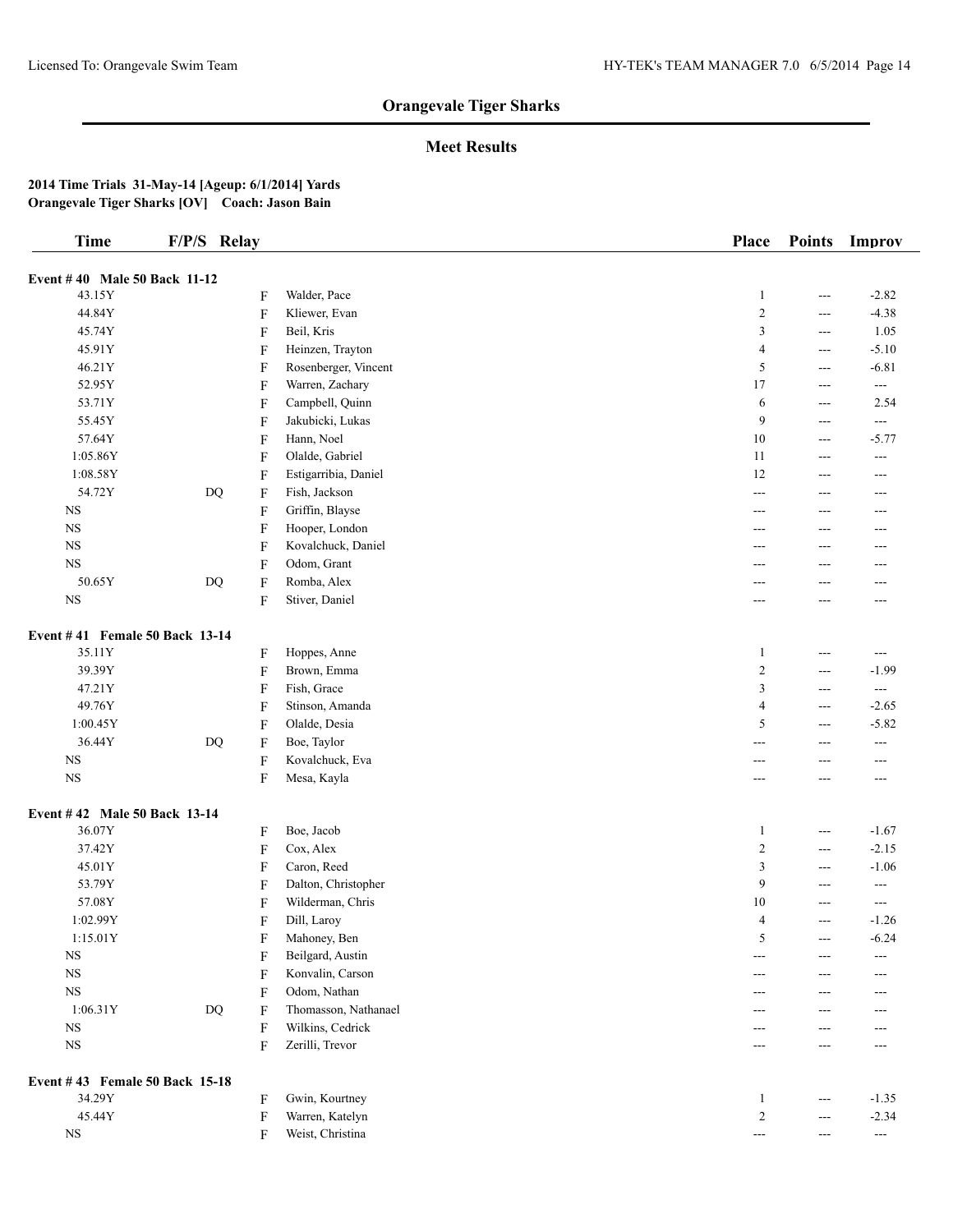## **Meet Results**

| <b>Time</b>                    | F/P/S Relay        |                      | <b>Place</b>   | <b>Points</b> | Improv  |
|--------------------------------|--------------------|----------------------|----------------|---------------|---------|
| Event #44 Male 50 Back 15-18   |                    |                      |                |               |         |
| 30.01Y                         | F                  | Boe, Joshua          | 1              | $---$         | $-0.34$ |
| 41.47Y                         | F                  | Jimenez, Eddie       | $\overline{2}$ | $---$         | $-7.18$ |
| <b>NS</b>                      | F                  | Heinzen, Kallen      | ---            |               | $---$   |
| <b>NS</b>                      | F                  | Liaghat, Armon       | ---            |               | ---     |
| <b>NS</b>                      | F                  | Wilkins, Ceyvion     | ---            | ---           | $---$   |
| Event #45 Female 25 Breast 7-8 |                    |                      |                |               |         |
| 27.22Y                         | F                  | Roberts, Payton      | -1             | $---$         | $-7.34$ |
| 31.02Y                         | F                  | Hardenburgh, Ayla    | 17             | $---$         | $---$   |
| 36.57Y                         | F                  | Petersen, Julia      | 9              | ---           | ---     |
| 42.67Y                         | F                  | Sample, Hannah       | 10             | ---           | ---     |
| 57.11Y                         | F                  | Hartwick, Sara       | 18             | $---$         | $---$   |
| DQ                             | F                  | Alvarez Tostado, Mia | ---            | $---$         | ---     |
| <b>DQ</b>                      | F                  | Alvarez Tostado, Zoe | ---            | ---           | ---     |
| DQ                             | F                  | Beil, Megan          | ---            | ---           | ---     |
| 40.06Y                         | DQ<br>F            | Bergen, Kylie        | ---            | ---           | ---     |
| <b>DQ</b>                      | F                  | Bernino, Lucy        | ---            | ---           | $---$   |
| <b>DQ</b>                      | F                  | Black, Cameron       | ---            | $---$         | ---     |
| <b>NS</b>                      | F                  | Burrell, Madyson     | ---            | $---$         | $---$   |
| 51.73Y                         | <b>DQ</b><br>F     | Carothers, Lily      | ---            | $- - -$       | $- - -$ |
| 53.37Y                         | <b>DQ</b><br>F     | Carrillo, Maya       | ---            | ---           |         |
| 45.82Y                         | <b>DQ</b><br>F     | Ehrhart, Kate        | ---            | ---           | ---     |
| 48.93Y                         | <b>DQ</b><br>F     | Ehrhart, Kenzie      | ---            | ---           | ---     |
| 51.24Y                         | DQ<br>$\mathbf{F}$ | Jones, Isabella      | ---            | $---$         | ---     |
| 59.72Y                         | <b>DQ</b><br>F     | King, Olivia         | ---            | ---           | ---     |
| DQ                             | F                  | Malta, Milana        | ---            |               |         |
| 58.77Y                         | F<br>DQ            | Pardo, Madalyn       | ---            | ---           | ---     |
| DQ                             | F                  | Roberts, Shelbie     |                |               | ---     |
| 29.07Y                         | <b>DQ</b><br>F     | Tran, Theresa        | ---            | $---$         | $---$   |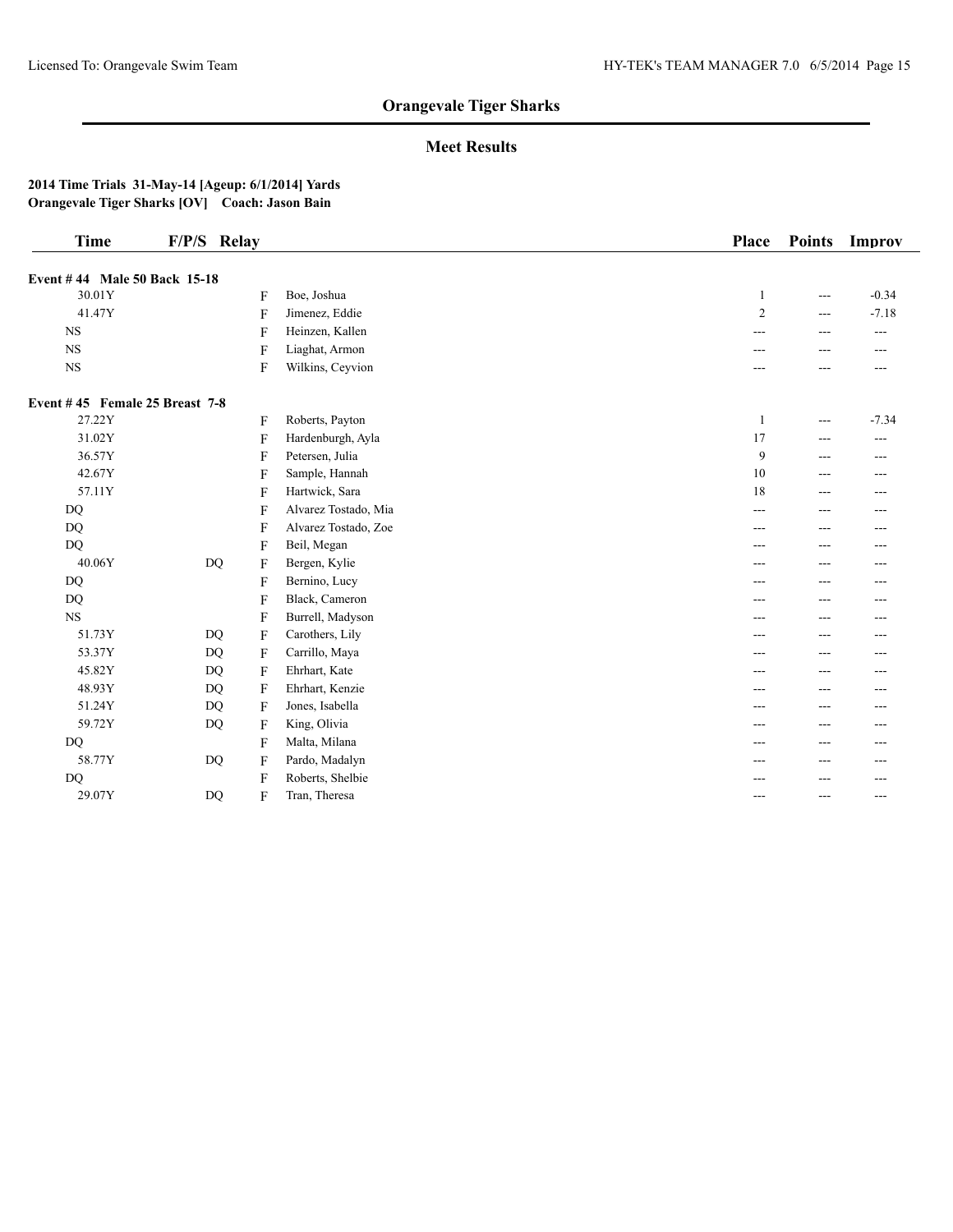## **Meet Results**

| Time                                | F/P/S Relay |              |                        | <b>Place</b>   | <b>Points</b> | Improv   |
|-------------------------------------|-------------|--------------|------------------------|----------------|---------------|----------|
| <b>Event #46 Male 25 Breast 7-8</b> |             |              |                        |                |               |          |
| 29.93Y                              |             | F            | Scollay, Tyler         | 1              | $---$         | $-3.59$  |
| 33.55Y                              |             | F            | Eisenbarth, Tyler      | $\overline{c}$ | ---           | $-10.24$ |
| 38.61Y                              |             | F            | Ramey, Benson          | 17             | ---           | $---$    |
| 46.37Y                              |             | F            | Brown, Steven          | 18             | ---           | $---$    |
| 1:03.97Y                            |             | $\mathbf{F}$ | Mercer, Brandon        | 9              | ---           | ---      |
| 30.89Y                              | DQ          | F            | Belz, Andrew           | ---            | ---           | ---      |
| <b>NS</b>                           |             | F            | Boggs, Easton          | ---            | ---           | ---      |
| 40.09Y                              | <b>DQ</b>   | F            | Boucher, Holden        | ---            | ---           | ---      |
| 40.70Y                              | <b>DQ</b>   | $\mathbf{F}$ | Brooks, Parker         | ---            | ---           | ---      |
| 36.13Y                              | DQ          | F            | Brown, Logan           | ---            | ---           | ---      |
| <b>NS</b>                           |             | F            | Camden, Sean           | ---            | ---           | ---      |
| 54.29Y                              | <b>DQ</b>   | F            | Conlon, Reece          | ---            | ---           | ---      |
| 36.07Y                              | DQ          | $\mathbf{F}$ | Cook, Micah            | ---            | ---           | ---      |
| 39.43Y                              | <b>DQ</b>   | F            | Gerlach, Elijah        | ---            | ---           | ---      |
| <b>NS</b>                           |             | F            | Gilbreath, Alex        | ---            | ---           | ---      |
| 58.30Y                              | <b>DQ</b>   | F            | Golden, Nathaniel      | ---            | ---           | ---      |
| 40.19Y                              | <b>DQ</b>   | F            | Harshbarger, Cyrus     | ---            | ---           | ---      |
| 53.30Y                              | <b>DQ</b>   | F            | Jones, Elisha          | ---            | ---           | ---      |
| 1:02.76Y                            | <b>DQ</b>   | $\mathbf{F}$ | King, Taylor           | ---            | ---           | ---      |
| 49.85Y                              | <b>DQ</b>   | F            | Mitchell, Gage         | ---            | ---           | ---      |
| 28.39Y                              | <b>DQ</b>   | $\mathbf{F}$ | Penman, Bode           | ---            | ---           | ---      |
| 40.13Y                              | <b>DQ</b>   | F            | Petersen, Nicholas     | ---            | ---           | ---      |
| 39.70Y                              | <b>DQ</b>   | F            | Senthil Kumar, Adharsh | ---            | ---           | ---      |
| <b>NS</b>                           |             | F            | Weist, Ronnie          | ---            | ---           | ---      |
| 1:12.14Y                            | <b>DQ</b>   | F            | Wilderman, Zachary     | ---            | ---           | ---      |
| 51.57Y                              | <b>DQ</b>   | F            | Williams, Connor       |                |               | ---      |
| <b>NS</b>                           |             | F            | Winchell, Nathan       | ---            | ---           | $---$    |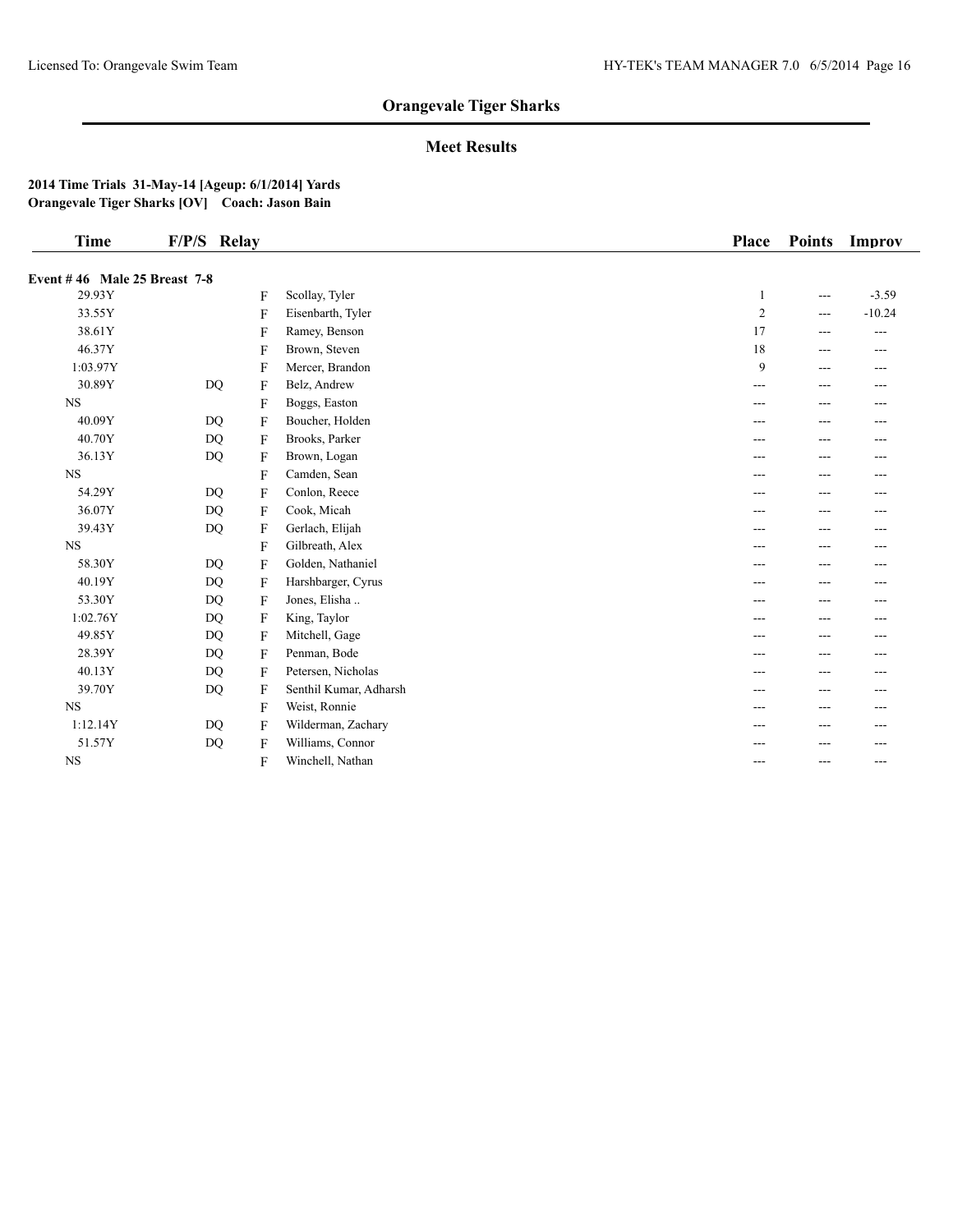## **Meet Results**

| <b>Time</b>                     | F/P/S Relay |   |                          | Place          | <b>Points</b>     | Improv   |
|---------------------------------|-------------|---|--------------------------|----------------|-------------------|----------|
| Event #47 Female 25 Breast 9-10 |             |   |                          |                |                   |          |
| 22.88Y                          |             | F | Jakubicka, Linnea        | 1              | $---$             | $-1.35$  |
| 23.23Y                          |             | F | Alvarez Tostado, Fionnah | 2              | $---$             | $-2.13$  |
| 24.93Y                          |             | F | Roberts, Savannah        | 3              | $---$             | $-0.91$  |
| 25.27Y                          |             | F | Brown, Sara              | 4              | $---$             | $-0.20$  |
| 26.03Y                          |             | F | Jenness, Victoria        | 5              | $---$             | $-1.24$  |
| 26.13Y                          |             | F | Caron, Ava               | 6              | $- - -$           | $-0.45$  |
| 27.37Y                          |             | F | Matista, Maryanna        | $\overline{7}$ | $---$             | $-3.32$  |
| 27.45Y                          |             | F | Karapetyan, Rosa         | 17             | $---$             | ---      |
| 30.39Y                          |             | F | Kliewer, Shay            | 8              | $\qquad \qquad -$ | 2.31     |
| 31.06Y                          |             | F | Duncan, Megan            | 25             | $---$             | $---$    |
| 32.83Y                          |             | F | Walder, Georgia          | 9              | $\qquad \qquad -$ | $-4.12$  |
| 34.33Y                          |             | F | Brown, Gianna            | 10             | $---$             | $-4.79$  |
| 36.81Y                          |             | F | Cahill, Erin             | 11             | $---$             | $-11.93$ |
| 37.74Y                          |             | F | Ball, Susanna            | 12             | $\qquad \qquad -$ | $-5.63$  |
| 38.18Y                          |             | F | Legari, Maya             | 13             | $---$             | $-4.20$  |
| 42.74Y                          |             | F | Hirst, Gwyneth           | 18             | $---$             | ---      |
| 43.10Y                          |             | F | Campbell, Heidi          | 14             | $---$             | $-17.76$ |
| 29.26Y                          | DQ          | F | Bernino, Hannah          | ---            | ---               | ---      |
| $_{\rm NS}$                     |             | F | DeKellis, Sophia         | ---            | $---$             | $---$    |
| 35.40Y                          | DQ          | F | Gerlach, Anjuli          | ---            |                   | ---      |
| <b>NS</b>                       |             | F | Grice, April             | ---            |                   | ---      |
| $_{\rm NS}$                     |             | F | Kovalchuck, Kristina     | ---            | $---$             | $---$    |
| $_{\rm NS}$                     |             | F | Kusz, Wiktoria           | ---            |                   | ---      |
| 41.75Y                          | <b>DQ</b>   | F | Mahoney, Ellie           | ---            | $---$             | ---      |
| 30.30Y                          | <b>DQ</b>   | F | Mitchell, Reese          | ---            | $- - -$           | $- - -$  |
| <b>NS</b>                       |             | F | Odom, Kristen            | ---            |                   |          |
| $_{\rm NS}$                     |             | F | Serna, Jacqueline        | ---            | ---               | ---      |
| 44.14Y                          | DQ          | F | Six, Alana               |                |                   | ---      |
| <b>NS</b>                       |             | F | Stiver, Meghan           | ---            | ---               | $---$    |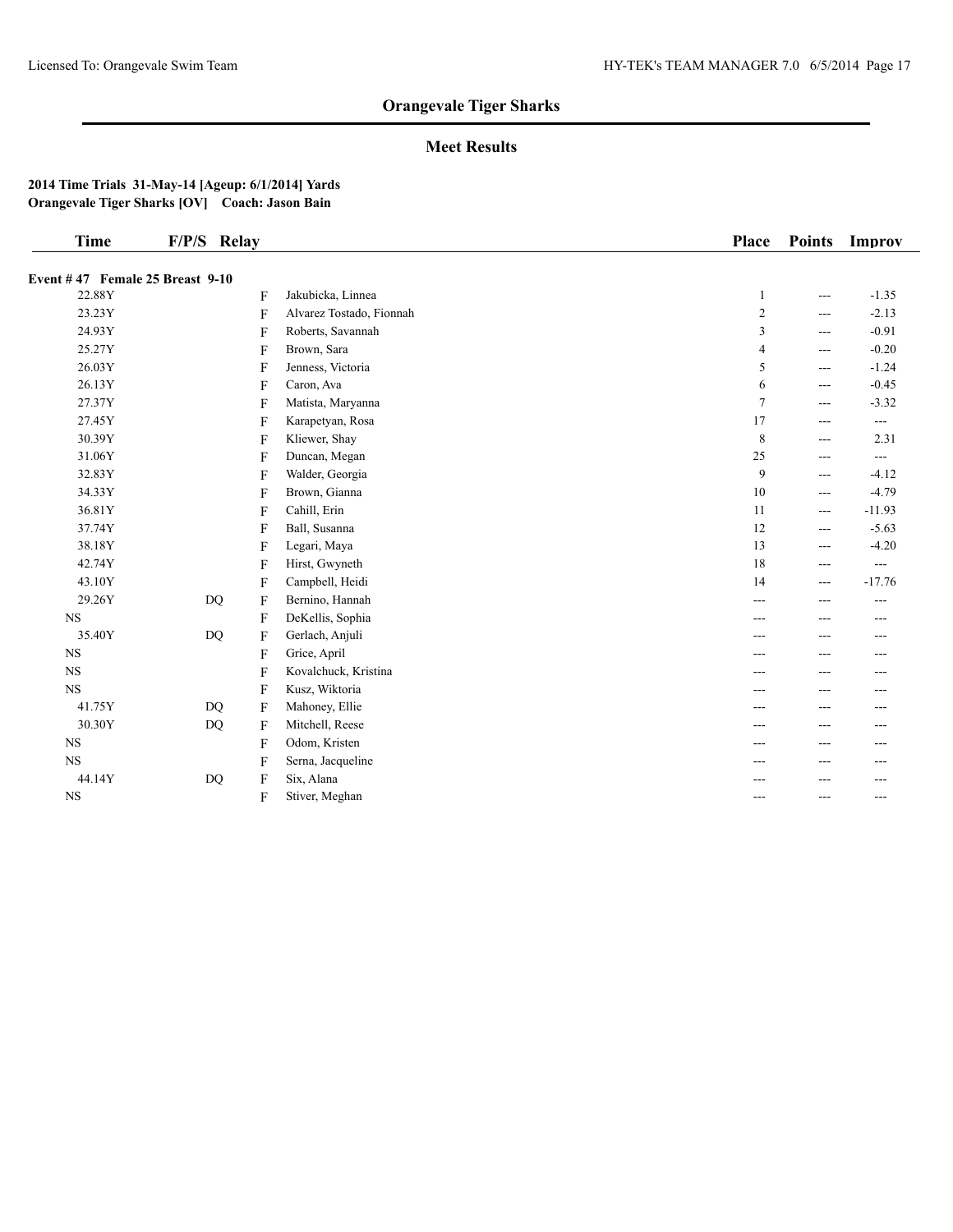## **Meet Results**

| <b>Time</b>                   | F/P/S Relay |              |                         | Place          | <b>Points</b>     | Improv  |
|-------------------------------|-------------|--------------|-------------------------|----------------|-------------------|---------|
| Event #48 Male 25 Breast 9-10 |             |              |                         |                |                   |         |
| 22.70Y                        |             | F            | Heinzen, Deklan         | 1              | $\qquad \qquad -$ | $-4.32$ |
| 23.56Y                        |             | F            | Scollay, Cody           | $\overline{c}$ | $---$             | $-6.85$ |
| 24.03Y                        |             | F            | Cox, Bryant             | 3              | $---$             | 0.58    |
| 24.81Y                        |             | F            | Black, Ethan            | 4              | $---$             | $-2.33$ |
| 25.86Y                        |             | F            | Penman, Logan           | 5              | $---$             | 0.40    |
| 27.05Y                        |             | F            | Jones, Marley           | 6              | $- - -$           | $-3.64$ |
| 27.74Y                        |             | F            | Rowan, Cody             | $\overline{7}$ | $---$             | 1.65    |
| 32.43Y                        |             | F            | Conlon, Riley           | 17             | $---$             | $---$   |
| 36.58Y                        |             | F            | Coulter, James          | 9              | $---$             | $---$   |
| 38.09Y                        |             | F            | Garner, Michael         | 18             | $---$             | $---$   |
| 41.82Y                        |             | F            | Jones, Ephraim          | 19             | $---$             | $---$   |
| 50.51Y                        |             | F            | Hunter, Thomas          | 10             | ---               | ---     |
| 51.72Y                        | <b>DQ</b>   | F            | Begley, Zane            | ---            | ---               | $---$   |
| 36.41Y                        | DQ          | F            | Bergen, Ryland          | ---            | $---$             | $---$   |
| DQ                            |             | F            | Boggs, Everett          | ---            | ---               | ---     |
| 45.84Y                        | DQ          | F            | Boucher, Andrew         | ---            | ---               | ---     |
| <b>NS</b>                     |             | F            | Gabrielli, Marcello     | ---            | ---               | ---     |
| 36.31Y                        | DQ          | $\mathbf{F}$ | Gerlach, Orion          | ---            |                   | ---     |
| 47.75Y                        | <b>DQ</b>   | F            | Konvalin, Hunter        | ---            | ---               | ---     |
| 37.23Y                        | <b>DQ</b>   | F            | Lippsmeyer, Christopher | ---            | $---$             | $---$   |
| <b>NS</b>                     |             | $\mathbf{F}$ | Malta, Mateo            | ---            |                   | ---     |
| 29.78Y                        | <b>DQ</b>   | F            | Matista, Matthew        | ---            |                   | ---     |
| 26.64Y                        | <b>DQ</b>   | F            | Russell, William        | ---            | $---$             | $---$   |
| <b>NS</b>                     |             | F            | Salisbury, Ravi         | ---            | ---               | ---     |
| 36.05Y                        | DQ          | F            | Savage, Rylee           | ---            | ---               | ---     |
| 35.83Y                        | DQ          | F            | Thomasson, Luke         | ---            | ---               | $- - -$ |
| 43.62Y                        | <b>DQ</b>   | F            | Wilderman, Andrew       |                |                   | ---     |
| 34.67Y                        | <b>DQ</b>   | F            | Williams, Cole          | ---            | $---$             | ---     |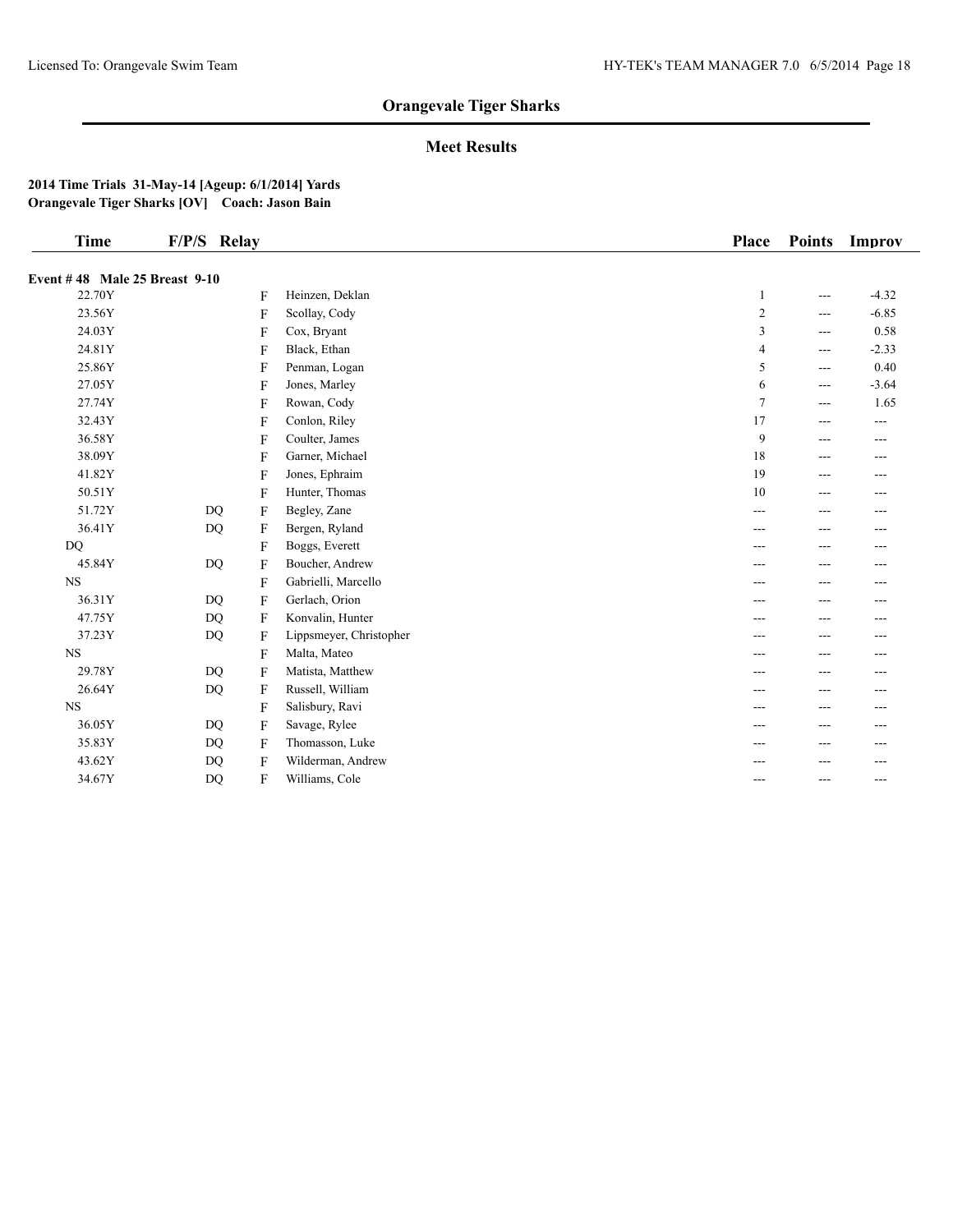## **Meet Results**

| <b>Time</b>                      | F/P/S Relay            |   |                         | Place          | <b>Points</b>         | Improv            |
|----------------------------------|------------------------|---|-------------------------|----------------|-----------------------|-------------------|
| Event #49 Female 50 Breast 11-12 |                        |   |                         |                |                       |                   |
| 38.35Y                           |                        | F | Pagliaro, Greysha       | $\mathbf{1}$   | 9                     | 0.52              |
| 43.11Y                           |                        | F | Hardenburgh, Alaina     | $\sqrt{2}$     | $\tau$                | $-0.20$           |
| 46.82Y                           |                        | F | Wilhelms, Isabella      | 17             | $\overline{a}$        | $\overline{a}$    |
| 50.46Y                           |                        | F | Brentt, Emma            | 25             | $\qquad \qquad -$     | $---$             |
| 51.74Y                           |                        | F | Karapetyan, Naomi       | 26             | $---$                 | ---               |
| 52.58Y                           |                        | F | Higby, Lily             | 9              | $---$                 | $---$             |
| 1:01.35Y                         |                        | F | Wilson, Katelyn         | 27             | $\qquad \qquad -$     | $---$             |
| 1:20.54Y                         |                        | F | Garner, Madison         | 10             | $---$                 | $\qquad \qquad -$ |
| 1:53.61Y                         |                        | F | Coulter, Catherine      | 18             | $---$                 | $---$             |
| $_{\rm NS}$                      |                        | F | Auble, Madison          | $---$          | $\qquad \qquad -$     | $---$             |
| 1:00.09Y                         | $\mathbf{D}\mathbf{Q}$ | F | Bartlett, Haley         | ---            | ---                   | ---               |
| $_{\rm NS}$                      |                        | F | Brown, Laura            | ---            | $---$                 | $---$             |
| 1:03.39Y                         | $\mathbf{D}\mathbf{Q}$ | F | Bullivant, Kaitlyn      | ---            | $---$                 | $---$             |
| $_{\rm NS}$                      |                        | F | Cook, Corrina           | ---            | ---                   | ---               |
| $_{\rm NS}$                      |                        | F | Grice, April            | ---            | $---$                 | $---$             |
| $_{\rm NS}$                      |                        | F | Hagen, Abbey            | ---            | $---$                 | ---               |
| $_{\rm NS}$                      |                        | F | Hale, Isabella          | ---            | ---                   | ---               |
| 50.31Y                           | DQ                     | F | Jojola, Giana           | ---            | $---$                 | $---$             |
| 1:16.56Y                         | $\rm DQ$               | F | Kusz, Wiktoria          | ---            | ---                   | ---               |
| 1:21.85Y                         | $DQ$                   | F | Mahoney, Lauryn         | ---            | $---$                 | $---$             |
| $_{\rm NS}$                      |                        | F | Nicholas, Shelby        | ---            | $---$                 | $---$             |
| $_{\rm NS}$                      |                        | F | Noia, Angela            | ---            | $---$                 | $---$             |
| NS                               |                        | F | Pellegrini, Ellie       | ---            | ---                   | ---               |
| $_{\rm NS}$                      |                        | F | Stiver, Meghan          | ---            | ---                   | $---$             |
| NS                               |                        | F | Vuki, Seeley            | ---            | ---                   | $---$             |
| $_{\rm NS}$                      |                        | F | Wells, Allison          | ---            | ---                   | ---               |
| 47.23Y                           | DQ                     | F | Williams-Herron, Skyler | ---            | ---                   | $---$             |
| 1:22.14Y                         | DQ                     | F | Wilson, Kaitlyn         | ---            | $---$                 | $\qquad \qquad -$ |
| Event #50 Male 50 Breast 11-12   |                        |   |                         |                |                       |                   |
| 45.05Y                           |                        | F | Kliewer, Evan           | $\mathbf{1}$   | $\qquad \qquad -$     | $-5.08$           |
| 52.50Y                           |                        | F | Beil, Kris              | $\overline{c}$ | $\overline{a}$        | $-1.84$           |
| 53.12Y                           |                        | F | Rosenberger, Vincent    | 3              | $\scriptstyle \cdots$ | $-5.11$           |
| 57.00Y                           |                        | F | Campbell, Quinn         | 4              | $---$                 | $-5.44$           |
| 59.69Y                           |                        | F | Fish, Jackson           | 5              | ---                   | $\overline{a}$    |
| <b>NS</b>                        |                        | F | Estigarribia, Daniel    | ---            | $\overline{a}$        | $\overline{a}$    |
| 1:33.70Y                         | $\mathbf{D}\mathbf{Q}$ | F | Hann, Noel              | ---            |                       | ---               |
| $_{\rm NS}$                      |                        | F | Heinzen, Trayton        | $---$          | ---                   | $---$             |
| $_{\rm NS}$                      |                        | F | Hooper, London          | ---            | ---                   | ---               |
| $\mathbf{D}\mathbf{Q}$           |                        | F | Jakubicki, Lukas        | ---            | ---                   | ---               |
| $_{\rm NS}$                      |                        | F | Kovalchuck, Daniel      | ---            | ---                   | ---               |
| NS                               |                        | F | Odom, Grant             | ---            | $---$                 | ---               |
| <b>DQ</b>                        |                        | F | Olalde, Gabriel         | ---            | ---                   | ---               |
| <b>DQ</b>                        |                        | F | Romba, Alex             | ---            | $---$                 | $---$             |
| $_{\rm NS}$                      |                        | F | Stiver, Daniel          | ---            | $---$                 | $---$             |
| 52.14Y                           | $\rm DQ$               | F | Walder, Pace            | $---$          | $\qquad \qquad -$     | $\qquad \qquad -$ |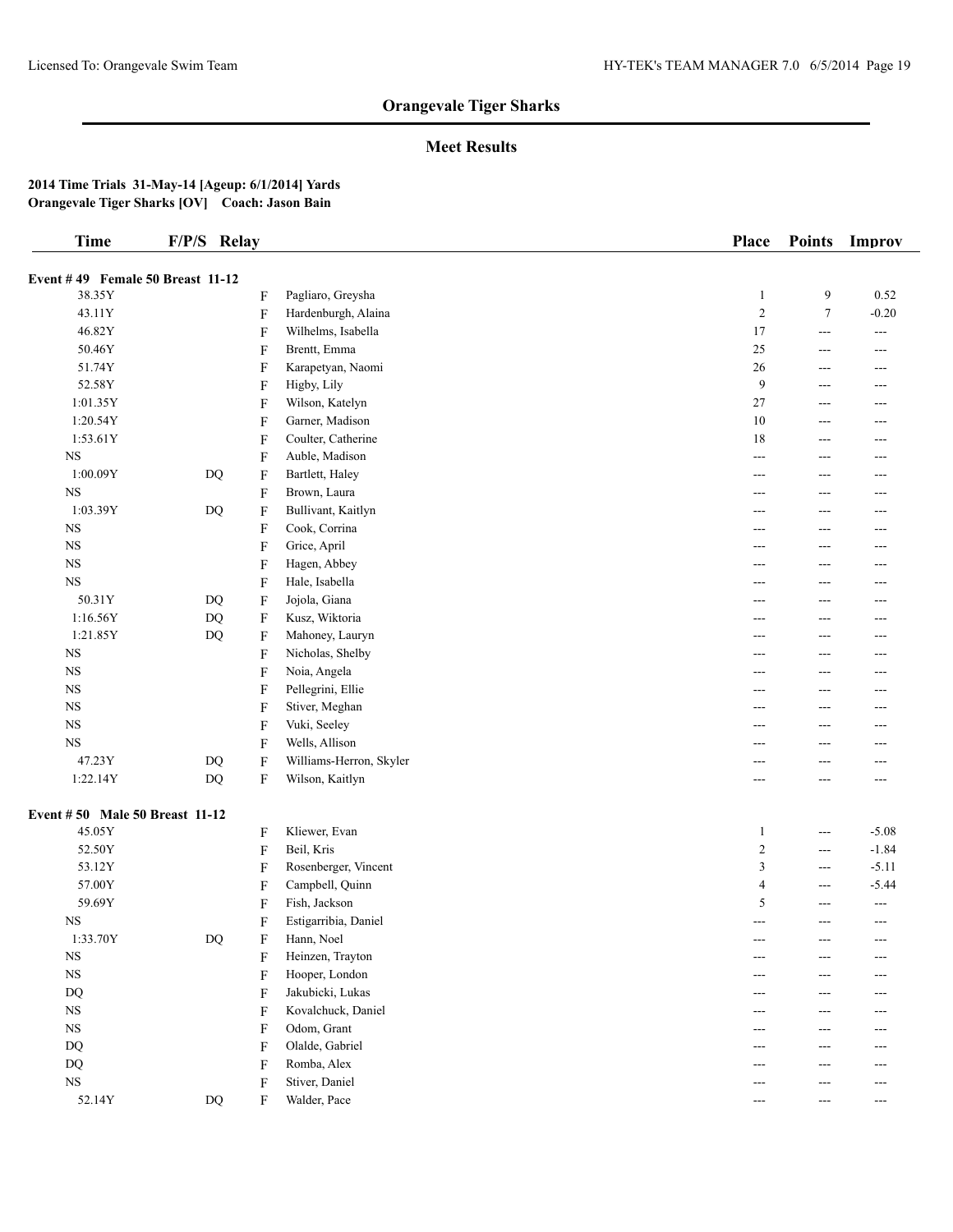## **Meet Results**

| <b>Time</b>                       | F/P/S Relay |                           |                      | Place          | <b>Points</b>  | Improv            |
|-----------------------------------|-------------|---------------------------|----------------------|----------------|----------------|-------------------|
| Event # 51 Female 50 Breast 13-14 |             |                           |                      |                |                |                   |
| 42.45Y                            |             | F                         | Hoppes, Anne         | $\mathbf{1}$   | ---            | 0.13              |
| 44.05Y                            |             | ${\bf F}$                 | Boe, Taylor          | $\sqrt{2}$     | ---            | 0.43              |
| 44.36Y                            |             | ${\bf F}$                 | Brown, Emma          | 3              | $\overline{a}$ | $-2.90$           |
| 55.35Y                            |             | ${\bf F}$                 | Stinson, Amanda      | $\overline{4}$ | ---            | $-4.47$           |
| 58.02Y                            | $DQ$        | F                         | Fish, Grace          | ---            | ---            | $---$             |
| $_{\rm NS}$                       |             | ${\bf F}$                 | Kovalchuck, Eva      | $---$          | $---$          | $---$             |
| NS                                |             | $\boldsymbol{\mathrm{F}}$ | Mesa, Kayla          |                | ---            | ---               |
| 58.58Y                            | DQ          | F                         | Olalde, Desia        | ---            | ---            | ---               |
| Event #52 Male 50 Breast 13-14    |             |                           |                      |                |                |                   |
| 39.80Y                            |             | F                         | Cox, Alex            | $\mathbf{1}$   | $\overline{a}$ | 1.74              |
| 44.25Y                            |             | $\boldsymbol{\mathrm{F}}$ | Caron, Reed          | $\overline{2}$ | $\overline{a}$ | $-5.86$           |
| 46.85Y                            |             | F                         | Boe, Jacob           | $\overline{3}$ | $---$          | $-12.64$          |
| 52.53Y                            |             | $\boldsymbol{\mathrm{F}}$ | Thomasson, Nathanael | $\overline{4}$ | $- - -$        | $-1.25$           |
| 1:03.26Y                          |             | $\boldsymbol{\mathrm{F}}$ | Dill, Laroy          | 5              | ---            | 0.39              |
| $_{\rm NS}$                       |             | $\boldsymbol{\mathrm{F}}$ | Beilgard, Austin     | ---            | ---            | ---               |
| 1:02.85Y                          | <b>DQ</b>   | F                         | Dalton, Christopher  | $- - -$        | $- - -$        | ---               |
| $_{\rm NS}$                       |             | ${\bf F}$                 | Konvalin, Carson     | ---            | $---$          | ---               |
| 1:11.14Y                          | $DQ$        | $\boldsymbol{\mathrm{F}}$ | Mahoney, Ben         |                | ---            | ---               |
| $_{\rm NS}$                       |             | ${\bf F}$                 | Odom, Nathan         | ---            | $---$          | ---               |
| 1:19.70Y                          | $DQ$        | ${\bf F}$                 | Wilderman, Chris     | ---            | $\overline{a}$ | ---               |
| $_{\rm NS}$                       |             | ${\bf F}$                 | Wilkins, Cedrick     |                | ---            | ---               |
| <b>NS</b>                         |             | F                         | Zerilli, Trevor      | ---            | $---$          | ---               |
| Event #53 Female 50 Breast 15-18  |             |                           |                      |                |                |                   |
| 36.12Y                            |             | F                         | Gwin, Kourtney       | $\mathbf{1}$   | $\sim$ $\sim$  | $-2.62$           |
| 1:01.87Y                          |             | ${\bf F}$                 | Warren, Katelyn      | $\sqrt{2}$     | ---            | $-0.03$           |
| <b>NS</b>                         |             | F                         | Weist, Christina     | $---$          | ---            | $\qquad \qquad -$ |
| Event #54 Male 50 Breast 15-18    |             |                           |                      |                |                |                   |
| 33.74Y                            |             | F                         | Eyman, Ryan          | $\mathbf{1}$   | $\overline{a}$ | $\overline{a}$    |
| 34.36Y                            |             | $\boldsymbol{\mathrm{F}}$ | Boe, Joshua          | $\sqrt{2}$     | ---            | $-1.44$           |
| <b>NS</b>                         |             | F                         | Heinzen, Kallen      | ---            | ---            | ---               |
| $_{\rm NS}$                       |             | $\boldsymbol{\mathrm{F}}$ | Jimenez, Eddie       | $---$          | $---$          | $---$             |
| $_{\rm NS}$                       |             | F                         | Liaghat, Armon       |                | ---            | ---               |
| $_{\rm NS}$                       |             | F                         | Wilkins, Ceyvion     | $---$          | ---            | $---$             |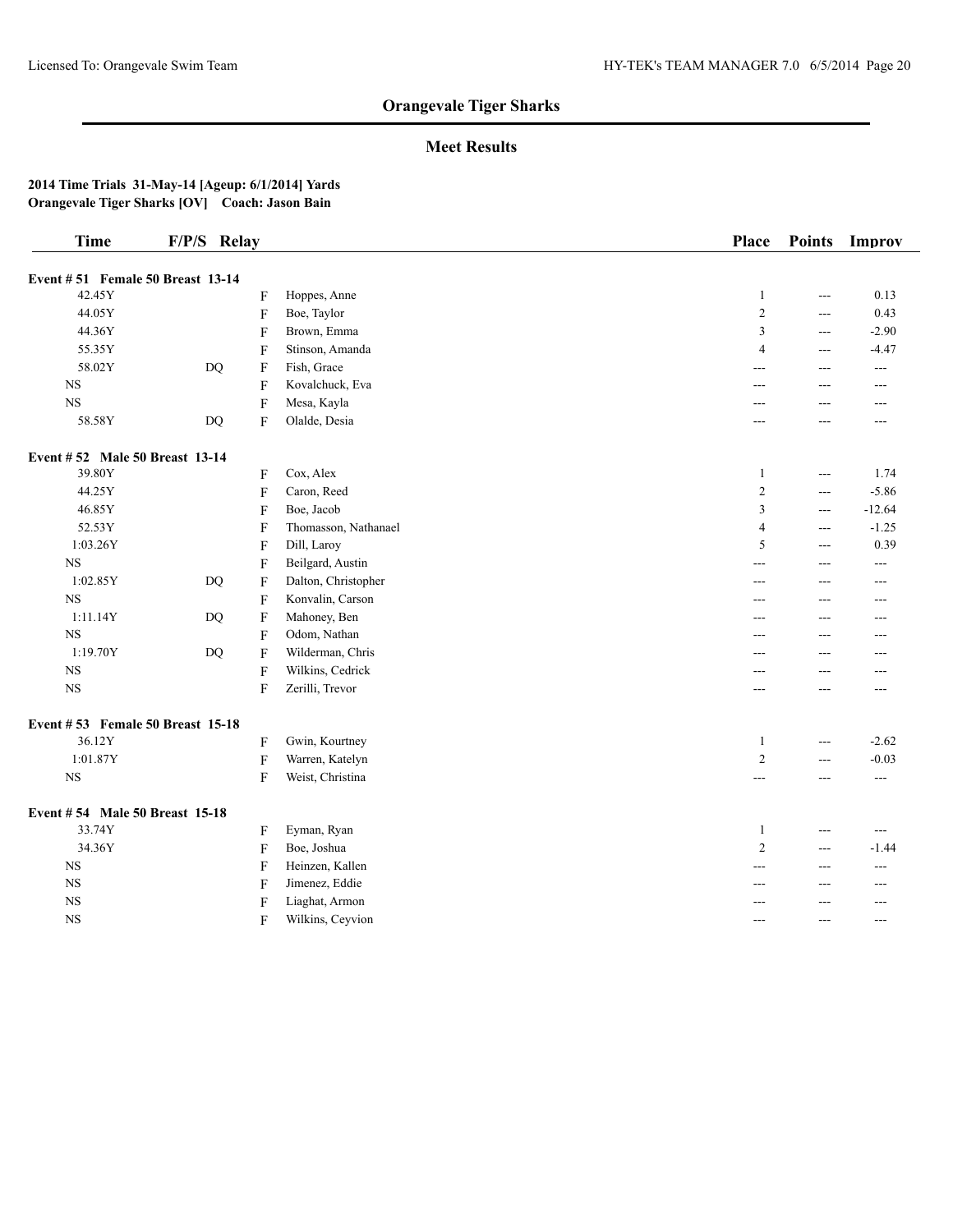## **Meet Results**

|                |                                                               | <b>Place</b>                                         | <b>Points</b>     | Improv              |
|----------------|---------------------------------------------------------------|------------------------------------------------------|-------------------|---------------------|
|                |                                                               |                                                      |                   |                     |
| F              | Hardenburgh, Ayla                                             | 17                                                   | $---$             | $---$               |
| F              | Petersen, Julia                                               |                                                      | $\qquad \qquad -$ | $-5.45$             |
| F              | Tran, Theresa                                                 | 2                                                    | $---$             | $-7.63$             |
| F              |                                                               | 3                                                    | $---$             | $-8.58$             |
| F              |                                                               | 4                                                    | $---$             | $-5.30$             |
| F              | Alvarez Tostado, Mia                                          | 9                                                    | $---$             | $\qquad \qquad - -$ |
| F              | Bernino, Lucy                                                 | 5                                                    | $---$             | 0.74                |
| F              | Hartwick, Sara                                                | 10                                                   | $---$             | $---$               |
| F              |                                                               | 18                                                   | $---$             | ---                 |
| F              | Ehrhart, Kate                                                 | 11                                                   | $---$             | ---                 |
| F              | Ehrhart, Kenzie                                               | 12                                                   | $---$             | $---$               |
| F              | Alvarez Tostado, Zoe                                          | 13                                                   | $---$             | ---                 |
| F              | Carrillo, Maya                                                | 19                                                   | $- - -$           | $---$               |
| F              | Black, Cameron                                                | 6                                                    | $---$             | $-2.48$             |
| F              | Sample, Hannah                                                | 14                                                   | $---$             | $---$               |
| F              | Pardo, Madalyn                                                | 20                                                   | ---               | ---                 |
| F              | Jones, Isabella                                               | 15                                                   | ---               | ---                 |
| F              | King, Olivia                                                  | 21                                                   | $---$             | ---                 |
| F              | Beil, Megan                                                   | ---                                                  | $---$             | $---$               |
| F              | Burrell, Madyson                                              | ---                                                  | $---$             | $---$               |
| F              | Carothers, Lily                                               | ---                                                  | ---               | ---                 |
| $\overline{F}$ | Malta, Milana                                                 | ---                                                  | $---$             | ---                 |
| F              | Reyes, Maya                                                   |                                                      |                   | ---                 |
| F              | Wheeler, Alexa                                                | ---                                                  | ---               | $- - -$             |
|                | F/P/S Relay<br>Event #55 Female 50 Free 7-8<br>$\rm DQ$<br>DQ | Roberts, Payton<br>Roberts, Shelbie<br>Bergen, Kylie |                   |                     |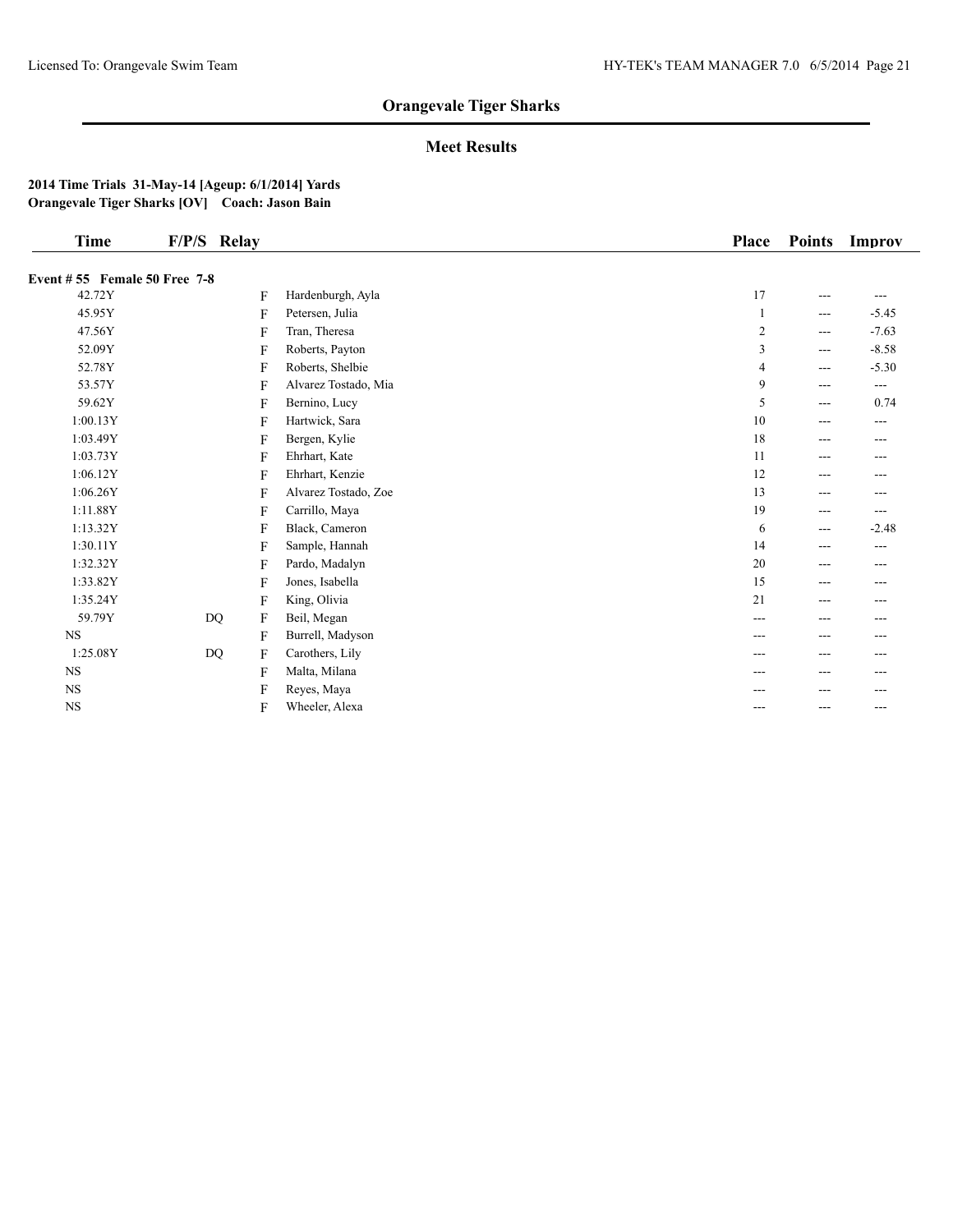## **Meet Results**

| <b>Time</b>                          | F/P/S Relay |                        | <b>Place</b>   | <b>Points</b> | Improv  |
|--------------------------------------|-------------|------------------------|----------------|---------------|---------|
|                                      |             |                        |                |               |         |
| Event #56 Male 50 Free 7-8<br>46.34Y | F           | Penman, Bode           | 1              | $---$         | $-6.60$ |
| 46.46Y                               | F           | Eisenbarth, Tyler      | $\sqrt{2}$     | $---$         | $-7.93$ |
| 48.86Y                               | F           | Scollay, Tyler         | 3              | $\cdots$      | $-5.73$ |
| 52.23Y                               | F           | Harshbarger, Cyrus     | $\overline{4}$ | $---$         | $-6.13$ |
| 53.97Y                               | F           | Petersen, Nicholas     | 5              | $---$         | ---     |
| 1:02.26Y                             | F           | Cook, Micah            | 17             | $---$         | $---$   |
| 1:03.38Y                             | F           | Brooks, Parker         | 18             | $---$         | $---$   |
| 1:06.56Y                             | F           | Ramey, Benson          | 6              | $---$         | $-8.07$ |
| 1:08.19Y                             | F           | Brown, Logan           | 9              | $---$         | ---     |
| 1:12.58Y                             | F           | Mitchell, Gage         | 10             | $---$         | ---     |
| 1:14.15Y                             | F           | Boucher, Holden        | 25             | $---$         | $---$   |
| 1:17.72Y                             | F           | Jones, Elisha          | 11             | $---$         | ---     |
| 1:19.06Y                             | F           | Golden, Nathaniel      | 12             | $---$         | ---     |
| 1:20.19Y                             | F           | Senthil Kumar, Adharsh | 19             | $---$         | ---     |
| 1:28.63Y                             | F           | Gerlach, Elijah        | $20\,$         | $---$         | ---     |
| 1:29.91Y                             | F           | King, Taylor           | 21             | $\cdots$      | ---     |
| 1:30.55Y                             | F           | Wilderman, Zachary     | 13             | ---           | ---     |
| 1:31.94Y                             | F           | Mercer, Brandon        | 22             | $---$         | ---     |
| 1:37.09Y                             | F           | Williams, Connor       | 14             | $\cdots$      | $---$   |
| 50.50Y                               | $DQ$<br>F   | Belz, Andrew           | $---$          | $---$         | ---     |
| <b>NS</b>                            | F           | Boggs, Easton          |                | ---           | ---     |
| <b>NS</b>                            | F           | Brown, Steven          |                | ---           | ---     |
| NS                                   | F           | Camden, Sean           |                | ---           | ---     |
| 1:12.04Y                             | DQ<br>F     | Conlon, Reece          | $---$          | $---$         | ---     |
| <b>NS</b>                            | F           | Gilbreath, Alex        | ---            | $---$         | ---     |
| <b>NS</b>                            | F           | Weist, Ronnie          |                | ---           | ---     |
| $_{\rm NS}$                          | F           | Winchell, Nathan       | $---$          | $---$         | ---     |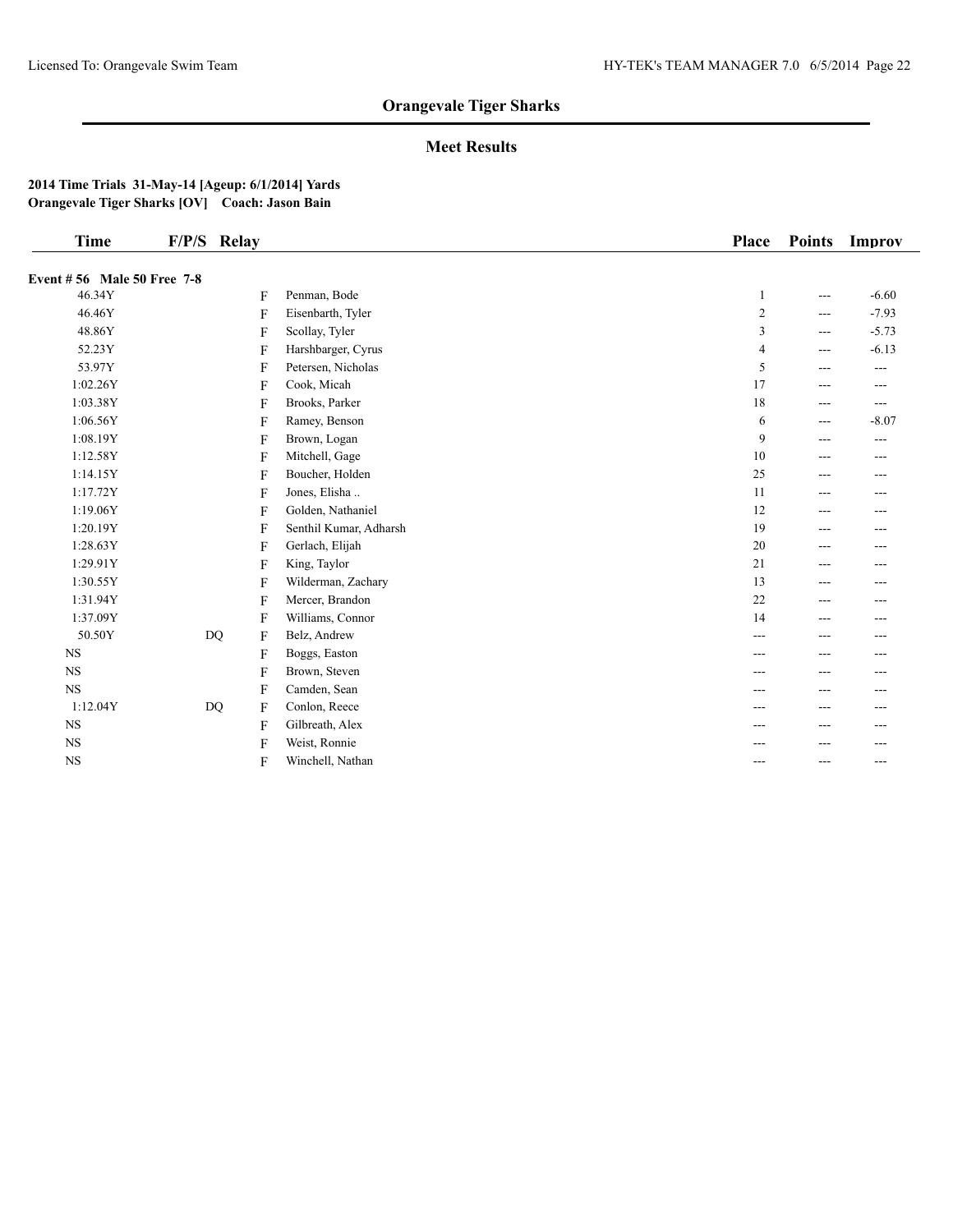## **Meet Results**

| <b>Time</b>                          | F/P/S Relay    |                          | <b>Place</b> | <b>Points</b> | Improv            |
|--------------------------------------|----------------|--------------------------|--------------|---------------|-------------------|
| <b>Event #57 Female 50 Free 9-10</b> |                |                          |              |               |                   |
| 37.01Y                               | F              | Jenness, Victoria        | 1            | ---           | $-1.10$           |
| 40.00Y                               | $\mathbf{F}$   | Alvarez Tostado, Fionnah | 2            | ---           | $-2.79$           |
| 41.16Y                               | F              | Jakubicka, Linnea        | 3            | ---           | 2.14              |
| 42.90Y                               | F              | Matista, Maryanna        | 4            | ---           | $-4.77$           |
| 42.98Y                               | F              | Karapetyan, Rosa         | 9            | ---           | $-9.79$           |
| 43.19Y                               | F              | Caron, Ava               | 5            | ---           | $-3.28$           |
| 43.34Y                               | F              | Roberts, Savannah        | 6            | ---           | $-1.93$           |
| 45.76Y                               | F              | Duncan, Megan            | 17           | ---           | $-$               |
| 46.84Y                               | F              | Gerlach, Anjuli          | $10\,$       | ---           | $-5.26$           |
| 50.76Y                               | F              | Kliewer, Shay            | 11           | $---$         | $-2.41$           |
| 51.71Y                               | F              | Mitchell, Reese          | 12           | $---$         | $-0.59$           |
| 52.20Y                               | F              | Brown, Gianna            | 18           | ---           | $-6.99$           |
| 55.12Y                               | F              | Walder, Georgia          | 13           | ---           | $-1.72$           |
| 56.59Y                               | F              | Ball, Susanna            | 19           | ---           | $-14.28$          |
| 1:00.38Y                             | $\mathbf{F}$   | Campbell, Heidi          | 20           | ---           | $-6.02$           |
| 1:01.30Y                             | F              | Six, Alana               | 25           | ---           | $\qquad \qquad -$ |
| 1:06.69Y                             | F              | Legari, Maya             | 21           | $---$         | 1.74              |
| 1:11.95Y                             | F              | Hirst, Gwyneth           | 22           | ---           | $-13.25$          |
| 1:22.72Y                             | F              | Cahill, Erin             | 23           | ---           | 5.97              |
| 1:28.32Y                             | $\mathbf{F}$   | Mahoney, Ellie           | 24           | ---           | $-5.95$           |
| 49.54Y                               | <b>DQ</b><br>F | Bernino, Hannah          | ---          | ---           | $---$             |
| $_{\rm NS}$                          | F              | Brown, Sara              | ---          | ---           | $- - -$           |
| $_{\rm NS}$                          | F              | DeKellis, Sophia         | ---          | ---           | ---               |
| <b>NS</b>                            | F              | Fitz-Stancil, Coralynn   | ---          | ---           | $- - -$           |
| <b>NS</b>                            | F              | Grice, April             | ---          | ---           | ---               |
| $_{\rm NS}$                          | F              | Kovalchuck, Kristina     | ---          | ---           | ---               |
| $_{\rm NS}$                          | F              | Kusz, Wiktoria           | ---          | ---           |                   |
| <b>NS</b>                            | F              | Odom, Kristen            | ---          | ---           | ---               |
| $_{\rm NS}$                          | F              | Serna, Jacqueline        | ---          | ---           | $---$             |
| <b>NS</b>                            | F              | Stiver, Meghan           | ---          | ---           | $---$             |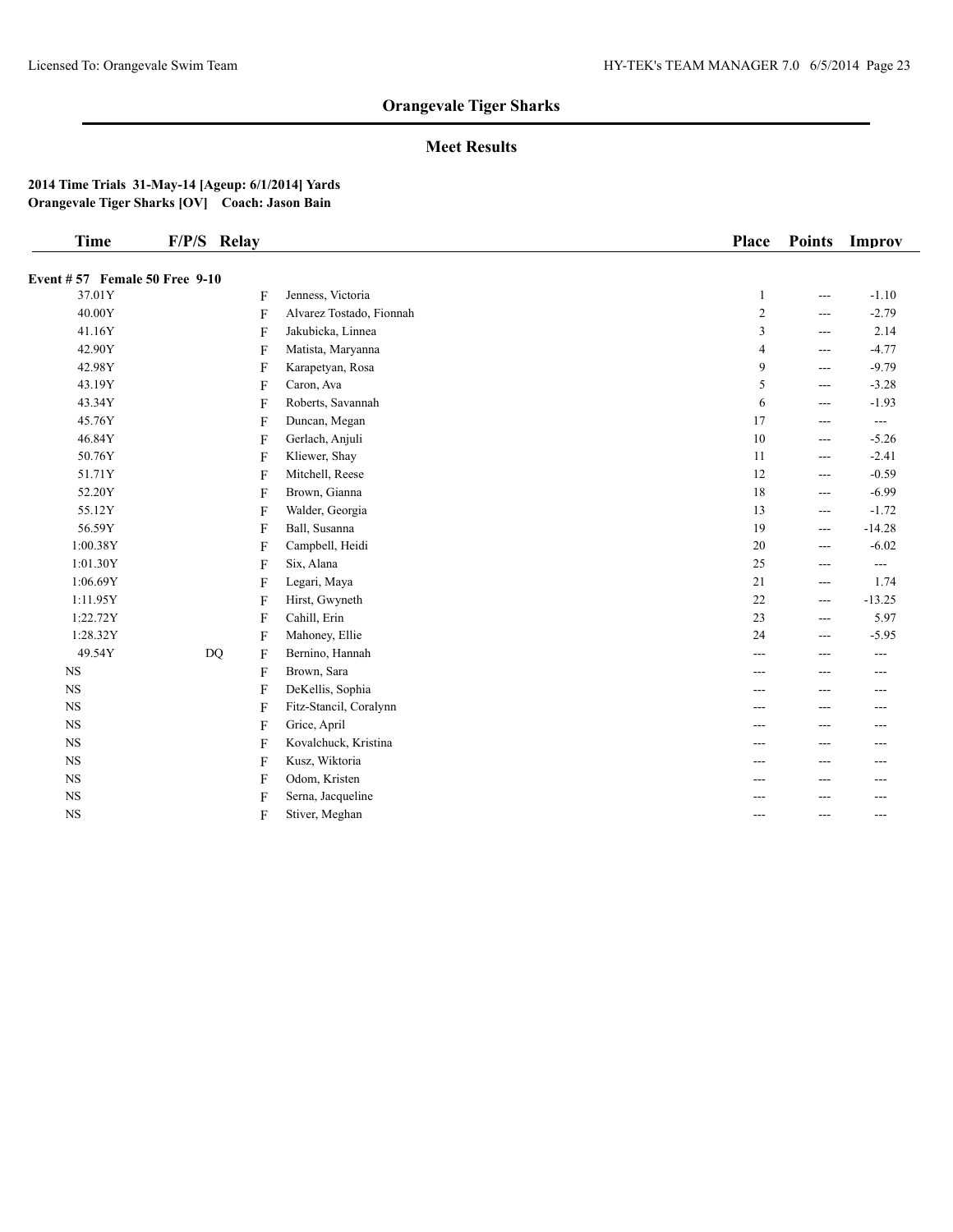## **Meet Results**

| <b>Time</b>                        | F/P/S Relay  |                         | <b>Place</b>   | <b>Points</b> | Improv        |
|------------------------------------|--------------|-------------------------|----------------|---------------|---------------|
| <b>Event #58 Male 50 Free 9-10</b> |              |                         |                |               |               |
| 37.35Y                             | F            | Black, Ethan            | 1              | ---           | $-6.45$       |
| 38.03Y                             | F            | Scollay, Cody           | $\overline{c}$ | ---           | $-2.57$       |
| 39.28Y                             | $\mathbf{F}$ | Jones, Marley           | 3              | ---           | $-1.19$       |
| 39.81Y                             | $\mathbf{F}$ | Rowan, Cody             | 4              | ---           | 0.63          |
| 40.10Y                             | F            | Penman, Logan           | 5              | ---           | $-3.26$       |
| 41.21Y                             | $\mathbf{F}$ | Cox, Bryant             | 9              | ---           | $-11.64$      |
| 41.42Y                             | F            | Heinzen, Deklan         | 6              | $---$         | $-3.72$       |
| 45.22Y                             | F            | Coulter, James          | 17             | ---           | $\frac{1}{2}$ |
| 46.95Y                             | F            | Matista, Matthew        | $\overline{7}$ | ---           | $-4.15$       |
| 46.98Y                             | F            | Williams, Cole          | 10             | $---$         | $-8.52$       |
| 50.76Y                             | F            | Conlon, Riley           | 18             | ---           | $---$         |
| 51.35Y                             | $\mathbf{F}$ | Hunter, Thomas          | 11             | ---           | $-5.78$       |
| 51.53Y                             | F            | Konvalin, Hunter        | 12             | ---           | $-10.25$      |
| 53.18Y                             | F            | Russell, William        | 13             | $---$         | $-4.61$       |
| 53.51Y                             | F            | Garner, Michael         | 19             | ---           | $---$         |
| 55.35Y                             | F            | Lippsmeyer, Christopher | 14             | ---           | 1.27          |
| 55.39Y                             | F            | Thomasson, Luke         | 25             | ---           | ---           |
| 57.17Y                             | F            | Gerlach, Orion          | 20             | ---           | ---           |
| 58.23Y                             | F            | Bergen, Ryland          | 26             | ---           | $---$         |
| 1:02.71Y                           | F            | Jones, Ephraim          | 15             | $---$         | $-11.01$      |
| 1:04.87Y                           | F            | Savage, Rylee           | 21             | ---           | ---           |
| 1:06.38Y                           | $\mathbf{F}$ | Wilderman, Andrew       | 27             | ---           | ---           |
| 1:07.68Y                           | F            | Begley, Zane            | 22             | ---           | ---           |
| 1:08.45Y                           | F            | Boucher, Andrew         | 23             | ---           | ---           |
| <b>NS</b>                          | F            | Boggs, Everett          | ---            | ---           | ---           |
| <b>NS</b>                          | F            | Gabrielli, Marcello     | ---            | ---           |               |
| $_{\rm NS}$                        | F            | Malta, Mateo            |                | ---           | ---           |
| $_{\rm NS}$                        | F            | Salisbury, Ravi         | ---            | ---           | $---$         |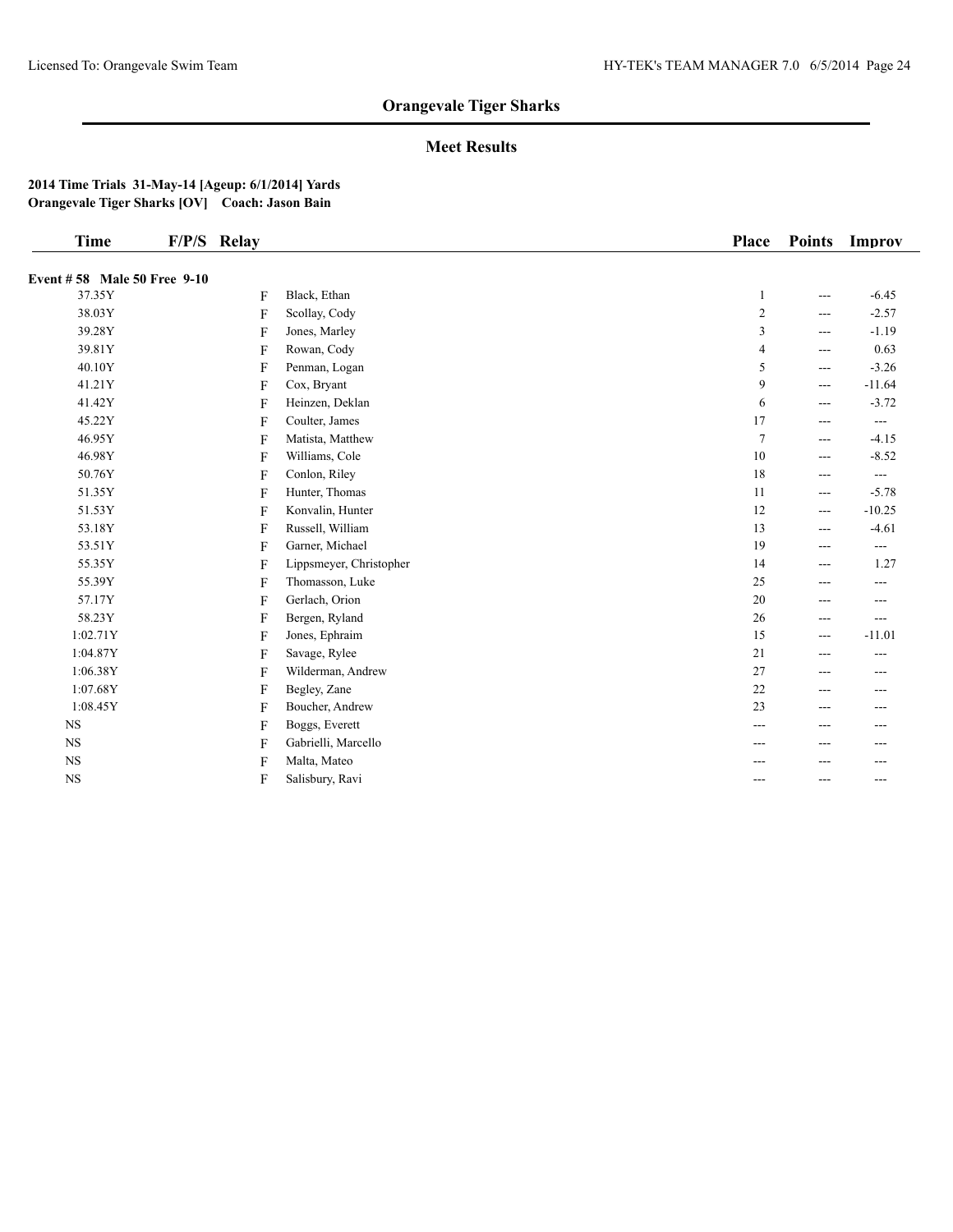## **Meet Results**

| <b>Time</b>                     | F/P/S Relay |                         | Place          | <b>Points</b>  | Improv   |
|---------------------------------|-------------|-------------------------|----------------|----------------|----------|
| Event #59 Female 100 Free 11-12 |             |                         |                |                |          |
| 1:12.85Y                        | F           | Pagliaro, Greysha       | $\mathbf{1}$   | $\overline{a}$ | 0.85     |
| 1:16.56Y                        | F           | Hardenburgh, Alaina     | $\sqrt{2}$     | ---            | $-1.39$  |
| 1:16.83Y                        | F           | Williams-Herron, Skyler | 25             | ---            | ---      |
| 1:17.83Y                        | F           | Jojola, Giana           | 17             | ---            | ---      |
| 1:23.91Y                        | F           | Bartlett, Haley         | $\mathfrak{Z}$ | ---            | $-0.78$  |
| 1:27.59Y                        | F           | Wilhelms, Isabella      | $\overline{9}$ | ---            | ---      |
| 1:35.00Y                        | F           | Brentt, Emma            | $10\,$         | ---            | ---      |
| 1:35.76Y                        | F           | Higby, Lily             | 11             | $---$          | ---      |
| 1:36.65Y                        | F           | Wilson, Katelyn         | $\overline{4}$ | $\overline{a}$ | $-12.80$ |
| 1:40.87Y                        | F           | Garner, Madison         | 12             | $\overline{a}$ | ---      |
| 1:43.56Y                        | F           | Karapetyan, Naomi       | 5              | $---$          | $-5.73$  |
| 1:46.96Y                        | F           | Bullivant, Kaitlyn      | $18\,$         | ---            | ---      |
| 2:10.70Y                        | F           | Wilson, Kaitlyn         | 13             | ---            | ---      |
| 2:23.17Y                        | F           | Kusz, Wiktoria          | 19             | ---            | ---      |
| 2:25.76Y                        | F           | Mahoney, Lauryn         | 20             | ---            | ---      |
| $_{\rm NS}$                     | F           | Auble, Madison          | ---            | ---            | ---      |
| $_{\rm NS}$                     | F           | Brown, Laura            | $---$          | ---            | ---      |
| $_{\rm NS}$                     | F           | Cook, Corrina           | ---            | ---            | ---      |
| $_{\rm NS}$                     | F           | Coulter, Catherine      | ---            | ---            | ---      |
| $_{\rm NS}$                     | F           | Fitz-Stancil, Coralynn  | ---            | ---            | ---      |
| $_{\rm NS}$                     | F           | Grice, April            | ---            | ---            | ---      |
| $_{\rm NS}$                     | F           | Hagen, Abbey            | ---            | ---            | ---      |
| $_{\rm NS}$                     | F           | Hale, Isabella          | ---            | ---            | ---      |
| $_{\rm NS}$                     | F           | Nicholas, Shelby        | ---            | ---            | ---      |
| $_{\rm NS}$                     | F           | Noia, Angela            | ---            | ---            | ---      |
| $_{\rm NS}$                     | F           | Pellegrini, Ellie       | ---            | ---            | ---      |
| $_{\rm NS}$                     | F           | Stiver, Meghan          |                | ---            | ---      |
| $_{\rm NS}$                     | F           | Vuki, Seeley            |                | ---            | ---      |
| $_{\rm NS}$                     | F           | Weist, Julia            |                | ---            | ---      |
| $_{\rm NS}$                     | F           | Wells, Allison          | ---            | ---            | ---      |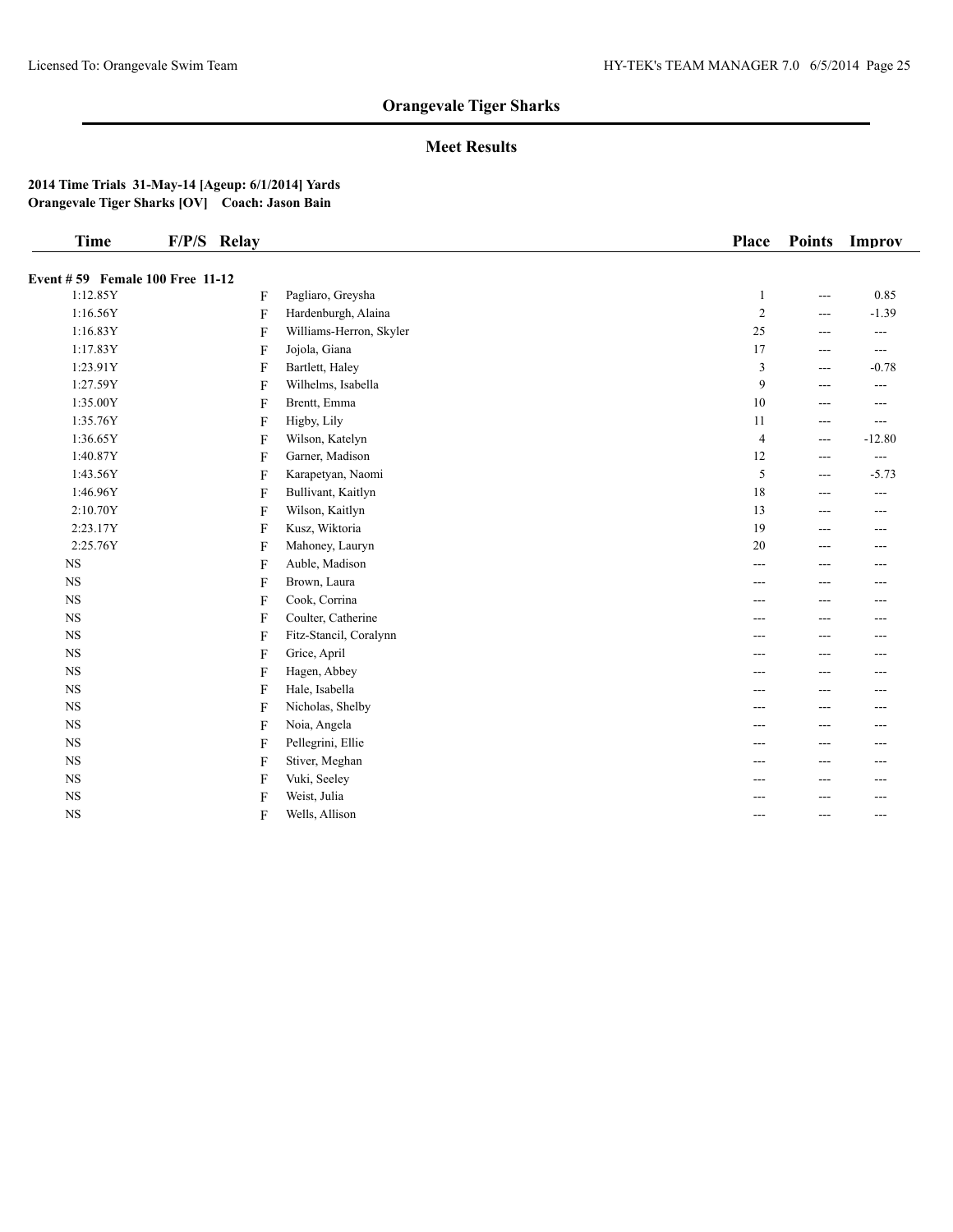## **Meet Results**

| <b>Time</b>                      | F/P/S Relay               |                      | <b>Place</b>            | <b>Points</b> | Improv               |
|----------------------------------|---------------------------|----------------------|-------------------------|---------------|----------------------|
| Event # 60 Male 100 Free 11-12   |                           |                      |                         |               |                      |
| 1:15.42Y                         | F                         | Kliewer, Evan        | 1                       | $---$         | $-10.85$             |
| 1:17.49Y                         | F                         | Walder, Pace         | $\sqrt{2}$              | $---$         | $-9.68$              |
| 1:22.32Y                         | F                         | Heinzen, Trayton     | 3                       | ---           | $-11.66$             |
| 1:26.52Y                         | F                         | Beil, Kris           | $\overline{4}$          | $---$         | 2.41                 |
| 1:26.86Y                         | F                         | Romba, Alex          | 9                       | ---           | $---$                |
| 1:30.41Y                         | F                         | Fish, Jackson        | 17                      | ---           | $- - -$              |
| 1:30.52Y                         | F                         | Rosenberger, Vincent | 5                       | $---$         | $-11.31$             |
| 1:31.93Y                         | F                         | Jakubicki, Lukas     | $10\,$                  | ---           | $\scriptstyle\cdots$ |
| 1:39.19Y                         | F                         | Campbell, Quinn      | 6                       | ---           | $-15.99$             |
| 1:50.02Y                         | F                         | Olalde, Gabriel      | 11                      | $---$         | $\sim$ $\sim$        |
| 1:59.59Y                         | F                         | Hann, Noel           | 12                      | ---           | $-6.92$              |
| 2:03.11Y                         | F                         | Estigarribia, Daniel | 13                      | ---           | ---                  |
| $_{\rm NS}$                      | F                         | Griffin, Blayse      | ---                     | ---           | ---                  |
| $_{\rm NS}$                      | F                         | Hooper, London       | $---$                   | ---           | ---                  |
| $_{\rm NS}$                      | F                         | Kovalchuck, Daniel   | $---$                   | ---           | ---                  |
| $_{\rm NS}$                      | F                         | Odom, Grant          | ---                     | ---           | ---                  |
| $_{\rm NS}$                      | F                         | Stiver, Daniel       | ---                     | ---           | ---                  |
| $_{\rm NS}$                      | F                         | Warren, Zachary      | ---                     | ---           | ---                  |
| Event # 61 Female 100 Free 13-14 |                           |                      |                         |               |                      |
| 1:11.17Y                         | F                         | Hoppes, Anne         | 1                       | ---           | $-0.64$              |
| 1:13.95Y                         | $\boldsymbol{\mathrm{F}}$ | Boe, Taylor          | $\boldsymbol{2}$        | ---           | $-5.97$              |
| 1:24.98Y                         | $\boldsymbol{\mathrm{F}}$ | Stinson, Amanda      | 3                       | ---           | $-16.99$             |
| 1:33.84Y                         | F                         | Fish, Grace          | $\overline{4}$          | ---           | $\sim$ $\sim$        |
| 1:46.30Y                         | F                         | Olalde, Desia        | 5                       | ---           | $-19.68$             |
| $_{\rm NS}$                      | F                         | Brown, Emma          | ---                     | ---           | $---$                |
| $_{\rm NS}$                      | F                         | Kovalchuck, Eva      | ---                     | ---           | ---                  |
| $_{\rm NS}$                      | F                         | Mesa, Kayla          | ---                     | ---           | ---                  |
| Event # 62 Male 100 Free 13-14   |                           |                      |                         |               |                      |
| 1:08.53Y                         | F                         | Cox, Alex            | 1                       | ---           | $-7.01$              |
| 1:15.04Y                         | $\boldsymbol{\mathrm{F}}$ | Boe, Jacob           | $\overline{\mathbf{c}}$ | $---$         | $-1.34$              |
| 1:21.90Y                         | F                         | Caron, Reed          | 3                       | ---           | 1.49                 |
| 1:41.46Y                         | F                         | Dill, Laroy          | $\overline{4}$          | ---           | $-16.39$             |
| 1:45.01Y                         | F                         | Wilderman, Chris     | 5                       | ---           | $\sim$ $\sim$        |
| 1:54.75Y                         | F                         | Thomasson, Nathanael | 6                       | $---$         | $-5.53$              |
| 1:59.80Y                         | F                         | Mahoney, Ben         | 7                       |               | $-28.82$             |
| $_{\rm NS}$                      | F                         | Konvalin, Carson     | $---$                   | ---           | $---$                |
| Event # 63 Female 100 Free 15-18 |                           |                      |                         |               |                      |
| 1:03.52Y                         | F                         | Gwin, Kourtney       | $\mathbf{1}$            | ---           | $-1.71$              |
| $_{\rm NS}$                      | F                         | Warren, Katelyn      | $\frac{1}{2}$           | ---           | $\sim$ $\sim$        |
| $_{\rm NS}$                      | F                         | Weist, Christina     | $---$                   | $---$         | $\scriptstyle\cdots$ |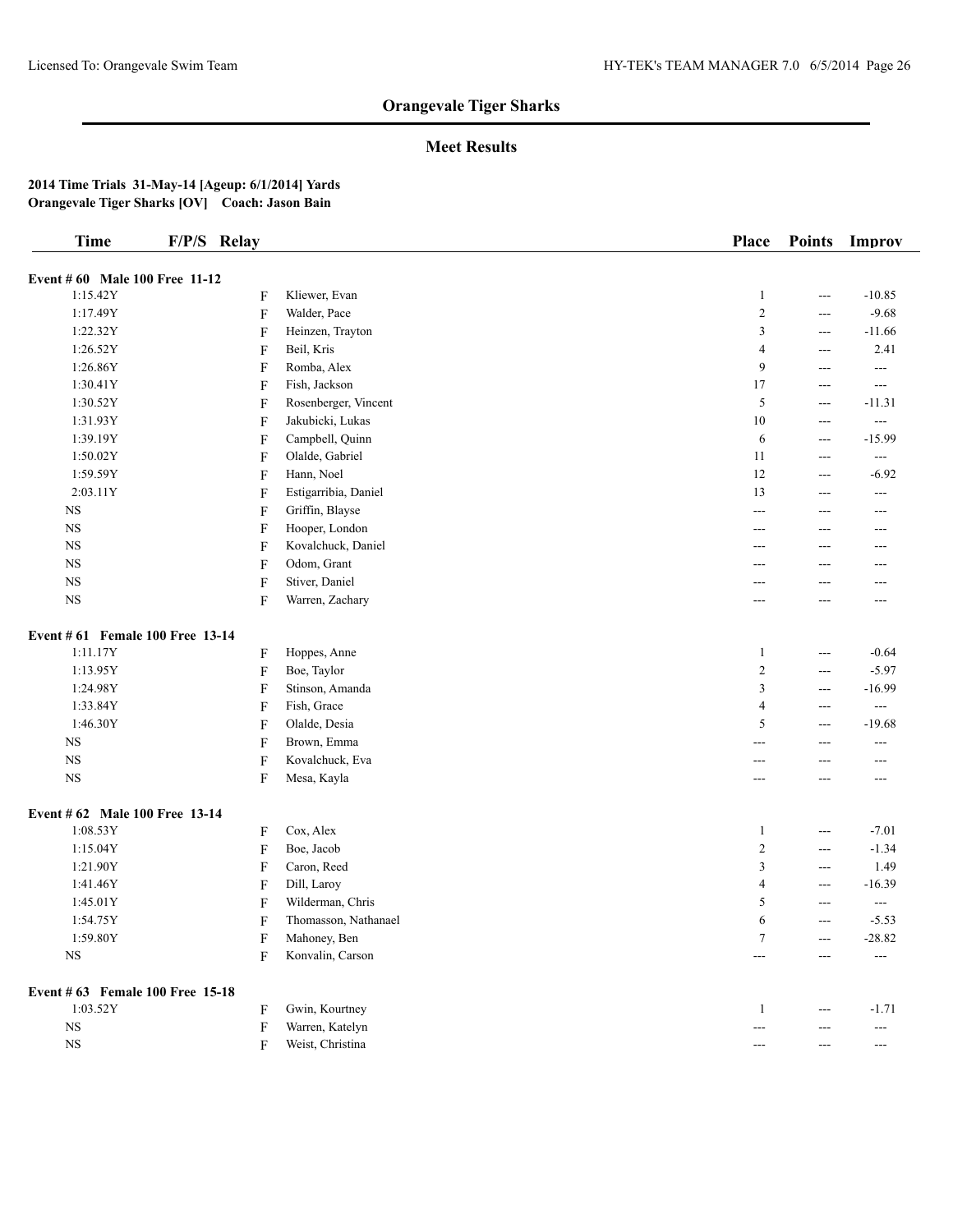## **Meet Results**

| <b>Time</b>                    | F/P/S Relay |                           |                      | <b>Place</b>   | <b>Points</b> | Improv   |
|--------------------------------|-------------|---------------------------|----------------------|----------------|---------------|----------|
| Event # 64 Male 100 Free 15-18 |             |                           |                      |                |               |          |
| 51.50Y                         |             | F                         | Eyman, Ryan          | 1              | ---           | $---$    |
| 57.26Y                         |             | $\mathbf{F}$              | Boe, Joshua          | $\overline{c}$ | ---           | $-3.80$  |
| 1:07.60Y                       |             | F                         | Jimenez, Eddie       | 3              | ---           | $-10.88$ |
| $_{\rm NS}$                    |             | $\mathbf{F}$              | Liaghat, Armon       | ---            | ---           | ---      |
| $_{\rm NS}$                    |             | F                         | Wilkins, Ceyvion     | ---            | ---           | ---      |
| Event $# 65$ Female 25 Fly 7-8 |             |                           |                      |                |               |          |
| 24.91Y                         |             | F                         | Petersen, Julia      | $\mathbf{1}$   | ---           | $-4.11$  |
| 28.39Y                         |             | $\mathbf{F}$              | Alvarez Tostado, Mia | 17             | ---           | ---      |
| 30.68Y                         |             | F                         | Roberts, Payton      | 9              | ---           | ---      |
| 32.09Y                         |             | $\mathbf{F}$              | Bernino, Lucy        | 10             | ---           | $\cdots$ |
| 32.90Y                         |             | F                         | Black, Cameron       | $\overline{2}$ | ---           | $-9.18$  |
| 33.61Y                         |             | F                         | Roberts, Shelbie     | 11             | ---           | ---      |
| 33.63Y                         |             | $\mathbf{F}$              | Hardenburgh, Ayla    | 18             | ---           | ---      |
| 40.08Y                         |             | F                         | Alvarez Tostado, Zoe | 19             | ---           | $---$    |
| 40.65Y                         |             | F                         | Beil, Megan          | $\overline{3}$ | ---           | $-4.99$  |
| 41.09Y                         |             | F                         | Ehrhart, Kenzie      | 20             | ---           | $---$    |
| 50.87Y                         |             | $\boldsymbol{\mathrm{F}}$ | Hartwick, Sara       | $\overline{4}$ | ---           | ---      |
| 56.40Y                         |             | F                         | Ehrhart, Kate        | 12             | ---           | ---      |
| 34.40Y                         |             | $DQ$<br>F                 | Bergen, Kylie        | ---            | ---           | ---      |
| <b>NS</b>                      |             | $\mathbf{F}$              | Burrell, Madyson     | ---            | ---           | ---      |
| 43.06Y                         |             | DQ<br>F                   | Carothers, Lily      | ---            | ---           | ---      |
| 40.44Y                         | <b>DQ</b>   | $\mathbf{F}$              | Carrillo, Maya       | ---            | ---           | $---$    |
| 49.81Y                         |             | <b>DQ</b><br>F            | Jones, Isabella      | ---            | ---           | $---$    |
| 48.20Y                         | <b>DQ</b>   | F                         | King, Olivia         | ---            | ---           | ---      |
| <b>NS</b>                      |             | $\mathbf{F}$              | Malta, Milana        | ---            | ---           | ---      |
| 58.92Y                         |             | DQ<br>F                   | Pardo, Madalyn       | ---            | ---           | ---      |
| <b>NS</b>                      |             | F                         | Reyes, Maya          | ---            | ---           |          |
| 54.33Y                         |             | DQ<br>$\mathbf{F}$        | Sample, Hannah       | ---            | ---           | ---      |
| 31.76Y                         | <b>DQ</b>   | F                         | Tran, Theresa        | ---            | ---           | $---$    |
| <b>NS</b>                      |             | F                         | Wheeler, Alexa       | ---            | $---$         | $---$    |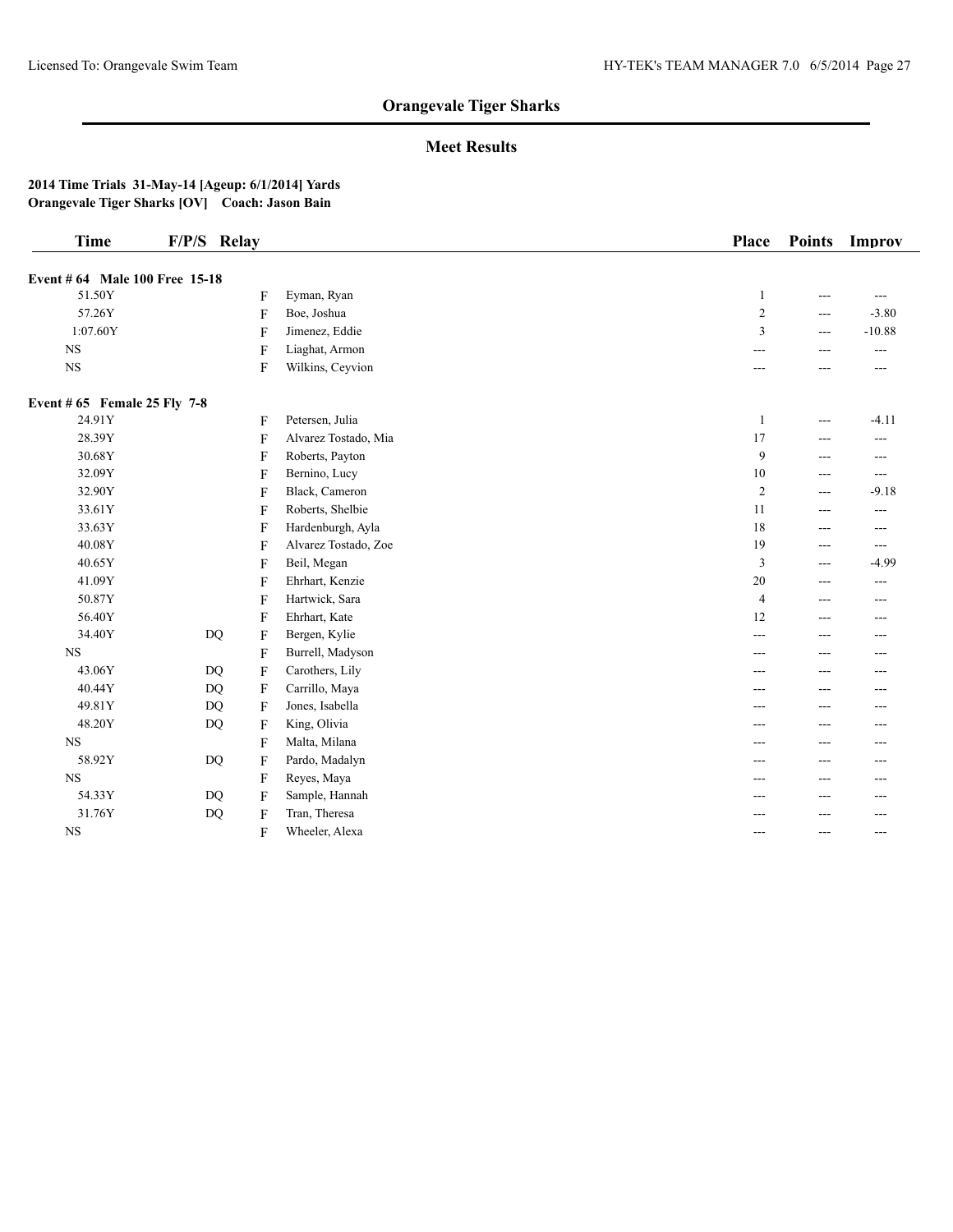## **Meet Results**

| Time                       | F/P/S Relay |              |                        | <b>Place</b>   | <b>Points</b> | Improv   |
|----------------------------|-------------|--------------|------------------------|----------------|---------------|----------|
| Event # 66 Male 25 Fly 7-8 |             |              |                        |                |               |          |
| 27.27Y                     |             | F            | Eisenbarth, Tyler      | $\mathbf{1}$   | ---           | $-2.49$  |
| 28.66Y                     |             | F            | Petersen, Nicholas     | $\overline{c}$ | ---           | $\cdots$ |
| 31.43Y                     |             | $\mathbf{F}$ | Penman, Bode           | 17             | ---           | ---      |
| 32.18Y                     |             | F            | Belz, Andrew           | 9              | ---           | ---      |
| 44.82Y                     |             | F            | Mitchell, Gage         | 3              | ---           | ---      |
| 47.50Y                     |             | F            | Brooks, Parker         | 10             | ---           | ---      |
| 52.81Y                     |             | F            | Mercer, Brandon        | 18             | ---           | ---      |
| 37.22Y                     | <b>DQ</b>   | F            | Boucher, Holden        | ---            | ---           | ---      |
| 35.75Y                     | DQ          | F            | Brown, Logan           | ---            | ---           | ---      |
| <b>NS</b>                  |             | F            | Brown, Steven          | ---            | ---           | ---      |
| 47.98Y                     | DQ          | F            | Conlon, Reece          | ---            | ---           | ---      |
| 45.88Y                     | DQ          | $\mathbf{F}$ | Cook, Micah            | ---            | ---           | ---      |
| 45.60Y                     | DQ          | F            | Gerlach, Elijah        | ---            | ---           | ---      |
| <b>NS</b>                  |             | F            | Gilbreath, Alex        | ---            | ---           | ---      |
| 56.79Y                     | DQ          | F            | Golden, Nathaniel      | ---            | ---           | ---      |
| 29.60Y                     | <b>DQ</b>   | F            | Harshbarger, Cyrus     | ---            | ---           | ---      |
| 44.47Y                     | DQ          | F            | Jones, Elisha          | ---            | ---           | ---      |
| 57.62Y                     | <b>DQ</b>   | F            | King, Taylor           | ---            | ---           | ---      |
| 37.95Y                     | DQ          | F            | Ramey, Benson          | ---            | ---           | ---      |
| 30.71Y                     | DQ          | F            | Scollay, Tyler         | ---            | ---           | ---      |
| 46.01Y                     | DQ          | F            | Senthil Kumar, Adharsh | ---            | ---           | ---      |
| 54.51Y                     | DQ          | $\mathbf{F}$ | Wilderman, Zachary     | ---            | ---           | ---      |
| 1:04.50Y                   | $\rm DQ$    | F            | Williams, Connor       | ---            | ---           | ---      |
| <b>NS</b>                  |             | F            | Winchell, Nathan       | ---            | ---           | ---      |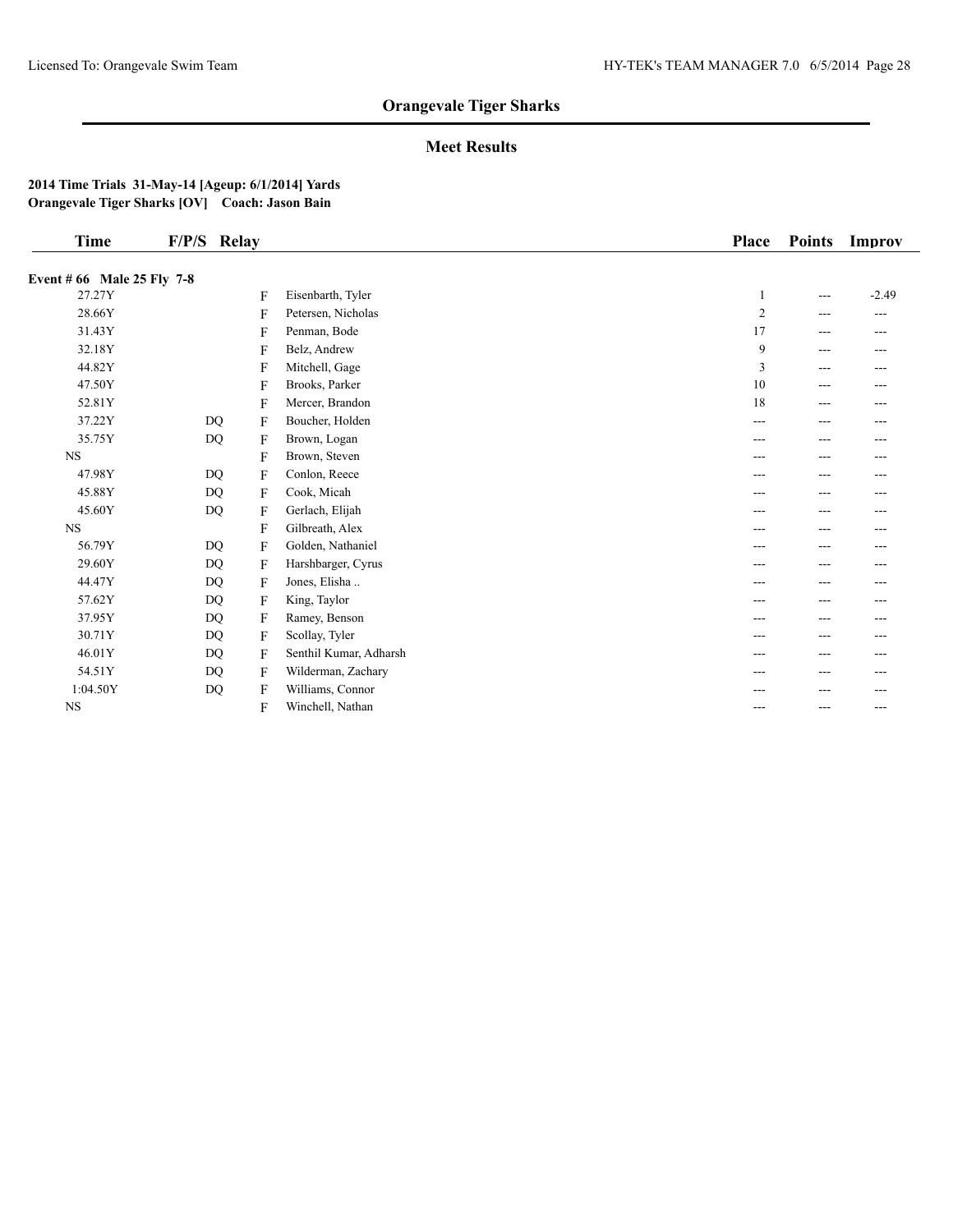## **Meet Results**

| <b>Time</b>                   | F/P/S Relay |                |                          | <b>Place</b>   | <b>Points</b>     | Improv         |
|-------------------------------|-------------|----------------|--------------------------|----------------|-------------------|----------------|
| Event # 67 Female 25 Fly 9-10 |             |                |                          |                |                   |                |
| 18.74Y                        |             | F              | Jenness, Victoria        | $\mathbf{1}$   | $---$             | $-1.50$        |
| 21.26Y                        |             | F              | Alvarez Tostado, Fionnah | ---            | $---$             | $-4.61$        |
| 21.68Y                        |             | F              | Jakubicka, Linnea        | $\overline{c}$ | $---$             | 1.62           |
| 24.06Y                        |             | F              | Roberts, Savannah        | 3              | $---$             | 1.56           |
| 24.63Y                        |             | F              | Matista, Maryanna        | 9              | $---$             | $-3.59$        |
| 25.94Y                        |             | F              | Karapetyan, Rosa         | 25             | $---$             | $\overline{a}$ |
| 25.95Y                        |             | F              | Caron, Ava               | 10             | $---$             | $-3.83$        |
| 26.09Y                        |             | F              | Duncan, Megan            | 17             | $---$             | ---            |
| 26.48Y                        |             | F              | Kliewer, Shay            | $\overline{4}$ | $\qquad \qquad -$ | 1.52           |
| 26.56Y                        |             | F              | Bernino, Hannah          | 18             | $---$             | $---$          |
| 27.66Y                        |             | F              | Brown, Gianna            | 11             | $---$             | $-3.33$        |
| 30.67Y                        |             | F              | Walder, Georgia          | 19             | $---$             | $---$          |
| 31.40Y                        |             | F              | Gerlach, Anjuli          | 26             | $---$             | $---$          |
| 38.67Y                        |             | F              | Cahill, Erin             | 5              | $---$             | $---$          |
| 38.68Y                        |             | F              | Ball, Susanna            | 12             | $---$             | $-2.85$        |
| 32.74Y                        | <b>DQ</b>   | F              | Campbell, Heidi          | ---            | $---$             | ---            |
| <b>NS</b>                     |             | F              | DeKellis, Sophia         | ---            | ---               | $- - -$        |
| $_{\rm NS}$                   |             | $\overline{F}$ | Fitz-Stancil, Coralynn   | ---            | ---               | ---            |
| <b>NS</b>                     |             | F              | Grice, April             | ---            | $---$             | $---$          |
| 37.91Y                        | DQ          | F              | Hirst, Gwyneth           | ---            |                   | ---            |
| <b>NS</b>                     |             | F              | Kovalchuck, Kristina     | ---            |                   | ---            |
| <b>NS</b>                     |             | F              | Kusz, Wiktoria           | ---            | $---$             | $---$          |
| 37.50Y                        | DQ          | F              | Legari, Maya             | ---            | ---               | ---            |
| <b>NS</b>                     |             | $\overline{F}$ | Mahoney, Ellie           | ---            | $---$             | ---            |
| 32.97Y                        | DQ          | F              | Mitchell, Reese          | ---            | $- - -$           | $- - -$        |
| <b>NS</b>                     |             | F              | Odom, Kristen            | ---            | ---               | ---            |
| $_{\rm NS}$                   |             | F              | Serna, Jacqueline        | ---            | ---               | ---            |
| 50.07Y                        | DQ          | F              | Six, Alana               |                |                   | ---            |
| <b>NS</b>                     |             | F              | Stiver, Meghan           | ---            | ---               | $---$          |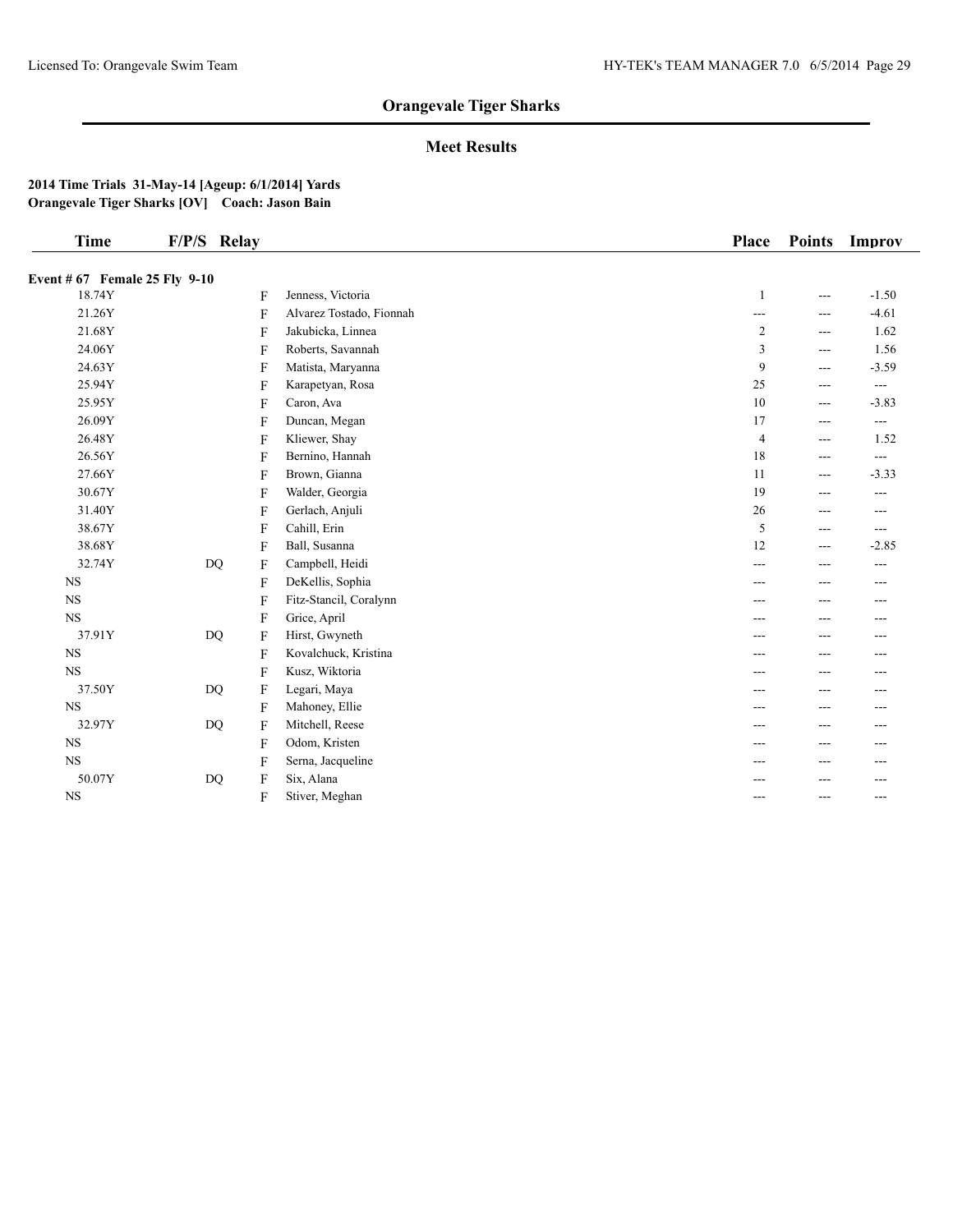## **Meet Results**

| <b>Time</b>                 | F/P/S Relay                 |                         | <b>Place</b>   | <b>Points</b>     | Improv  |
|-----------------------------|-----------------------------|-------------------------|----------------|-------------------|---------|
| Event # 68 Male 25 Fly 9-10 |                             |                         |                |                   |         |
| 17.55Y                      | F                           | Black, Ethan            | 1              | $\qquad \qquad -$ | 0.19    |
| 20.67Y                      | F                           | Scollay, Cody           | $\overline{c}$ | $---$             | 0.43    |
| 21.91Y                      | F                           | Heinzen, Deklan         | 3              | $---$             | $-0.33$ |
| 25.43Y                      | F                           | Russell, William        | 9              | $---$             | $-9.34$ |
| 26.21Y                      | F                           | Penman, Logan           | 4              | $---$             | $-2.90$ |
| 26.23Y                      | F                           | Rowan, Cody             | 5              | $\qquad \qquad -$ | 1.33    |
| 26.24Y                      | F                           | Williams, Cole          | 10             | $\qquad \qquad -$ | $-4.59$ |
| 27.42Y                      | F                           | Jones, Marley           | 6              | $---$             | 3.95    |
| 27.91Y                      | $\overline{F}$              | Lippsmeyer, Christopher | 17             | $---$             | ---     |
| 27.92Y                      | F                           | Cox, Bryant             | $\overline{7}$ | $---$             | 1.83    |
| 28.29Y                      | F                           | Coulter, James          | 18             | $---$             | ---     |
| 31.30Y                      | F                           | Conlon, Riley           | 11             | $- - -$           | $- - -$ |
| 32.95Y                      | F                           | Garner, Michael         | 19             | $---$             | $---$   |
| 38.44Y                      | F                           | Hunter, Thomas          | 20             | $---$             | $---$   |
| 41.61Y                      | F                           | Boucher, Andrew         | 21             | $---$             | ---     |
| 45.16Y                      | $\overline{F}$              | Jones, Ephraim          | 25             | $---$             | $---$   |
| 46.39Y                      | F                           | Thomasson, Luke         | 12             | $---$             | ---     |
| 37.18Y                      | <b>DQ</b><br>$\mathbf{F}$   | Begley, Zane            | ---            | ---               | ---     |
| 38.14Y                      | <b>DQ</b><br>$\overline{F}$ | Bergen, Ryland          | ---            | $---$             | $---$   |
| <b>NS</b>                   | F                           | Boggs, Everett          | ---            | $---$             | ---     |
| <b>NS</b>                   | F                           | Gabrielli, Marcello     | ---            |                   | ---     |
| 31.01Y                      | <b>DQ</b><br>F              | Gerlach, Orion          | ---            | ---               | ---     |
| 33.99Y                      | DQ<br>F                     | Konvalin, Hunter        | ---            | $---$             | ---     |
| <b>NS</b>                   | $\mathbf{F}$                | Malta, Mateo            | ---            | ---               | ---     |
| <b>NS</b>                   | F                           | Matista, Matthew        | ---            | $---$             | $---$   |
| <b>NS</b>                   | F                           | Salisbury, Ravi         | ---            | ---               | ---     |
| 39.00Y                      | DQ<br>F                     | Savage, Rylee           |                |                   |         |
| 39.54Y                      | DQ<br>F                     | Wilderman, Andrew       | ---            | $---$             | $---$   |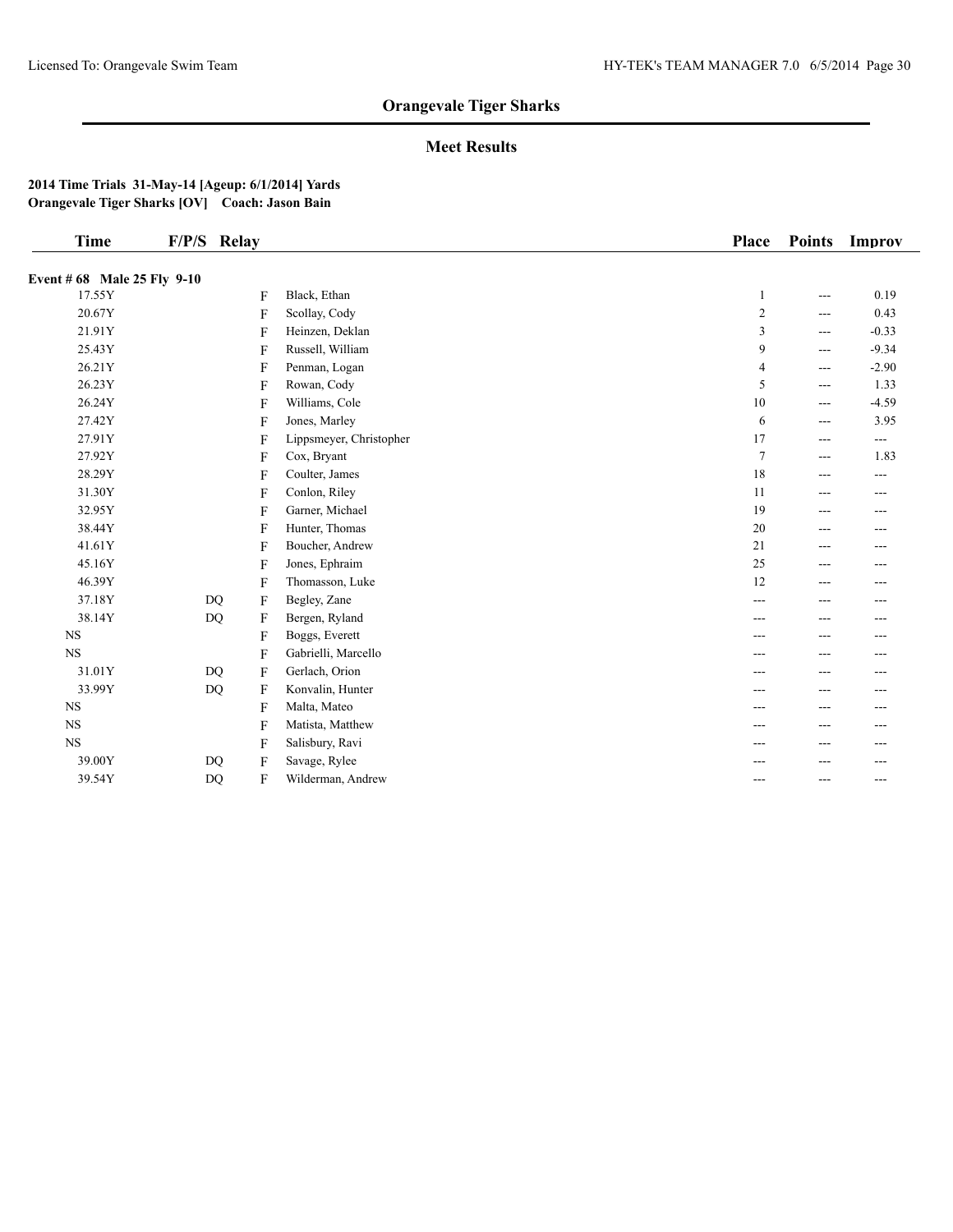## **Meet Results**

| <b>Time</b>                    | F/P/S Relay            |         |                         | <b>Place</b>          | <b>Points</b>  | Improv                          |
|--------------------------------|------------------------|---------|-------------------------|-----------------------|----------------|---------------------------------|
| Event # 69 Female 50 Fly 11-12 |                        |         |                         |                       |                |                                 |
| 39.76Y                         |                        | F       | Williams-Herron, Skyler | 9                     | $---$          | ---                             |
| 40.23Y                         |                        | F       | Jojola, Giana           | $17$                  |                |                                 |
| 41.57Y                         |                        | F       | Pagliaro, Greysha       | $\mathbf{1}$          | ---<br>$---$   | ---<br>$\overline{\phantom{a}}$ |
| 42.59Y                         |                        | F       | Hardenburgh, Alaina     | $\overline{2}$        |                | 1.22                            |
|                                |                        |         |                         |                       | $\sim$ $\sim$  |                                 |
| 42.76Y                         |                        | F       | Wilhelms, Isabella      | 10<br>25              | ---            | $\qquad \qquad -$               |
| 54.90Y                         |                        | F       | Higby, Lily             |                       | $---$          | $---$                           |
| 57.17Y                         |                        | F       | Brentt, Emma            | 18                    | $\overline{a}$ | $\overline{a}$                  |
| 1:03.38Y                       |                        | F       | Wilson, Katelyn         | 19                    | $---$          | ---                             |
| 1:03.84Y                       |                        | F       | Garner, Madison         | 26                    | $---$          | $---$                           |
| $_{\rm NS}$                    |                        | F       | Auble, Madison          | ---                   | $---$          | $---$                           |
| 44.54Y                         | $\mathbf{D}\mathbf{Q}$ | F       | Bartlett, Haley         | ---                   | ---            | ---                             |
| <b>NS</b>                      |                        | F       | Brown, Laura            | ---                   | $---$          | $---$                           |
| 1:06.16Y                       | $\mathbf{D}\mathbf{Q}$ | F       | Bullivant, Kaitlyn      | ---                   | $---$          | $---$                           |
| $_{\rm NS}$                    |                        | F       | Cook, Corrina           | ---                   | ---            | ---                             |
| 1:47.72Y                       | <b>DQ</b>              | F       | Coulter, Catherine      | ---                   | $---$          | $---$                           |
| $_{\rm NS}$                    |                        | F       | Fitz-Stancil, Coralynn  | ---                   | $---$          | ---                             |
| <b>NS</b>                      |                        | F       | Grice, April            | ---                   |                | ---                             |
| <b>NS</b>                      |                        | F       | Hagen, Abbey            | ---                   | ---            | $---$                           |
| <b>NS</b>                      |                        | F       | Hale, Isabella          | ---                   | ---            | ---                             |
| <b>NS</b>                      |                        | F       | Karapetyan, Naomi       | ---                   | ---            | ---                             |
| 1:59.98Y                       | <b>DQ</b>              | F       | Kusz, Wiktoria          | ---                   | $---$          | $---$                           |
| 1:34.54Y                       | <b>DQ</b>              | F       | Mahoney, Lauryn         | ---                   | ---            | ---                             |
| $_{\rm NS}$                    |                        | F       | Nicholas, Shelby        | ---                   |                | ---                             |
| $_{\rm NS}$                    |                        | F       | Noia, Angela            | ---                   | ---            | $---$                           |
| <b>NS</b>                      |                        | F       | Pellegrini, Ellie       | ---                   | ---            | $---$                           |
| <b>NS</b>                      |                        | F       | Stiver, Meghan          | ---                   |                | ---                             |
| $_{\rm NS}$                    |                        | F       | Vuki, Seeley            | ---                   | ---            | $---$                           |
| <b>NS</b>                      |                        | F       | Weist, Julia            | ---                   | ---            | ---                             |
| <b>NS</b>                      |                        | F       | Wells, Allison          | ---                   | ---            | ---                             |
| 1:21.33Y                       | $\mathbf{D}\mathbf{Q}$ | F       | Wilson, Kaitlyn         | ---                   | ---            | $---$                           |
| Event #70 Male 50 Fly 11-12    |                        |         |                         |                       |                |                                 |
| 42.28Y                         |                        | F       | Walder, Pace            | 9                     | $---$          | $\overline{a}$                  |
| 42.32Y                         |                        | F       | Heinzen, Trayton        | $10\,$                | ---            | $\sim$ $\sim$                   |
| 43.25Y                         |                        | F       | Kliewer, Evan           | $\mathbf{1}$          | $---$          | $-2.15$                         |
| 52.60Y                         |                        | F       | Romba, Alex             | 11                    | $- - -$        | $\overline{a}$                  |
| 54.48Y                         |                        | F       | Campbell, Quinn         | $\overline{c}$        | $---$          | $-3.09$                         |
| 55.77Y                         |                        | F       | Rosenberger, Vincent    | 12                    | ---            | $\overline{a}$                  |
| 55.96Y                         |                        | F       | Beil, Kris              | 13                    | $---$          | ---                             |
| 1:04.24Y                       |                        | F       | Jakubicki, Lukas        | 14                    | ---            | ---                             |
| 1:04.74Y                       |                        | F       | Olalde, Gabriel         | 15                    | $---$          | $\overline{a}$                  |
| 1:07.06Y                       |                        | F       | Hann, Noel              | 3                     | $- - -$        | $-24.18$                        |
| 1:10.73Y                       | DQ                     | F       | Estigarribia, Daniel    | $---$                 | $---$          | $\qquad \qquad -$               |
| 1:09.22Y                       | <b>DQ</b>              | $\rm F$ | Fish, Jackson           | ---                   | $---$          | $---$                           |
| $_{\rm NS}$                    |                        | F       | Griffin, Blayse         | ---                   | ---            | ---                             |
| <b>NS</b>                      |                        | F       | Hooper, London          | ---                   |                | ---                             |
| <b>NS</b>                      |                        | F       | Odom, Grant             | ---                   | ---            | $---$                           |
| $_{\rm NS}$                    |                        | F       | Stiver, Daniel          | $\scriptstyle \cdots$ | $---$          | $\sim$ $\sim$                   |
|                                |                        |         |                         |                       |                |                                 |